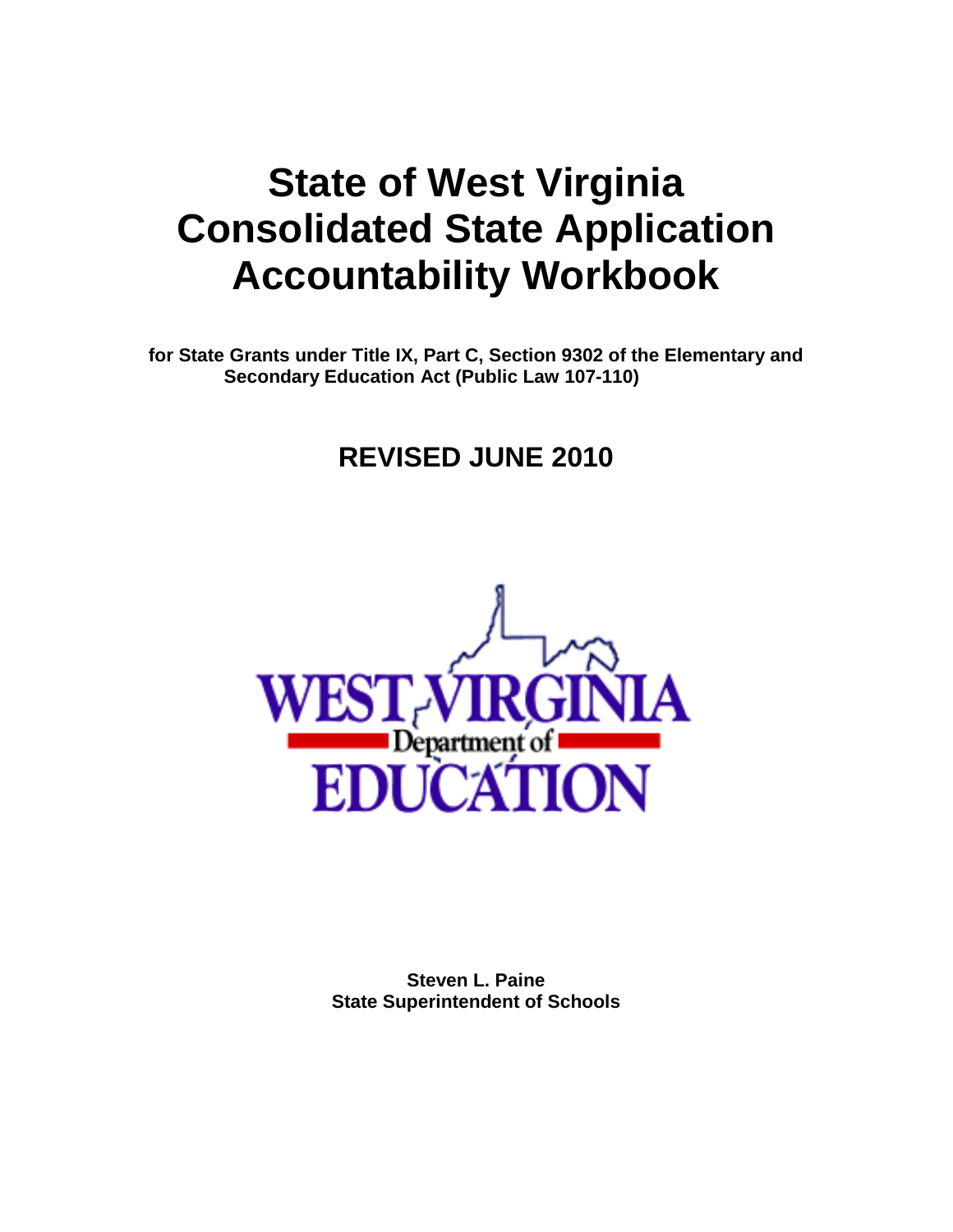# **PART I: Summary of Required Elements for State Accountability Systems**

## **Summary of Implementation Status for Required Elements of State Accountability Systems**

|   |                  | Principle 1: All Schools                                                                                                                 |    |
|---|------------------|------------------------------------------------------------------------------------------------------------------------------------------|----|
| F | 1.1              | Accountability system includes all schools and districts in the state.                                                                   | 4  |
| F | 1.2              | Accountability system holds all schools to the same criteria.                                                                            | 5  |
| F | 1.3              | Accountability system incorporates the academic achievement standards.                                                                   | 7  |
| F | 1.4              | Accountability system provides information in a timely manner.                                                                           | 8  |
| F | 1.5              | Accountability system includes report cards.                                                                                             | 9  |
| F | 1.6              | Accountability system includes rewards and sanctions.<br><b>Principle 2: All Students</b>                                                | 11 |
|   |                  |                                                                                                                                          |    |
| F | 2.1              | The accountability system includes all students.                                                                                         | 14 |
| F | 2.2              | The accountability system has a consistent definition of full academic year.                                                             | 16 |
| F | 2.3              | The accountability system properly includes mobile students.                                                                             | 17 |
|   |                  | <b>Principle 3: Method of AYP Determinations</b>                                                                                         |    |
| F | 3.1              | Accountability system expects all student subgroups, public schools, and<br>LEAs to reach proficiency by 2013-14.                        | 18 |
| F | 3.2              | Accountability system has a method for determining whether student<br>subgroups, public schools, and LEAs made adequate yearly progress. | 25 |
| F | 3.2a             | Accountability system establishes a starting point.                                                                                      | 27 |
| F | 3.2 <sub>b</sub> | Accountability system establishes statewide annual measurable objectives.                                                                | 29 |
| F | 3.2 <sub>c</sub> | Accountability system establishes intermediate goals.<br><b>Principle 4: Annual Decisions</b>                                            | 30 |
|   |                  |                                                                                                                                          |    |
| F | 4.1              | The accountability system determines annually the progress of schools and<br>districts.                                                  | 32 |

#### **STATUS Legend:**

**F** – Final state policy **P** – Proposed policy, awaiting State approval **W** – Working to formulate policy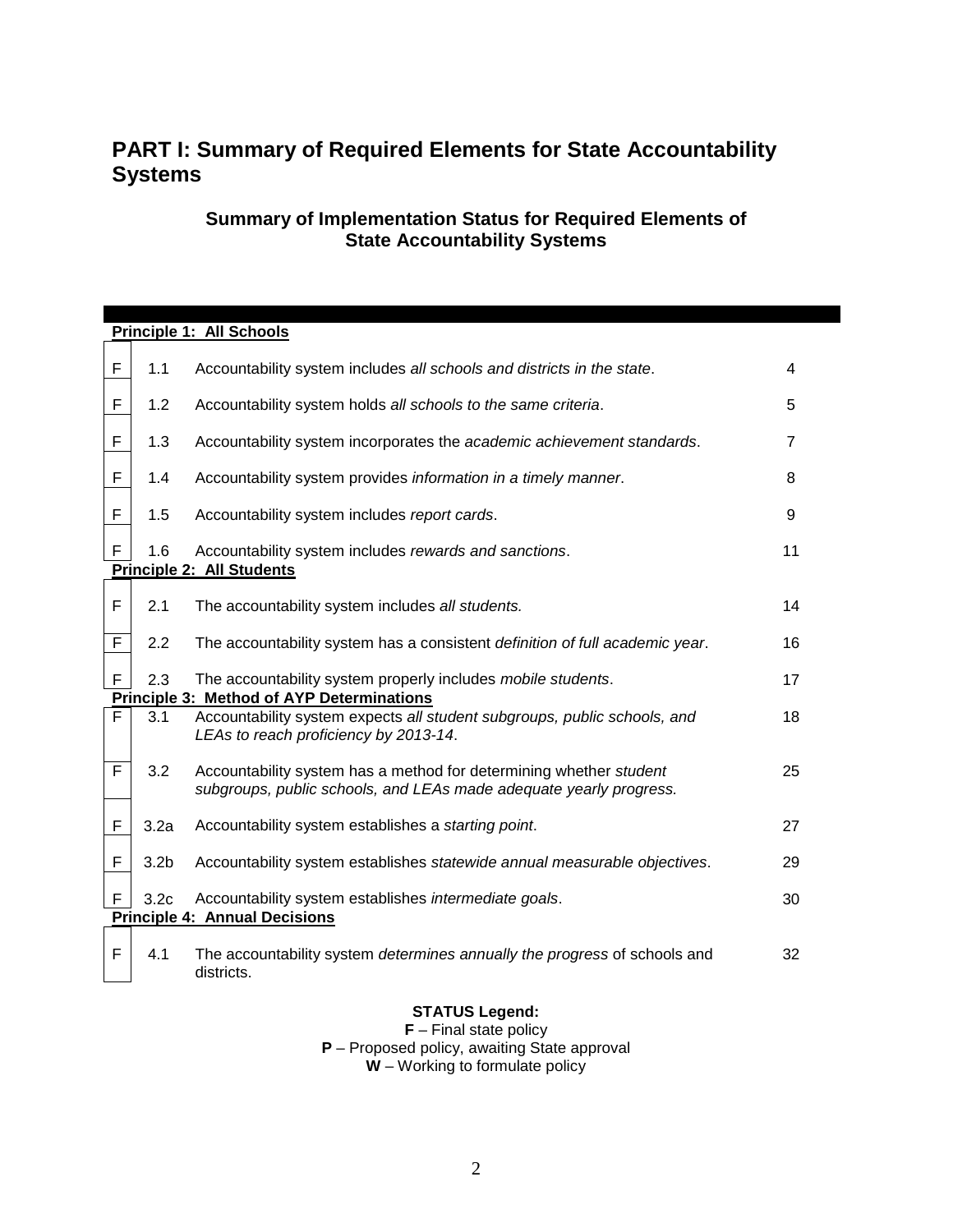|                                         | <b>Principle 5: Subgroup Accountability</b>                                                                                           |                                                                                                                                                                                                                                           |    |  |  |  |  |
|-----------------------------------------|---------------------------------------------------------------------------------------------------------------------------------------|-------------------------------------------------------------------------------------------------------------------------------------------------------------------------------------------------------------------------------------------|----|--|--|--|--|
| F                                       | 5.1                                                                                                                                   | The accountability system includes all the required student subgroups.                                                                                                                                                                    | 34 |  |  |  |  |
| F                                       | 5.2                                                                                                                                   | The accountability system holds schools and LEAs accountable for the<br>progress of student subgroups.                                                                                                                                    | 35 |  |  |  |  |
| F                                       | 5.3                                                                                                                                   | The accountability system includes students with disabilities.                                                                                                                                                                            | 36 |  |  |  |  |
| F                                       | 5.4                                                                                                                                   | The accountability system includes limited English proficient students.                                                                                                                                                                   | 39 |  |  |  |  |
| F                                       | 5.5                                                                                                                                   | The State has determined the minimum number of students sufficient to yield<br>statistically reliable information for each purpose for which disaggregated data<br>are used.                                                              | 40 |  |  |  |  |
| $\mathsf F$                             | 5.6                                                                                                                                   | The State has strategies to protect the privacy of individual students in<br>reporting achievement results and in determining whether schools and LEAs<br>are making adequate yearly progress on the basis of disaggregated<br>subgroups. | 42 |  |  |  |  |
|                                         |                                                                                                                                       | Principle 6: Based on Academic Assessments                                                                                                                                                                                                |    |  |  |  |  |
| F                                       | 6.1                                                                                                                                   | Accountability system is based primarily on academic assessments.                                                                                                                                                                         | 43 |  |  |  |  |
|                                         |                                                                                                                                       | <b>Principle 7: Additional Indicators</b>                                                                                                                                                                                                 |    |  |  |  |  |
| F                                       | 7.1                                                                                                                                   | Accountability system includes graduation rate for high schools.                                                                                                                                                                          | 45 |  |  |  |  |
| $\mathsf F$                             | 7.2                                                                                                                                   | Accountability system includes an additional academic indicator for<br>elementary and middle schools.                                                                                                                                     | 46 |  |  |  |  |
| F                                       | 7.3                                                                                                                                   | Additional indicators are valid and reliable.                                                                                                                                                                                             | 47 |  |  |  |  |
|                                         |                                                                                                                                       | <b>Principle 8: Separate Decisions for Reading/Language Arts and Mathematics</b>                                                                                                                                                          |    |  |  |  |  |
| F                                       | 8.1                                                                                                                                   | Accountability system holds students, schools and districts separately<br>accountable for reading/language arts and mathematics.                                                                                                          | 48 |  |  |  |  |
|                                         |                                                                                                                                       | <b>Principle 9: System Validity and Reliability</b>                                                                                                                                                                                       |    |  |  |  |  |
| F                                       | 9.1                                                                                                                                   | Accountability system produces reliable decisions.                                                                                                                                                                                        | 50 |  |  |  |  |
| F                                       | 9.2                                                                                                                                   | Accountability system produces valid decisions.                                                                                                                                                                                           | 51 |  |  |  |  |
| F                                       | 9.3                                                                                                                                   | State has a plan for addressing changes in assessment and student<br>population.                                                                                                                                                          | 53 |  |  |  |  |
| <b>Principle 10: Participation Rate</b> |                                                                                                                                       |                                                                                                                                                                                                                                           |    |  |  |  |  |
| F                                       | 10.1                                                                                                                                  | Accountability system has a means for calculating the rate of participation in<br>the statewide assessment.                                                                                                                               | 54 |  |  |  |  |
| F                                       | 10.2                                                                                                                                  | Accountability system has a means for applying the 95% assessment criteria<br>to student subgroups and small schools.                                                                                                                     | 55 |  |  |  |  |
|                                         | <b>STATUS Legend:</b><br>$F$ – Final State policy $P$ – Proposed policy, awaiting State approval<br>$W$ – Working to formulate policy |                                                                                                                                                                                                                                           |    |  |  |  |  |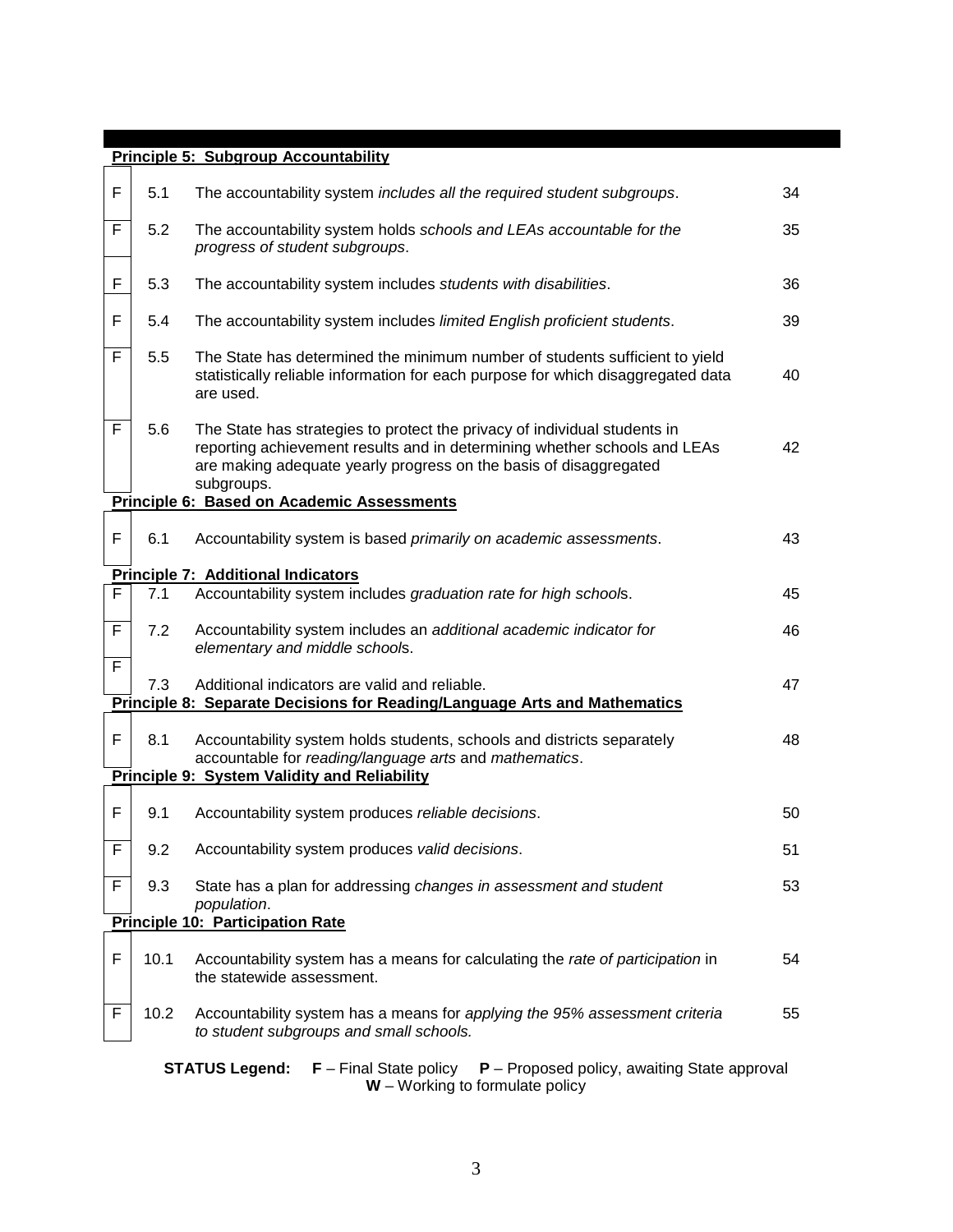# **PART II: State Response and Activities for Meeting State Accountability System Requirements**

#### **PRINCIPLE 1. A single statewide Accountability System applied to all public schools and LEAs.**

#### **1.1 How does the State Accountability System include every public school and LEA in the State?**

Every West Virginia public school and Local Education Agency (LEA) is required to make adequate yearly progress (AYP) and is included in the State Accountability System, as specified in West Virginia Board of Education Policy 2320.

For the purpose of determining AYP, West Virginia public schools are defined as those elementary and secondary schools established and maintained at public expense through the total basic foundation program/state aid formula outlined in W.Va. Code §18-9A-3 and W.Va. Code §18-9A-12. For the purposes of AYP determination, an elementary school is one that has a grade configuration that may include grades K-4, but does not contain grade 8 or higher. A middle school is a school that does not meet the definition of an elementary school and contains grade 8, but does not contain grade 12. A high school is any school that contains grade 12. The LEA is defined as the county school district.

Students who attend alternative education programs as defined in West Virginia Board of Education Policy 2418 are included in the state accountability system by having individual test scores aggregated in the results of the home county school district/school of referral.

The West Virginia Office of Education Performance Audits, through periodic on-site reviews completed at least once every three years, determines AYP for public schools without grades assessed (i.e., K-2 schools). The performance audit includes a review of informal reading and mathematics student assessment results and verifies compliance with legislation and policies required by the State of West Virginia.

There are approximately 41 small schools in West Virginia that do not have a total of 50 in the tested class levels. For those small schools, the Office of Education Performance Audits determines AYP using the total subgroup only and averaging the scores for the current year tested plus the previous two years in order to make the AYP decision more reliable.

#### **Evidence\*:**

W.Va. Code §§18-1-2, 18-9A-3 and 18-9A-12 West Virginia Board of Education Policy 2418,<http://wvde.state.wv.us/policies/p2418.html> West Virginia Board of Education Policy 2320

\*Note: A policy citation that does not include a website address is an indication that the policy is under revision.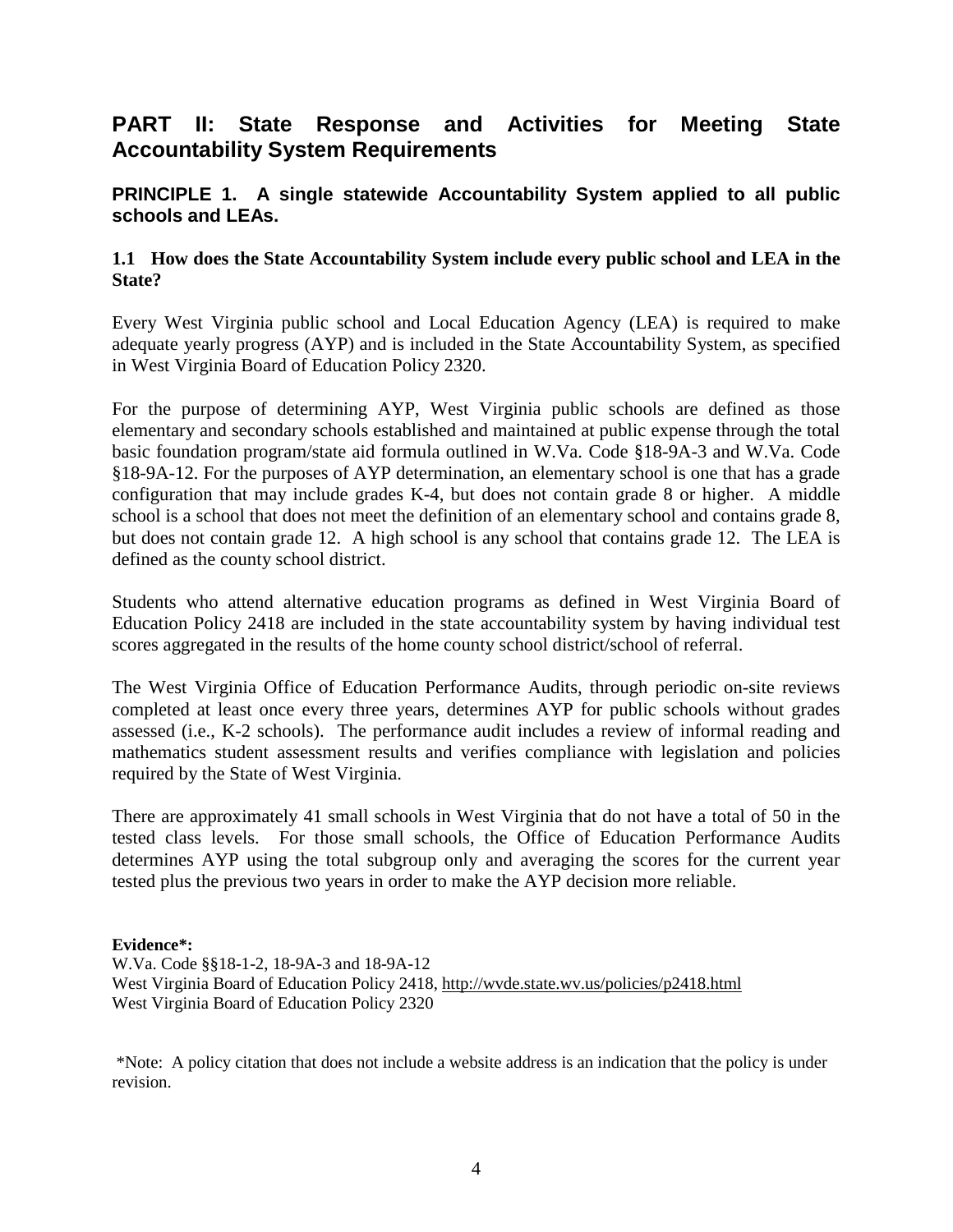#### **1.2 How are all public schools and LEAs held to the same criteria when making an AYP determination?**

The current systems of assessment and accountability are defined in West Virginia Board of Education Policy 2340: *Statewide Assessment System* and proposed Policy 2320: *A Process for Improving Education--Performance Based Accreditation System*.

> • The Accreditation System Policy 2320, Section 5 includes the state assessment, participation, graduation or attendance accountability standards revised to meet the *No Child Left Behind* (NCLB) federal language.

All West Virginia public schools and LEAs are systematically judged on the basis of the same criteria when making an AYP determination.

For the purpose of determining AYP, West Virginia public schools are defined as those elementary and secondary schools established and maintained at public expense through the total basic foundation program/state aid formula outlined in W.Va. Code §18-9A-3 and W.Va. Code §18-9A-12. For the purposes of AYP determination, an elementary school is one that has a grade configuration that may include grades K-4, but does not contain grade 8 or higher. A middle school is a school that does not meet the definition of an elementary school and contains grade 8, but does not contain grade 12. A high school is any school that contains grade 12. The LEA is defined as the county school district.

Students who attend alternative education programs as defined in West Virginia Board of Education Policy 2418 are included in the state accountability system by having individual test scores aggregated in the results of the home county school district/school of referral.

The West Virginia Office of Education Performance Audits, through periodic on-site reviews completed at least once every three years, determines AYP for public schools without grades assessed (i.e., K-2 schools). The performance audit includes a review of informal reading and mathematics student assessment results and verifies compliance with legislation and policies required by the State of West Virginia.

All students with disabilities in West Virginia public schools as defined under Section 602(3) of the Individuals with Disabilities Education Act (IDEA) amendments of 1997 and West Virginia Board of Education Policy 2419: *Regulations for the Education of Exceptional Students*, participates in the West Virginia Assessment Program. The Individualized Education Program (IEP) Team determines how students with disabilities will participate in the statewide assessment program (i.e., West Virginia Educational Standards Test (WESTEST) or West Virginia Alternate Performance Task Assessment (WV APTA)) as defined in West Virginia Board of Education Policies 2340 and 2419. The WV APTA yields reading/language arts and mathematics assessment results for inclusion in AYP determination.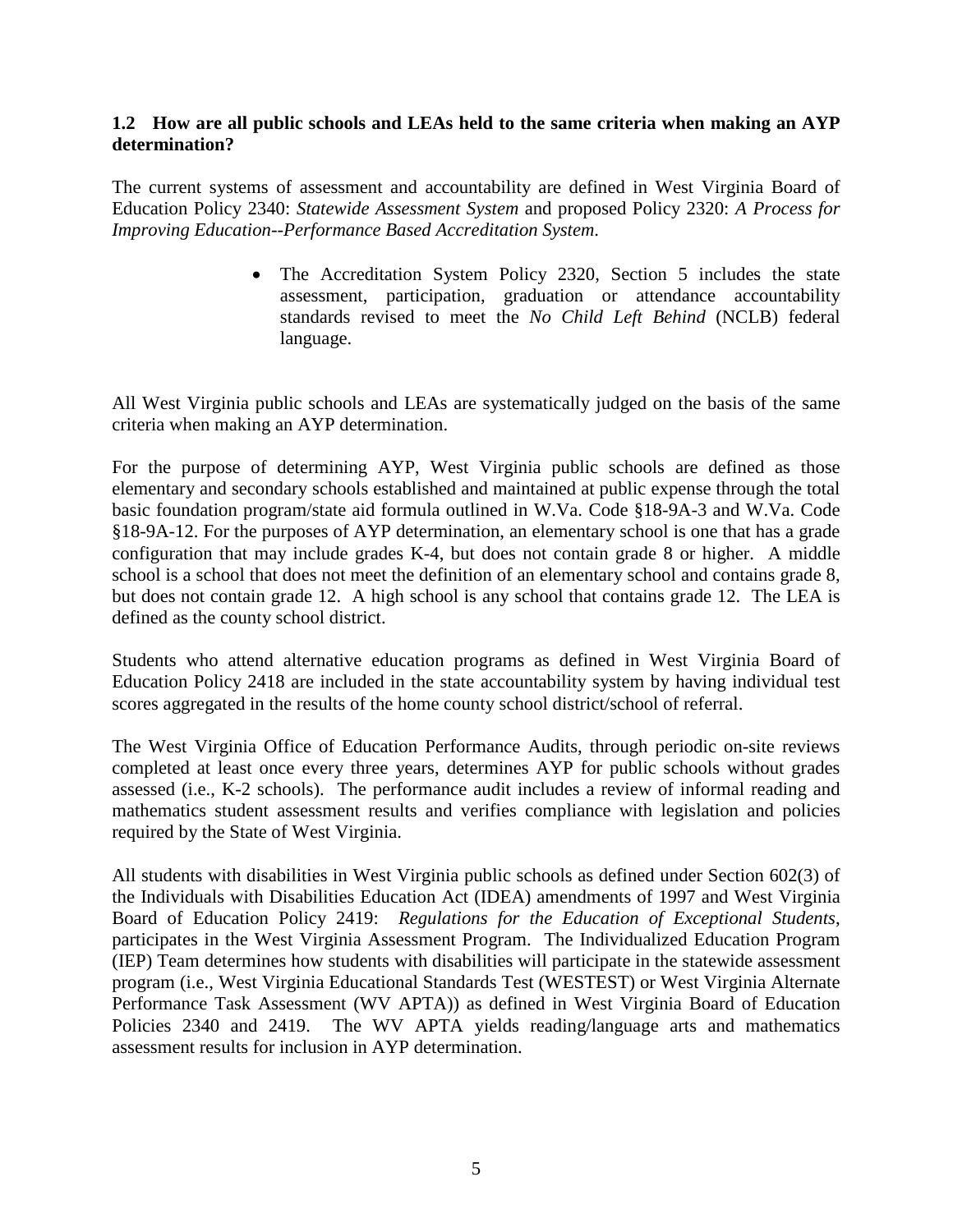West Virginia has identified five performance levels for the new assessments (WESTEST). WESTEST is comprised of custom-developed assessments that include multiple measures in the areas of reading/language arts, mathematics, science, and social studies. The assessments are administered in grades 3 through 8 and grade 10, and beginning in 2008-2009, these assessments will be administered in grades 3 through 8 and 11.

Students' scores from the WV APTA are aggregated with those from the WESTEST for all students and each subgroup. The following process was developed to aggregate the scores from the WV APTA with those from the WESTEST for the school, district and state results (See Section 5.3.).

Not more than 1% of the student scores on the APTA may be counted as Proficient in the county and state accountability calculations. The local school districts will identify the students whose scores will be excluded as proficient in the annual accountability calculation as per the language in Principle 5: 5.3 (page 39).

All of the required subgroups, including students with disabilities, who are enrolled in a public school for a full academic year are included in the performance measures that determine AYP, accreditation status of schools and the approval status of LEAs. (West Virginia Board Policy 2320: *A Process for Improving Education—Performance Based Accreditation System*, 2003)

#### **Evidence:**

W. Va. Code §18-1-2 WV Board of Education Policy 2418,<http://wvde.state.wv.us/policies/p2418.html> WV Board of Education Policy 2340 WV Board of Education Policy 2320 WV Board of Education Policy 2419, [http://wvde.state.wv.us/policies/p2419.html](http://wvde.state.wv.us/policies/p2320.html)

#### **1.3 Does the State have, at a minimum, a definition of** *basic, proficient, and advanced*  **student achievement levels in reading/language arts and mathematics?**

West Virginia has defined five levels of student achievement for the WESTEST: distinguished, above mastery, mastery, partial mastery and novice. A general description of each of these levels is listed below:

- **■ Distinguished**: Student demonstrates knowledge, comprehension, application, analysis, synthesis, and evaluation of skills, which exceed the standard.
- **Above Mastery:** Student demonstrates knowledge, comprehension, application, and analysis of skills, which exceed the standard.
- **Mastery\*\*:** Student demonstrates knowledge, comprehension, and application of skills, which meet the standard.
- **■ Partial Mastery:** Student demonstrates knowledge and recall of skills toward meeting the standard.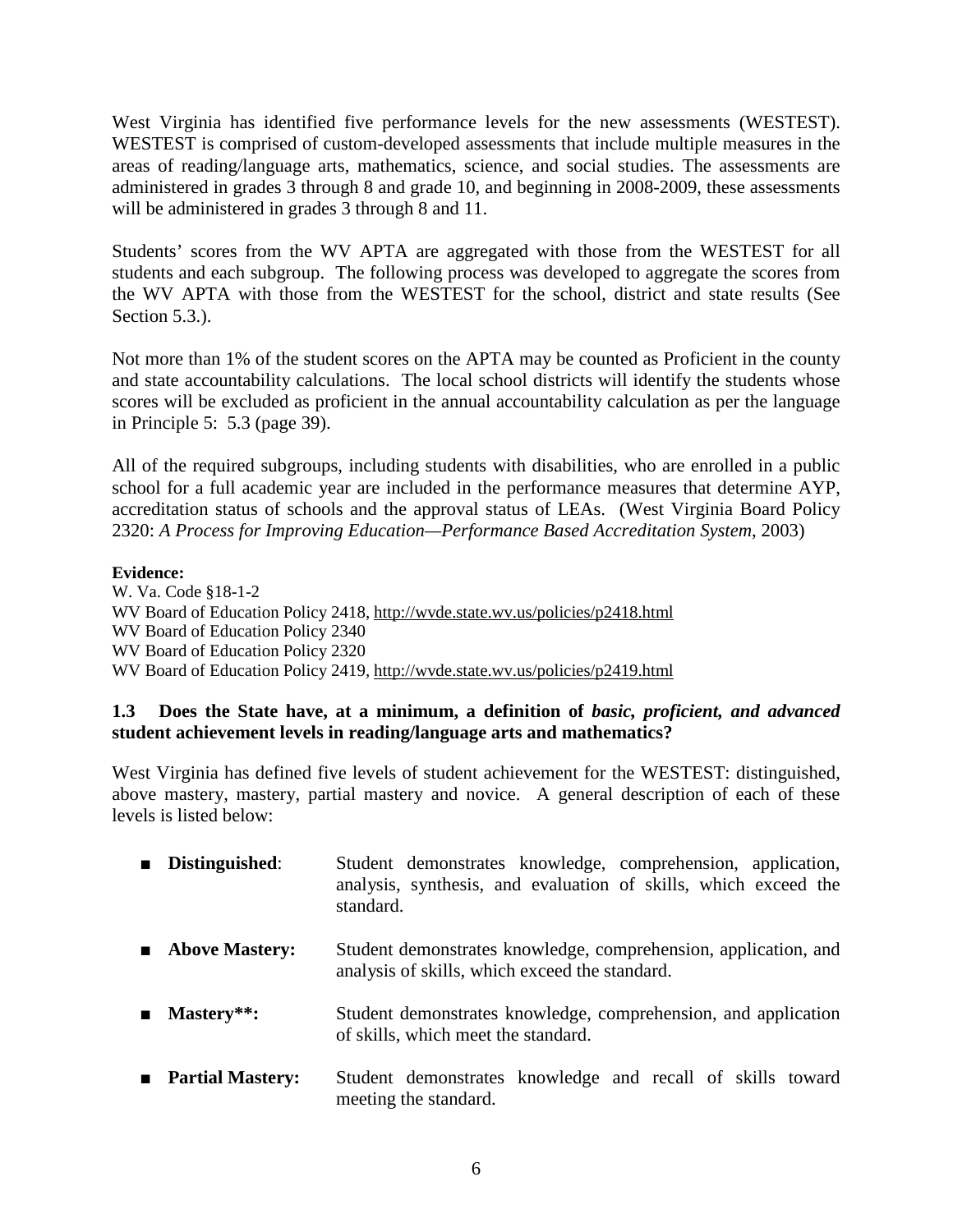■ **Novice:** Student does not demonstrate knowledge and recall of skills needed to meet the standard.

For each of the content standards in reading and English language arts and mathematics, five levels of performance descriptors have been developed. Mastery Level is the Proficient Level of performance for West Virginia.

All of the WESTEST assessments are aligned to the content standards and descriptors. There are two cuts below proficient and two cuts above proficient as per the above-mentioned performance levels. In order to determine achievement levels, the four cut scores have been set on a composite scale using Bookmark methodology.

\*\*West Virginia has identified the mastery level as meeting the proficient level specified in *No Child Left Behind.*

#### **Evidence:**

WV Board of Education Policy 2510 WV Board of Education Policy 2520.1 WV Board of Education Policy 2520.2 West Virginia Standard Setting Procedure Request for Proposal for Alignment Study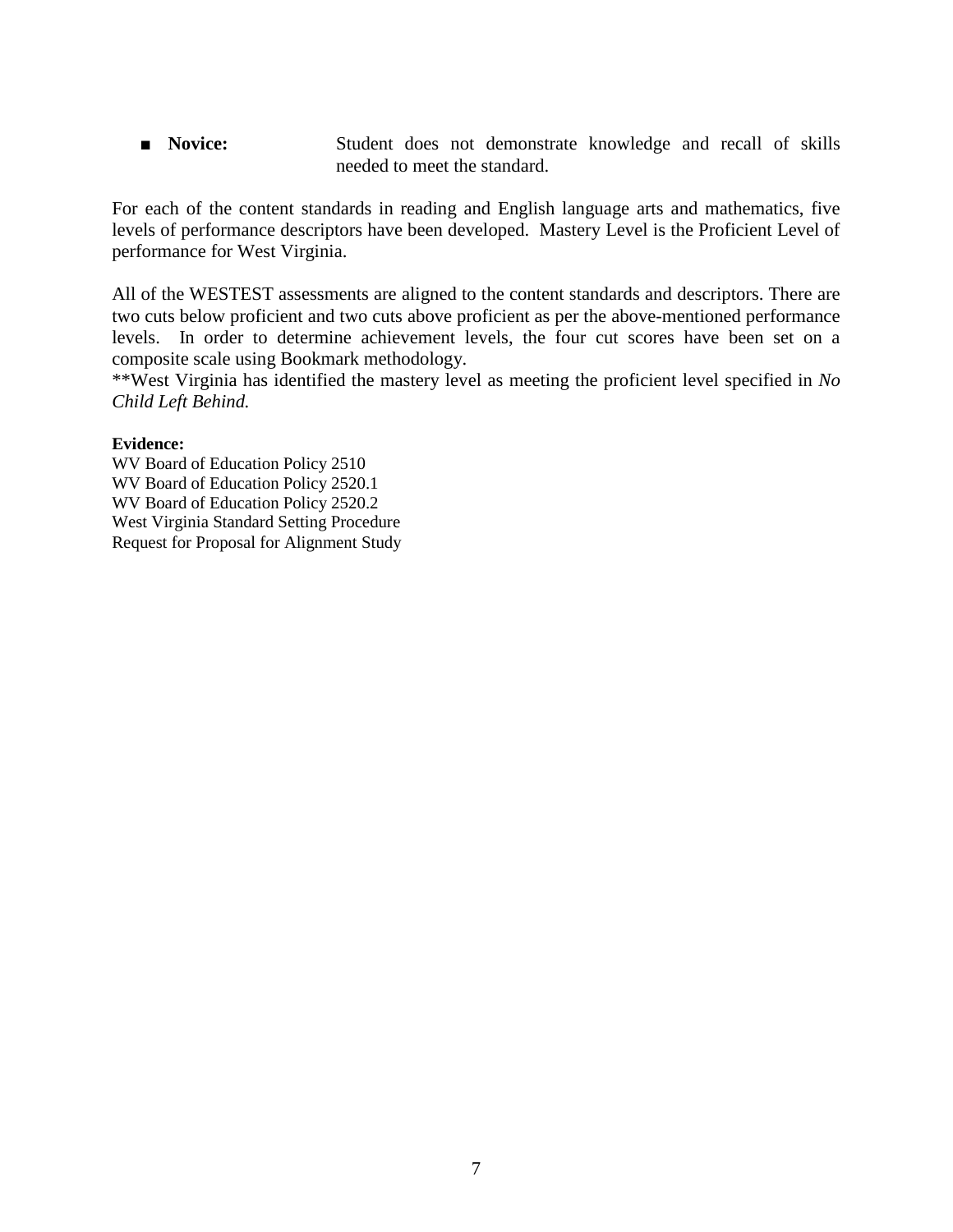#### **1.4 How does the State provide accountability and adequate yearly decisions and information in a timely manner?**

West Virginia provides decisions about adequate yearly progress (AYP) in time for LEAs to implement the required provisions of *No Child Left Behind* before the beginning of the next academic year.

Current West Virginia Board of Education Policy 2340 and W.Va. Code §18-2E-4 requires data input, scoring and the reporting of results to schools and parents. For the purpose of determining AYP, the West Virginia Department of Education ensures that results of the State academic assessment are available to the LEAs in a timely manner (See Chart 1.).

| Timeline                                    | Activity                                       |
|---------------------------------------------|------------------------------------------------|
| May Test Administration Week (annually)     | <b>Statewide Assessment Administration</b>     |
| The week following Test Administration will | Statewide Assessment Make-Up window            |
| become the Make-Up Week (annually)          |                                                |
| At the end of the testing window (annually) | Collection of information on students enrolled |
|                                             | for full academic year                         |
| Six to Eight Weeks from Assessment          | Assessment vendor required to provide          |
| Administration                              | assessment results to the WVDE                 |
| Early August (annually)                     | Schools receive assessment results             |
| Early August (annually)                     | Schools are notified of preliminary AYP status |
| No later than the first day of school       | LEA notification to parents regarding school   |
|                                             | choice and supplemental services               |
| No later than thirty days after preliminary | District/LEA Appeals Process Begins            |
| identification of Schools/LEAs not meeting  | Challenged agency renders final determination  |
| AYP (annually)                              | in response to appeal                          |

#### **Chart 1. Timeline**

**Evidence:** W.Va. Code §18-2E-4 WV Board of Education Policy 2340 WV Board of Education Policy 2320 Right Response Summaries: Student, School, County and State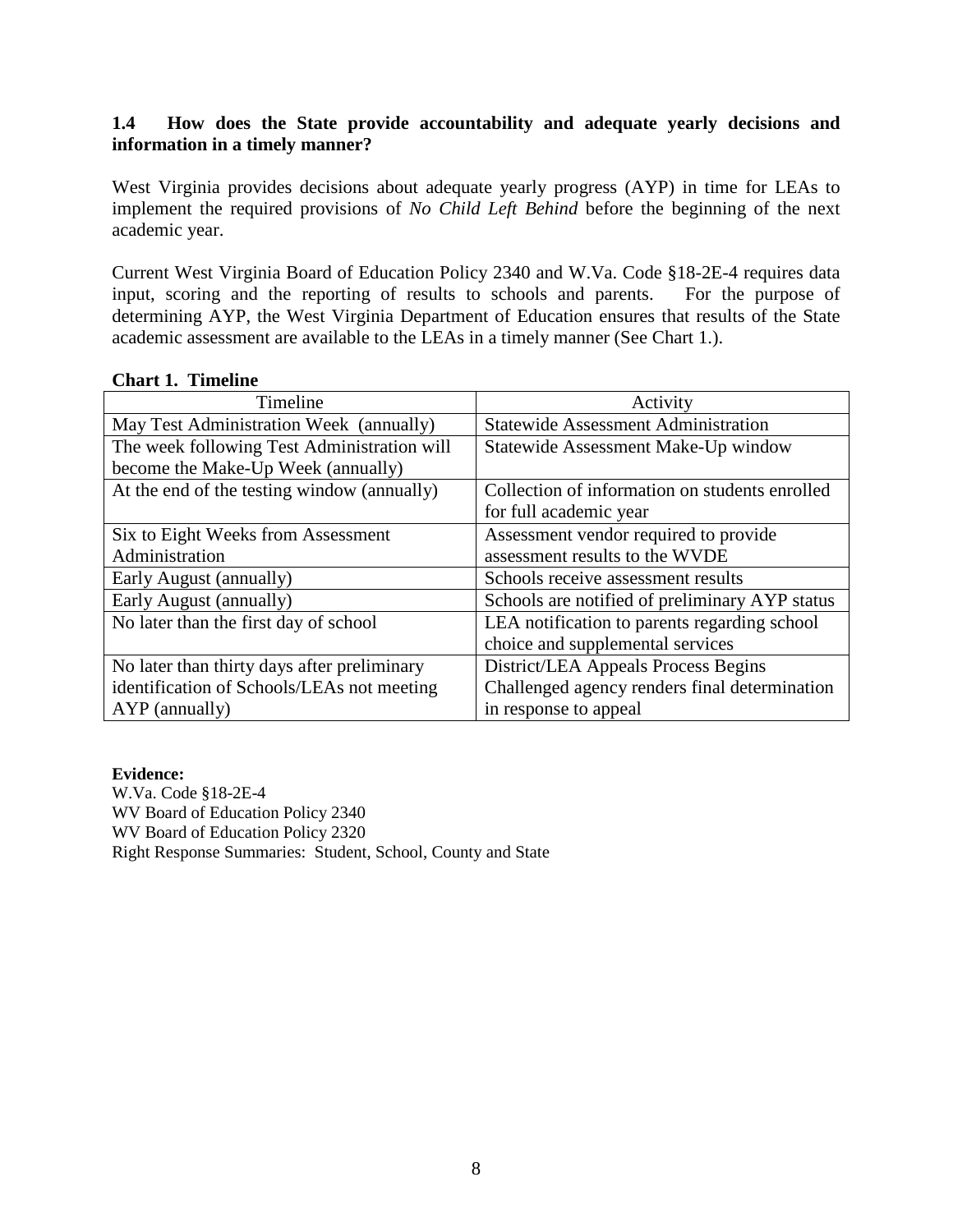#### **1.5 Does the State Accountability System produce an annual State Report Card?**

West Virginia has published a State Report Card as required by W. Va. Code §18-2E-4 since 1989. Using the existing management information system, a *No Child Left Behind* (NCLB) Report Card for schools and LEAs are published annually according to NCLB requirements for state reporting.

The West Virginia Department of Education operates a management information system for all schools and all county boards of education. The system is on-line, is interactive and operates over a privately addressed Intranet. Standard data element definitions and codes are used statewide.

The West Virginia Department of Education collects from school files the information needed for state and federal reporting and decision-making. The enrollment collection contains information about the enrollment of the student attributes such as active special education, limited English proficient (LEP), migrant, grade level, gender, race, free/reduced lunch status, etc. This file is collected three times during the school year for NCLB purposes: mid-October, early February, and May (end of the testing window). Schools are required to verify the data submitted in these files to assure accuracy.

The NCLB Report Card includes information, in the aggregate, on student achievement at each proficiency level on the state academic assessment (WESTEST) including the West Virginia Alternate Performance Task Assessment (WV APTA), disaggregated by (1) all students, (2) race, (3) gender, (4) disability, (5) migrant status, (6) limited English proficiency status and (7) economically disadvantaged status. The report card includes the most recent two-year results in student achievement in reading/language arts and mathematics performance levels. The percent of students not tested, graduation rates for secondary schools and attendance rates for elementary/middle schools are reported in aggregate.

The professional qualifications of teachers in the State and the number of such teachers teaching with emergency or provisional credentials are provided on the State report card. The percent of classes not taught by highly qualified teachers are disaggregated by high poverty compared to low poverty schools.

The NCLB Report Card contains information on schools not making AYP according to NCLB, Section 1116. A listing of all schools that failed to make AYP for the year is reported.

The NCLB Report Card is published for libraries and schools in printed form and is made available to the public on the West Virginia Department of Education website.

Statewide assessment results are provided to the West Virginia Department of Education in August and the NCLB Report Card is made available to schools prior to the first day of October.

#### **Evidence:**

West Virginia State Code § 18-2E-4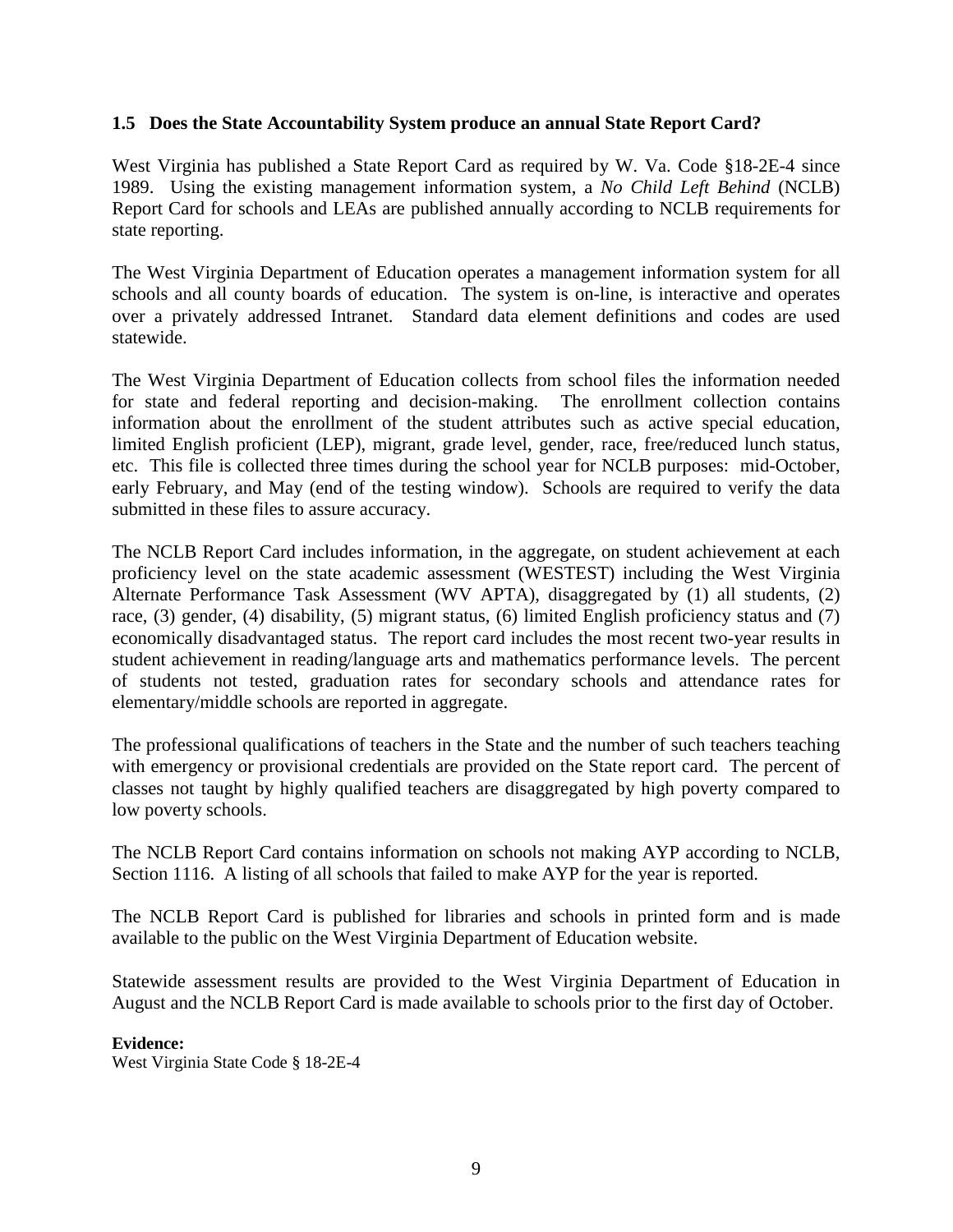#### **1.6 How does the State Accountability System include rewards and sanctions for public schools and LEAs?**

The system of assessment is defined in West Virginia Board of Education Policy 2340: *Statewide Assessment System.* The current accountability standards are described in proposed Policy 2320: *A Process for Improving Education: Performance Based Accreditation System.*

West Virginia's state accountability system includes rewards and sanctions for public schools and LEAs. The State's accreditation policy, West Virginia Board of Education Policy 2320, prescribes consequences for schools/LEAs that do not meet accreditation standards. These consequences range from revision of the Unified School Improvement Plan or Unified County Improvement Plan to possible State takeover of the school or LEA. In addition, all Title I public schools are subject to the requirements of Section 1116 of NCLB. (See Chart 2: West Virginia School Sanctions; and Chart 3: West Virginia LEA Sanctions.)

| <b>West Virginia School Sanctions</b> |                                             |                                       |  |  |  |  |
|---------------------------------------|---------------------------------------------|---------------------------------------|--|--|--|--|
| Not Meeting                           | State School                                | <b>Title I School</b>                 |  |  |  |  |
| <b>AYP</b> After                      | Policy 2320                                 | Section 1116                          |  |  |  |  |
| Year 1                                | <b>Recommend Unified School</b>             | Recommend Unified School              |  |  |  |  |
|                                       | Improvement Plan revision to                | Improvement Plan and Title I Plan     |  |  |  |  |
|                                       | address identified deficiencies             | revision to address identified        |  |  |  |  |
|                                       |                                             | deficiencies                          |  |  |  |  |
| Year 2                                | Temporary Accreditation Status              | School Improvement                    |  |  |  |  |
|                                       | Revise USIP with                            | <b>Improvement Plan</b>               |  |  |  |  |
|                                       | improvement date certain                    | 10% of Title I allotment<br>$\bullet$ |  |  |  |  |
|                                       | $(1-5 \text{ yrs})$                         | identified for staff development      |  |  |  |  |
|                                       | <b>Upgraded to Conditional</b><br>$\bullet$ | Technical Assistance (SEA &           |  |  |  |  |
|                                       | Status when approved                        | LEA)                                  |  |  |  |  |
|                                       | State will provide                          | LEA must offer School Choice          |  |  |  |  |
|                                       | assistance                                  |                                       |  |  |  |  |
| Year <sub>3</sub>                     | Continue Conditional Status or be           | School Improvement                    |  |  |  |  |
|                                       | designated as Seriously Impaired if         | Previous year sanctions plus<br>٠     |  |  |  |  |
|                                       | date certain not met                        | Supplemental Services for             |  |  |  |  |
|                                       | State assigns Improvement                   | eligible students                     |  |  |  |  |
|                                       | <b>Consultant Team</b>                      |                                       |  |  |  |  |
|                                       | State may designate a                       |                                       |  |  |  |  |
|                                       | Distinguished Educator to                   |                                       |  |  |  |  |
|                                       | provide assistance                          |                                       |  |  |  |  |
| Year 4                                | Continue Conditional Status or be           | School Improvement                    |  |  |  |  |
|                                       | designated as Seriously Impaired            | Previous year sanctions plus          |  |  |  |  |
|                                       | Schools revise USIP with a                  | Corrective Action                     |  |  |  |  |
|                                       | date certain                                |                                       |  |  |  |  |
|                                       | School Choice after 1 year                  |                                       |  |  |  |  |
|                                       | as Seriously Impaired                       |                                       |  |  |  |  |

#### **Chart 2. West Virginia School Sanctions**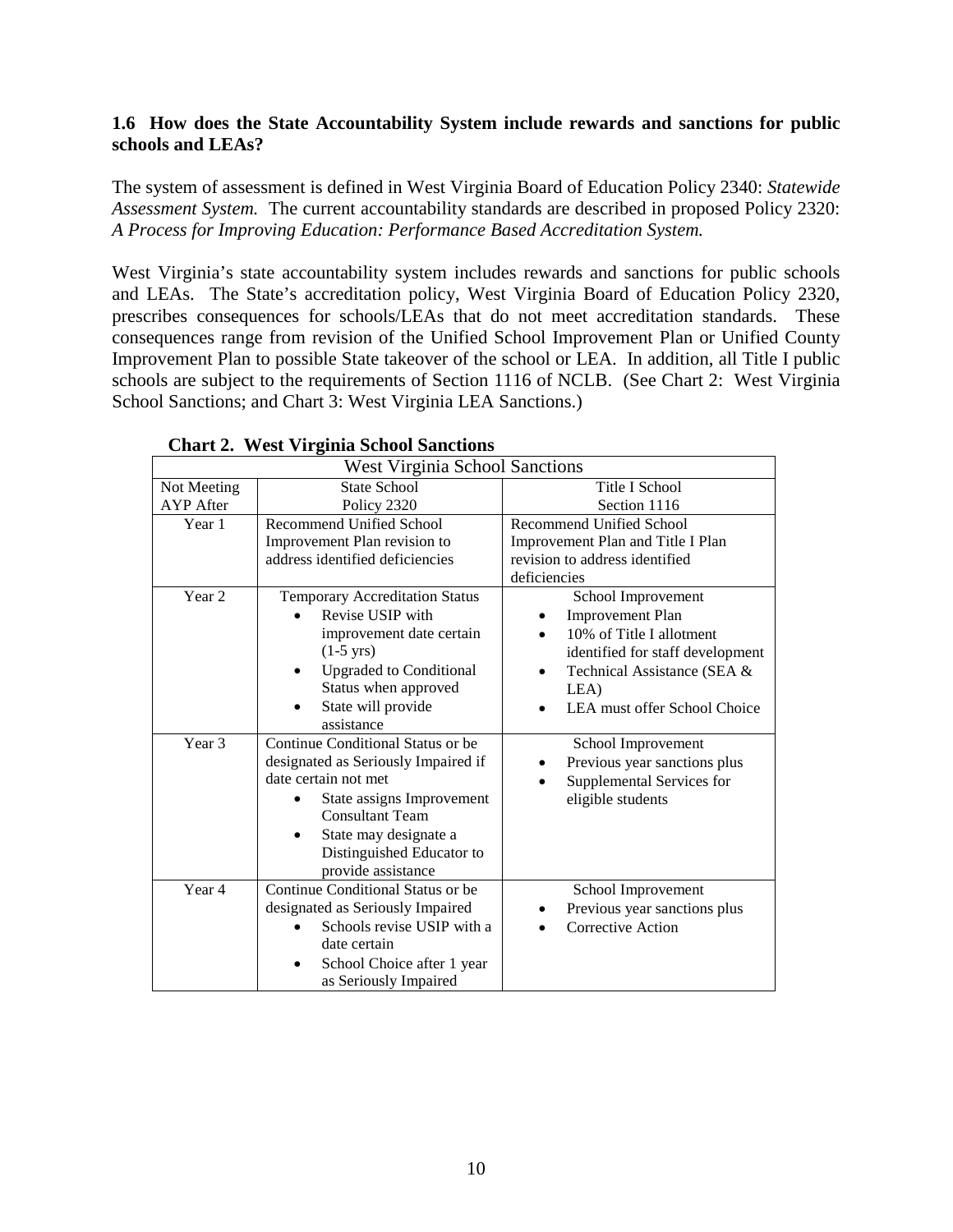|        | $\mathbf{C}$ nar $\mathbf{C}$ $\mathbf{C}$ $\mathbf{C}$ $\mathbf{C}$ $\mathbf{C}$ $\mathbf{C}$ $\mathbf{C}$ $\mathbf{C}$ $\mathbf{C}$ $\mathbf{C}$ $\mathbf{C}$ $\mathbf{C}$ $\mathbf{C}$ $\mathbf{C}$ $\mathbf{C}$ $\mathbf{C}$ $\mathbf{C}$ $\mathbf{C}$ $\mathbf{C}$ $\mathbf{C}$ $\mathbf{C}$ $\mathbf{C}$ $\mathbf{C}$ $\$ |                                             |  |  |
|--------|---------------------------------------------------------------------------------------------------------------------------------------------------------------------------------------------------------------------------------------------------------------------------------------------------------------------------------|---------------------------------------------|--|--|
| Year 5 | <b>Seriously Impaired Status</b>                                                                                                                                                                                                                                                                                                | School Improvement                          |  |  |
|        | Required State intervention<br>$\bullet$                                                                                                                                                                                                                                                                                        | Previous year sanctions plus                |  |  |
|        | with a monitor                                                                                                                                                                                                                                                                                                                  | Develop a plan for Alternative<br>$\bullet$ |  |  |
|        |                                                                                                                                                                                                                                                                                                                                 | Governance                                  |  |  |
| Year 6 | <b>Seriously Impaired Status</b>                                                                                                                                                                                                                                                                                                | School Improvement                          |  |  |
|        | State intervention and<br>$\bullet$                                                                                                                                                                                                                                                                                             | Previous year sanctions plus                |  |  |
|        | control which may include                                                                                                                                                                                                                                                                                                       | <b>Implement Alternative</b>                |  |  |
|        | replacing the principal                                                                                                                                                                                                                                                                                                         | Governance Plan                             |  |  |

**Chart 2. West Virginia School Sanctions (continued)**

# **Chart 3. West Virginia LEA Sanctions**

| <b>West Virginia LEA Sanctions</b> |                                     |                                        |  |  |  |
|------------------------------------|-------------------------------------|----------------------------------------|--|--|--|
| Not meeting                        | <b>State LEA</b>                    | <b>Title I LEA</b>                     |  |  |  |
| AYP after                          | Policy 2320                         | Section 1116                           |  |  |  |
| Year 1                             | <b>Recommend Unified County</b>     | Recommend Unified County Plan and      |  |  |  |
|                                    | Improvement Plan revision to assist | Title I County Plan revision to assist |  |  |  |
|                                    | with school improvement             | with school improvement                |  |  |  |
|                                    |                                     |                                        |  |  |  |
| Year <sub>2</sub>                  | <b>Recommend Unified County</b>     | <b>LEA</b> Improvement                 |  |  |  |
|                                    | Improvement Plan revision to assist | LEA Two-Year Improvement               |  |  |  |
|                                    | with school improvement             | Plan                                   |  |  |  |
|                                    |                                     | 10% Of Title I allotment for           |  |  |  |
|                                    |                                     | <b>Staff Development</b>               |  |  |  |
|                                    |                                     | <b>Technical SEA Assistance</b>        |  |  |  |
| Year 3                             | County placed on Temporary          | <b>LEA</b> Improvement                 |  |  |  |
|                                    | Approval                            | <b>Previous Sanctions</b>              |  |  |  |
|                                    | Revise UCIP with date               |                                        |  |  |  |
|                                    | certain set for                     |                                        |  |  |  |
|                                    | improvement deadline                |                                        |  |  |  |
| Year 4                             | <b>LEA</b> continues Conditional    | <b>LEA</b> Improvement                 |  |  |  |
|                                    | Approval or is placed on            | <b>Corrective Action</b>               |  |  |  |
|                                    | Nonapproval Status if the date      |                                        |  |  |  |
|                                    | certain is not met                  |                                        |  |  |  |
|                                    | <b>State of Emergency</b>           |                                        |  |  |  |
|                                    | declared (WV Code § 18-             |                                        |  |  |  |
|                                    | $2E-5$ )                            |                                        |  |  |  |
|                                    | LEA must pay for monitor            |                                        |  |  |  |
|                                    | of Seriously Impaired               |                                        |  |  |  |
|                                    | schools not meeting date            |                                        |  |  |  |
|                                    | certain                             |                                        |  |  |  |
| Year 5                             | <b>LEA</b> continues Conditional    |                                        |  |  |  |
|                                    | Approval or placed on Nonapproval   |                                        |  |  |  |
|                                    | State intervention at the           |                                        |  |  |  |
|                                    | LEA level possible                  |                                        |  |  |  |
| Year 6                             | <b>LEA</b> continues Conditional    |                                        |  |  |  |
|                                    | Approval or placed on Nonapproval   |                                        |  |  |  |
|                                    | State intervention at the           |                                        |  |  |  |
|                                    | LEA level possible                  |                                        |  |  |  |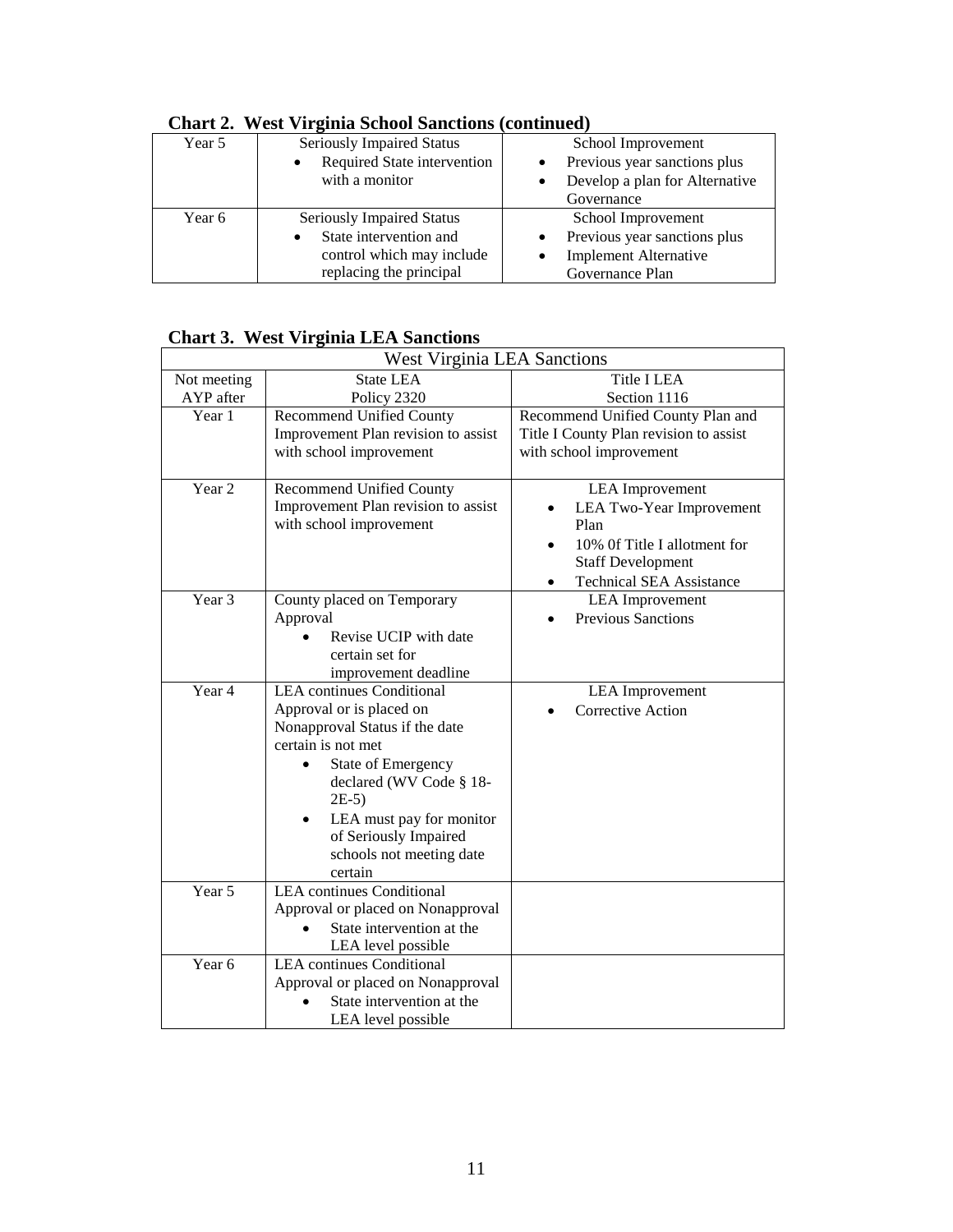#### **Rewards**

*Exemplary status* is issued to a public school when the measure of the school's student and school performance and progress substantially exceeds the minimal level performance on the standards adopted by the West Virginia Board of Education. The West Virginia Department of Education also recognizes *exemplary programs* in individual schools or LEAs that contribute to outstanding student performance. Title I schools that exceed the West Virginia performance standards are recognized as West Virginia Distinguished Schools.

#### **Evidence:**

WV Board of Education Policy 2320 West Virginia RFP for Supplemental Services Providers Approved List of Supplemental Services Providers West Virginia Office of Education Performance Audits Book of Ratings (Accountability Ratings)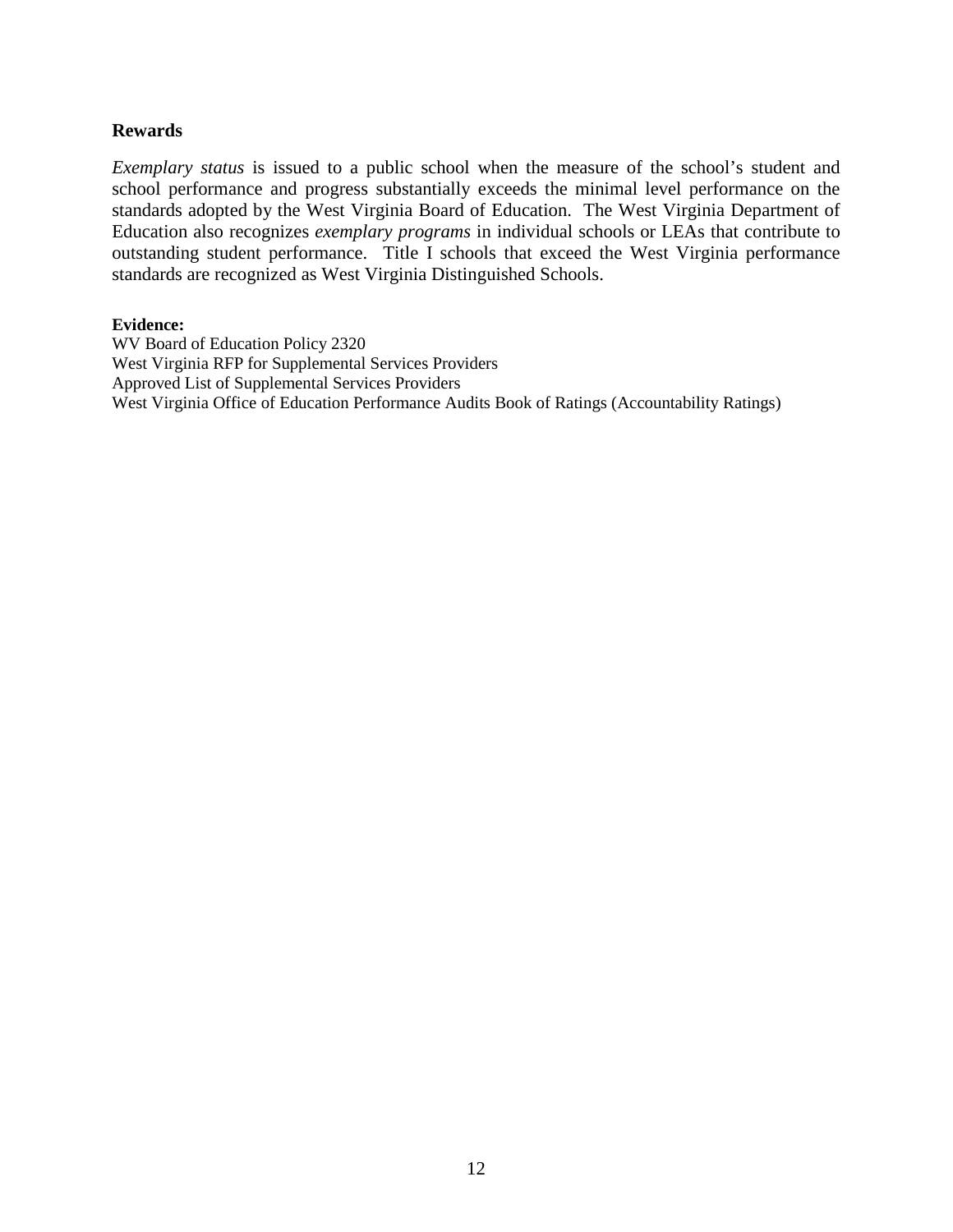#### **PRINCIPLE 2. All students are included in the State Accountability System.**

#### **2.1 How does the State Accountability System include all students in the State?**

All West Virginia public schools and LEA school systems (LEAs) are systematically judged on the basis of the same criteria when making an AYP determination using data collected through the West Virginia Education Information System (WVEIS). This system is the statewide management system for all public schools and LEAs. The system provides an on-line interactive Management Information System (MIS) for student management (student information, scheduling, grades and attendance) and financial applications (financial accounting, payroll, personnel, fixed assets and warehousing). All public schools and school systems use standard codes and definitions for data entry. The WVDE extracts data for state and federal reporting from these active files. Every student enrolled in the state has a record in WVEIS. Every student in the state has assessment results, which are imported into the WVEIS data files. This allows student records to be matched for the determination of AYP.

For the purpose of determining AYP, West Virginia public schools are defined as those elementary and secondary schools established and maintained at public expense through the total basic foundation program/state aid formula outlined in W.Va. Code §19-9A-3 and W.Va. Code §18-9A-12. For the purposes of AYP determination, an elementary school is one that has a grade configuration that may include grades K-4, but does not contain grade 8 or higher. A middle school is a school that does not meet the definition of an elementary school and contains grade 8, but does not contain grade 12. A high school is any school that contains grade 12. LEA is defined as the county school district. (W. Va. Code § 18-1-2)

For all students in every public school and LEA, all data regarding assessment and attendance and/or graduation is collected for each student through the WVEIS and this data is used for reporting school, district and state accountability results.

Students in alternative education programs as defined in West Virginia Board of Education Policy 2418 are included in the state accountability system by having individual test scores aggregated in the results of the home county school district/school of referral.

The West Virginia Office of Education Performance Audits, through periodic on-site reviews completed at least once every three years, determines AYP for public schools without grades assessed (i.e., K-2 schools). The performance audit includes a review of informal reading and mathematics student assessment results and verifies compliance with legislation and policies required by the State of West Virginia.

All students with disabilities in West Virginia public schools as defined under Section 602(3) of the Individuals with Disabilities Education Act (IDEA) amendments of 1997 and West Virginia Board of Education Policy 2419: *Regulations for the Education of Exceptional Students*, participates in the West Virginia Assessment Program. The Individualized Education Program (IEP) Team determines how students with disabilities will participate in the statewide assessment program (i.e., WESTEST or WV APTA) as defined in West Virginia Board of Education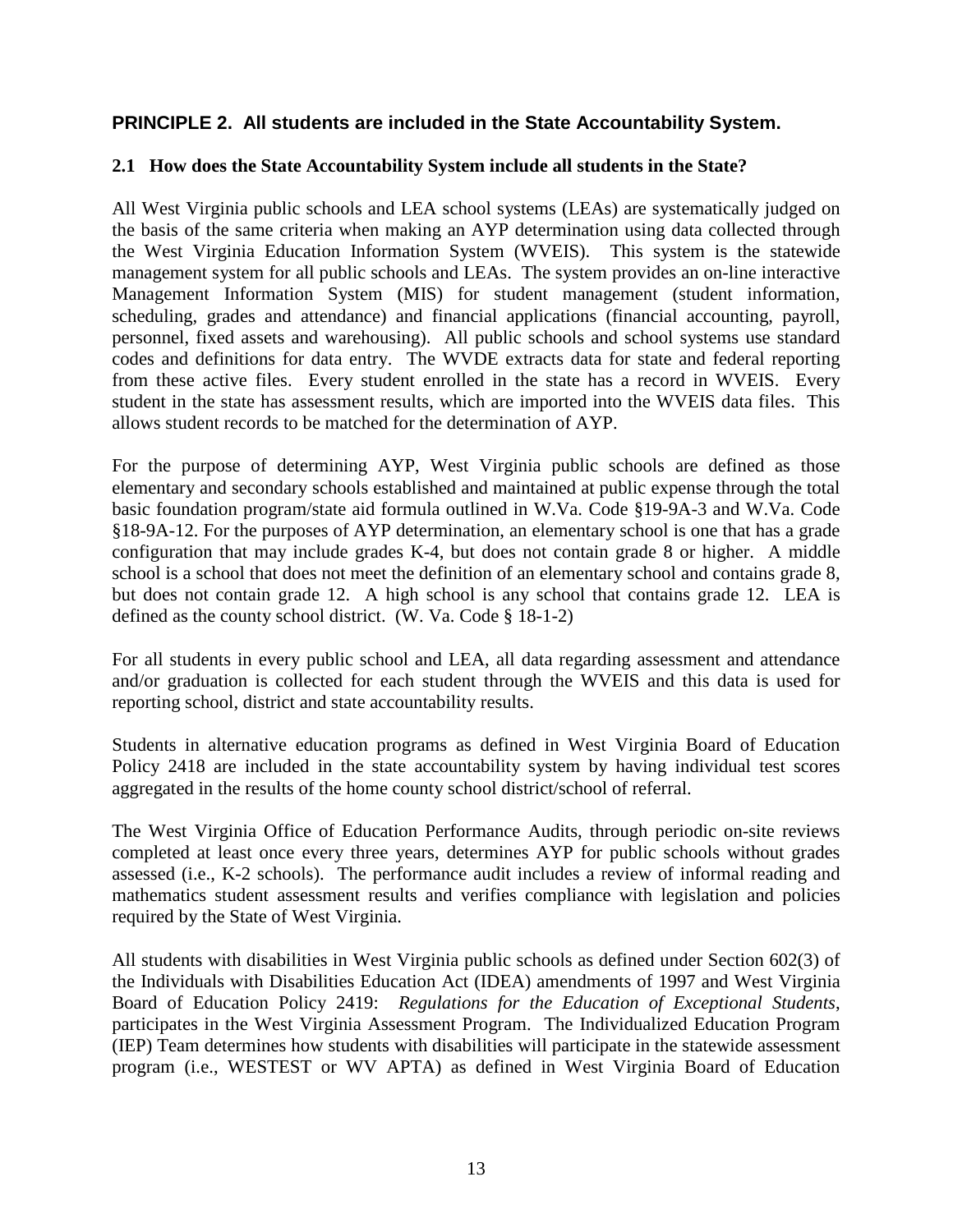Policies 2340 and 2419. The WV APTA yields reading/language arts and mathematics assessment results for inclusion in AYP determination.

All students with limited English proficiency in West Virginia public schools are required to participate in the West Virginia Statewide Assessment Program (West Virginia Board of Education Policy 2340: *The Statewide Assessment Program*). Limited English Proficiency (LEP), when used with reference to individuals, means (a) individuals who were not born in the United States or whose native language is a language other than English; (b) individuals who come from environments where a language other than English is dominant; and (c) individuals who are American Indian and Alaskan natives and who come from environments where a language other than English has had a significant impact on their level of English language proficiency, and who, by reason thereof, have sufficient difficulty speaking, reading, writing, or understanding the English language to deny such individuals the opportunity to learn successfully in classrooms, where the language of instruction is English. For purposes of making AYP determinations, West Virginia counts the scores of former LEP students in the LEP subgroup for two years after those students are no longer considered to be LEP. For accountability purposes, West Virginia State Board Policy 2320: *A Process for Improving Education: Performance Based Accreditation System* outlines the inclusion of all students with limited English proficiency (LEP) who have attended a school for a full academic year.

All of the required subgroups, including students with limited English proficiency, who are enrolled in a school for a full academic year are included in the performance level measures that determine AYP, accreditation status of schools and the approval status of LEAs.

West Virginia grants participation rate exemptions for students with a significant medical emergency.

#### **Evidence:**

W. Va. Code § 18-1-2 West Virginia Board of Education Policy 2320 West Virginia Board of Education Policy 2340 West Virginia Board of Education Policy 2419, <http://wvde.state.wv.us/policies/p2419.html>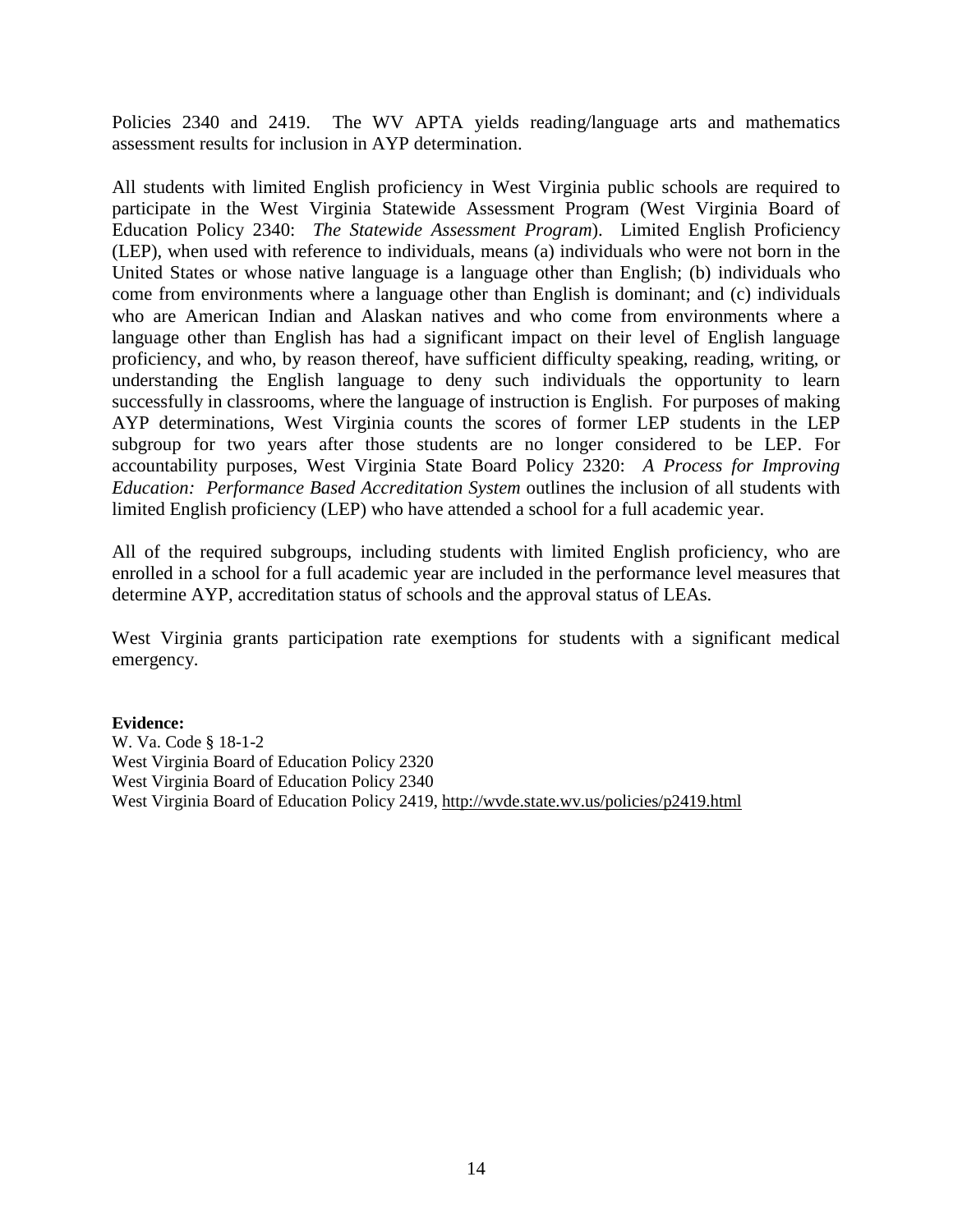#### **2.2 How does the State define "full academic year" for identifying students in AYP decisions?**

The following definition of students to be included in the accountability system through the completion of a full academic year has been developed by a statewide committee appointed by the West Virginia Board of Education and is being inserted in Policy 2320.

#### For inclusion in AYP determination

A student who is enrolled continuously in that school from the fifth instructional day of school to the spring testing window is included when determining if the school has made adequate yearly progress. A student is continuously enrolled if s/he has not transferred or dropped out of that school. A student who is enrolled continuously in the LEA from the fifth instructional day of school to the spring testing window is included when determining if the LEA has made adequate yearly progress. A student who is enrolled continuously in the state from the fifth instructional day of school to the spring testing window is included when determining if the state has made adequate yearly progress.

For the state and each LEA, and school to make AYP, 95% of the students enrolled at the time of testing in each subgroup must be assessed, as specified in Policy 2320.

**Evidence:** W.Va. Code §§18-2E-1, 18-2E-1a, 18-2E-8 (c)(1) WV Board of Education Policy 2340 WV Board of Education Policy 2320 WV Board of Education Policy 2510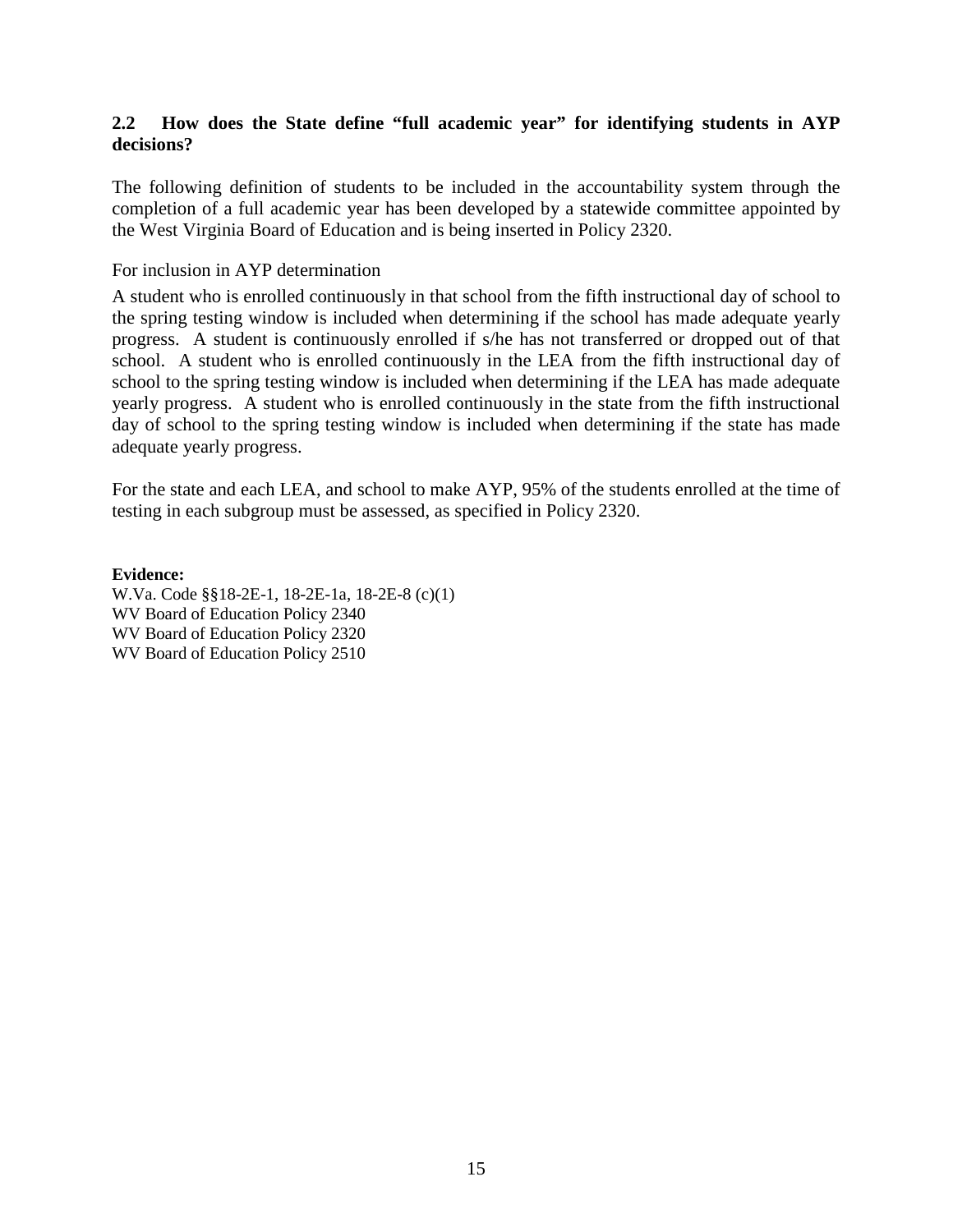#### **2.3 How does the State Accountability System determine which students have attended the same public school and/or LEA for a full academic year?**

The following definition of students to be included in the accountability system through the completion of a full academic year has been developed by a statewide committee appointed by the West Virginia Board of Education and is being inserted in Policy 2320.

For inclusion in AYP determination

All schools, LEAs and the State are held accountable for the AYP indicators:

A student who is enrolled continuously in that school from the fifth instructional day of school to the spring testing window is included when determining if the school has made adequate yearly progress.

A student who is enrolled continuously in the LEA district from the fifth instructional day of school to the spring testing window is included when determining if the LEA has made adequate yearly progress.

A student who is enrolled continuously in the state from the fifth instructional day of school to the spring testing window is included when determining if the state has made adequate yearly progress.

Additionally, a student is continuously enrolled if s/he has not transferred or dropped out of that school. Students who are serving suspensions/expulsions are still considered to be enrolled students.

Every student enrolled in West Virginia public schools is given a unique identification number that does not change as long as the student is enrolled in West Virginia public schools. The West Virginia Education Information System (WVEIS) uses these unique student identification numbers to track student enrollment and student achievement over time. Students not continuously enrolled for a full academic year at the school level are included in the determination for AYP at the local and state accountability levels. All students not enrolled for the full academic year at the school level are tracked by the unique identification number assigned to them by WVEIS.

#### **Evidence:**

WV Board of Education Policy 2320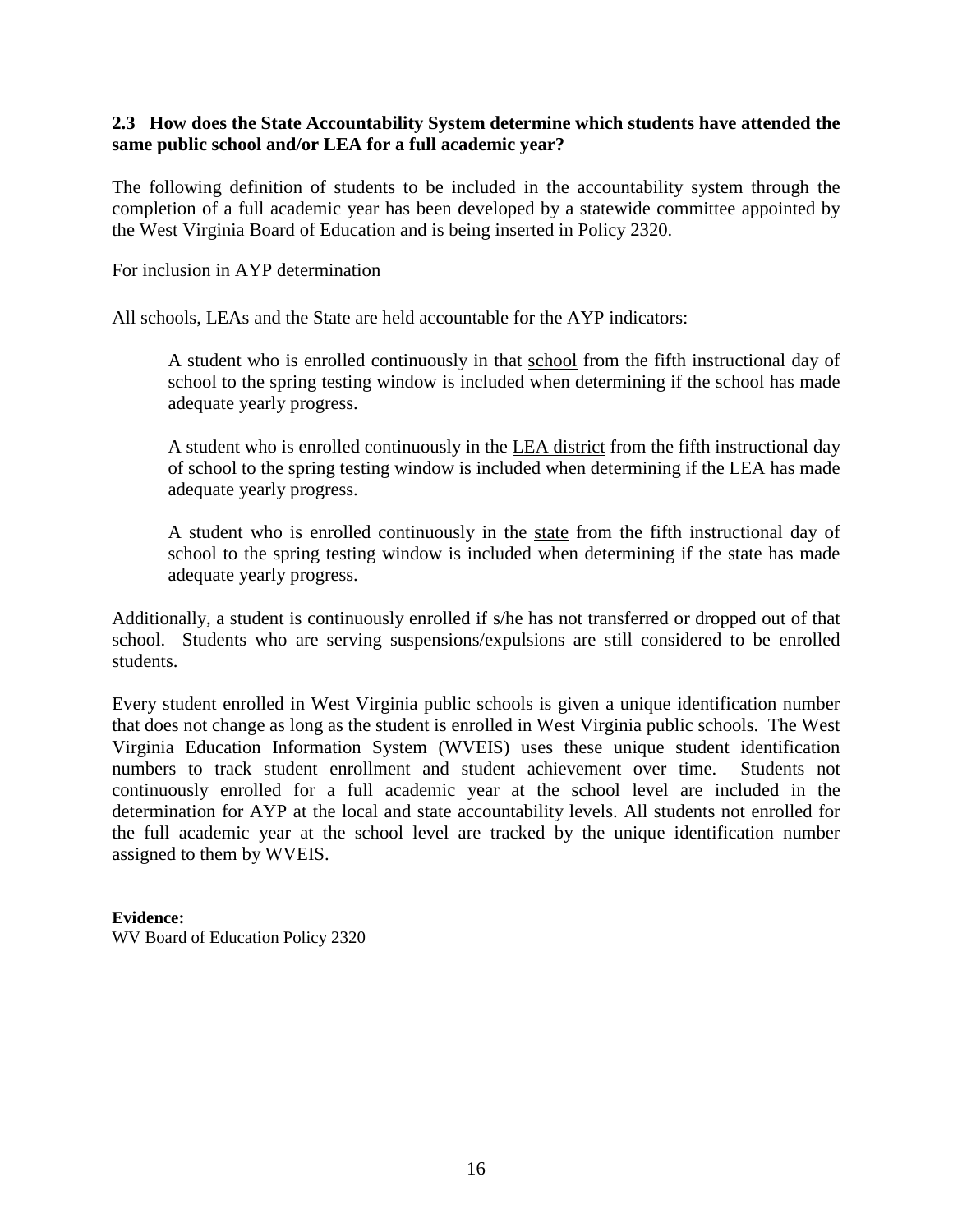#### **PRINCIPLE 3. State definition of AYP is based on expectations for growth in student achievement that is continuous and substantial, such that all students are proficient in reading/language arts and mathematics no later than 2013-2014.**

#### **3.1 How does the state's definition of adequate yearly progress require all students to be proficient in reading/language arts and mathematics by the 2013-2014 school year?**

West Virginia's definition of adequate yearly progress (AYP) requires all students to be proficient in reading/language arts and mathematics by the end of the 2013-14 school year and requires all students and each subgroup to be held accountable to meet all of the academic indicators used to measure AYP (percent proficient in reading/language arts and mathematics; percent of participation in the assessments; graduation rate for secondary schools; and attendance rate for elementary and middle schools). (See Chart 4.)

The West Virginia definition of AYP was submitted to the West Virginia State Board of Education in January 2003, and was submitted and approved by the United States Department of Education.

|                                            | Academic Indicators                 |                                             | Participation Rate |             | Graduation/Attendance |
|--------------------------------------------|-------------------------------------|---------------------------------------------|--------------------|-------------|-----------------------|
|                                            | Reading/LA<br>% Meeting<br>Standard | <b>Mathematics</b><br>% Meeting<br>Standard | Reading/LA         | Mathematics | Rate *                |
| All Students                               |                                     |                                             |                    |             |                       |
| Economically<br>Disadvantaged<br>R/E White |                                     |                                             |                    |             |                       |
| R/E Black                                  |                                     |                                             |                    |             |                       |
| R/E Hispanic                               |                                     |                                             |                    |             |                       |
| R/E Asian                                  |                                     |                                             |                    |             |                       |
| R/E American<br>Indian/Alaskan             |                                     |                                             |                    |             |                       |
| Students with<br><b>Disabilities</b>       |                                     |                                             |                    |             |                       |
| <b>LEP</b> Students                        |                                     |                                             |                    |             |                       |

**Chart 4. Accountability Subgroups and Academic Indicators**

\* The school/LEA is not required to disaggregate graduation rate and attendance rate data into the subgroups for accountability unless the school/LEA is using the "Safe Harbor" provision to meet AYP.

All subgroups identified in Chart 4 are held accountable to the academic indicators of reading/language arts and mathematics. West Virginia has outlined a ten-year timeline for public schools to reach the goal of 100% of students proficient in reading/language arts and mathematics by the end of the 2013-14 school year. Annual intermediate goals have been established, beginning in the school year 2005–06, to ensure increases in the percent of students proficient in reading/language arts and mathematics over the next eight years.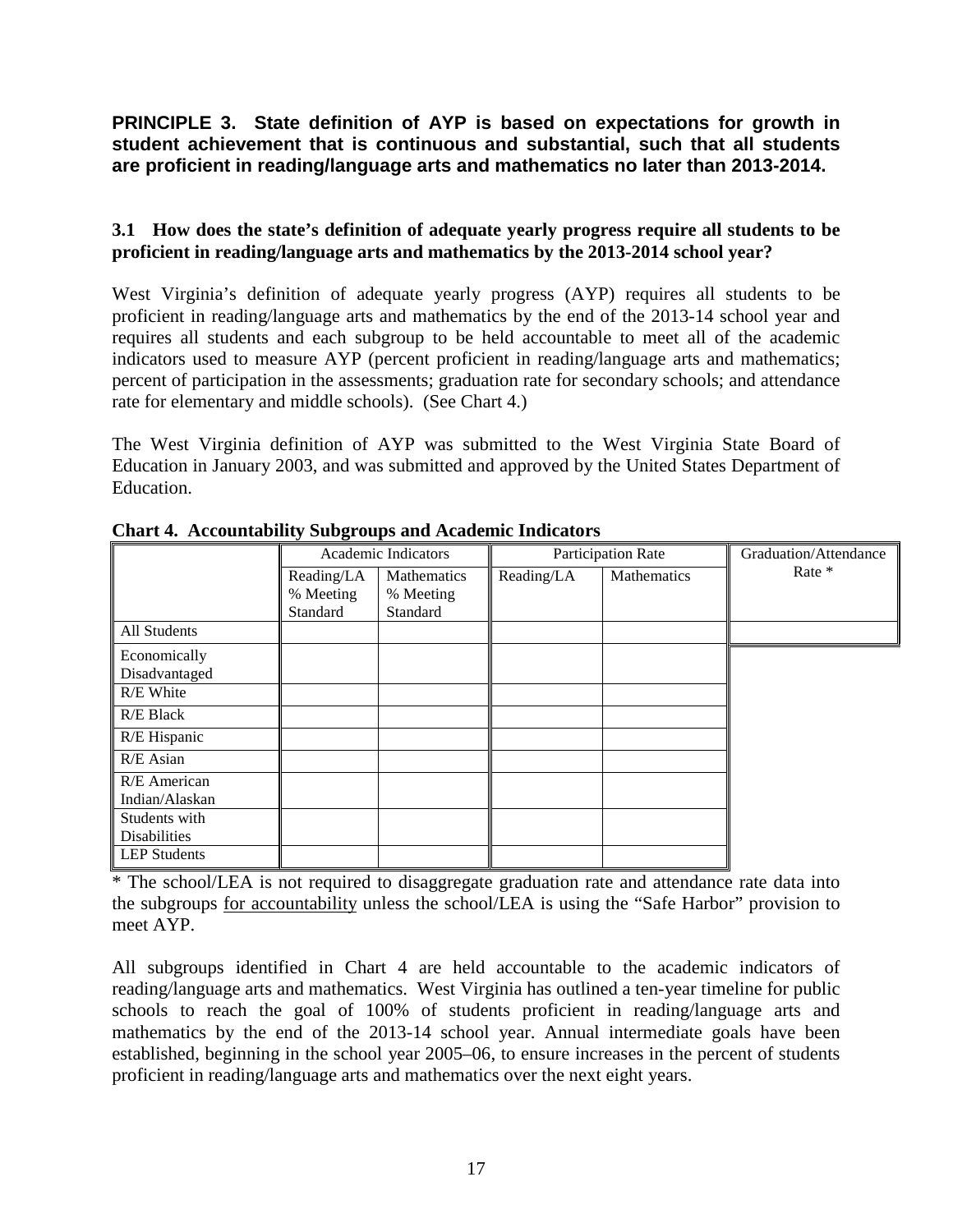As West Virginia defines annual intermediate goals, the first increase has been established for the spring of 2007. The trajectories provide annual incremental increases to assure that West Virginia public schools and districts meet the goal of 100% proficiency in 2013-14.

The development of intermediate goals included the following assumptions for West Virginia:

- 1) Calculate the starting point for determining AYP based on 2003-04 assessment data that followed the recommendations of the United States Department of Education. (See Chart 6 in this document.) This percent served as the standard for AYP for the 2003-04 school year.
- 2) Recalculate the starting point, using the average of two years of assessment data (2003-04 and 2004-05) for reading/language arts and mathematics. This served as the AYP standard for the 2004-05 school year. These averages were used to determine intermediate goals and annual measurable objectives by grade configuration for the next eight years.

In the summer of 2005, elementary, middle and high school grade span starting points were established from two years of baseline data to determine the state-level projections for intermediate goals and annual measurable goals for reading/language arts and mathematics through 2014. The goals and objectives were set separately for reading/language arts and mathematics. Additionally, the goals and objectives may be different for each grade configuration. The annual measurable objectives are defined in Section 3.2b and the intermediate goals are defined in 3.2c. These objectives and goals will ensure that all students will reach the proficient level of performance by 2013-2014.

#### GROWTH OBJECTIVE ("Safe Harbor" Provision)

If any student sub-groups do not meet or exceed the state annual measurable objectives, the public school or LEA is considered to have met AYP if the percent of students in the nonproficient subgroup:

- 1) Decreased by 10% on the reading/language arts and mathematics indicators from the preceding school year, and
- 2) Made progress on one or more of the other indicators, or is at/above the target goal for that indicator.

West Virginia's assessment window includes ten school calendar days. The first week of the testing window is considered the test administration window and the second week is considered the make-up window.

#### **Evidence:**

West Virginia Board of Education Policy 2340 West Virginia's Request For Proposal for the Statewide Assessment Program (Executive Summary) West Virginia's State Consolidated Plan West Virginia's Statewide Assessment Schedule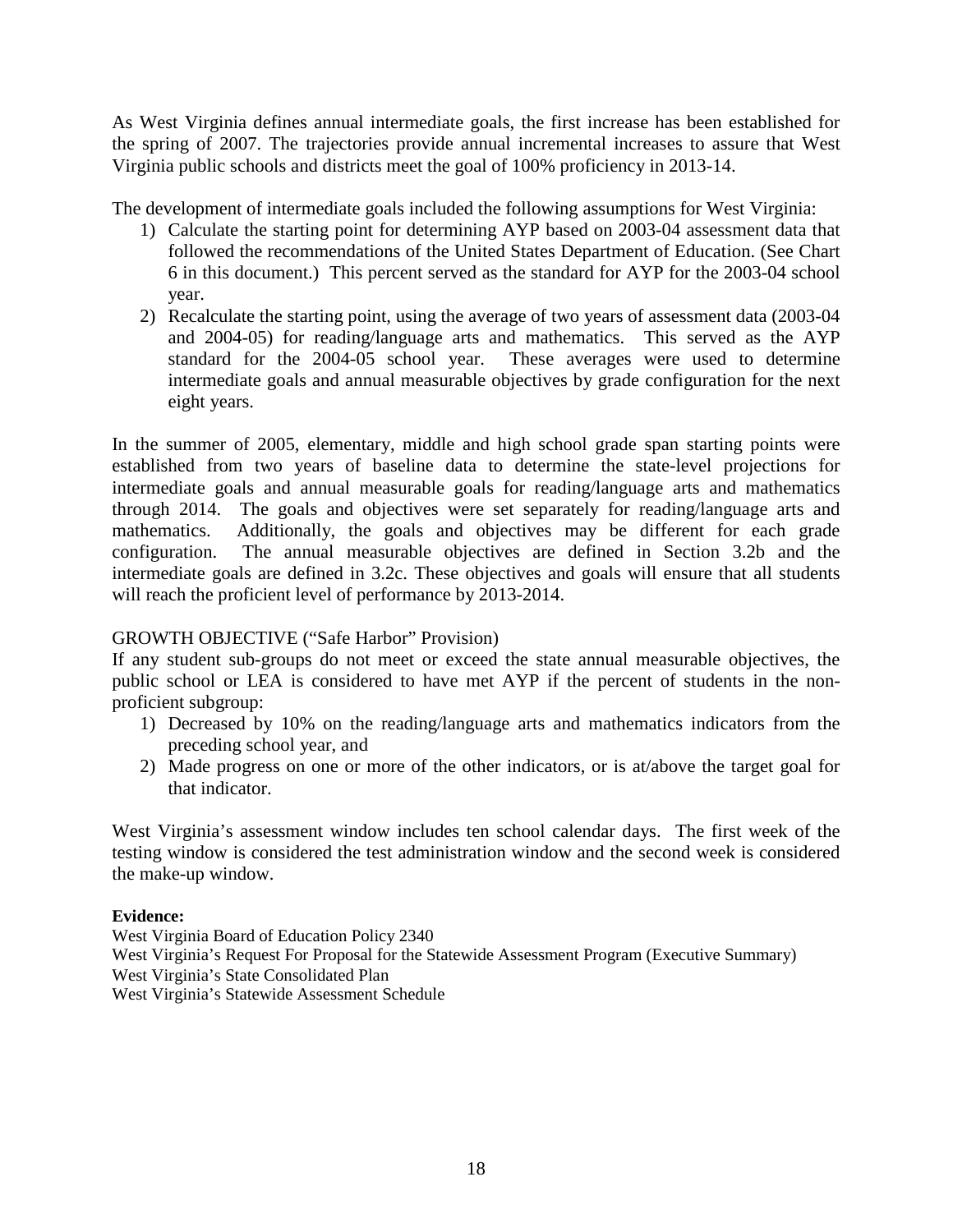#### **3.2 How does the State Accountability System determine whether each student subgroup, public school and LEA makes AYP?**

West Virginia's State Accountability System bases its annual determination of whether each subgroup, public school and LEA makes AYP on the achievement of all students, including these subgroups: economically disadvantaged, racial/ethnic, students with disabilities and limited English proficient. West Virginia's AYP calculation also incorporates the other academic indicators of graduation rate (for secondary schools) and attendance rate (for elementary and middle schools). (See Chart 4.)

(NOTE: For accountability purposes, the school or LEA is not required to disaggregate graduation rate and attendance rate data into the subgroups unless the school or LEA is using the "Safe Harbor" provision to meet AYP.)

West Virginia uses a decreasing trend calculation under the "Safe Harbor" provision to identify schools that failed to meet AYP by the method outlined in Chart 5. A West Virginia public school or LEA is considered to have made AYP if the percent of students in the non-proficient subgroup:

- 1) Decreased by 10% from the preceding school year, and
- 2) Made progress on the other academic indicators, or is at/above the target for that academic indicator, and
- 3) Attained a 95% participation rate.

#### **Chart 5. "Safe Harbor" Provision for AYP Determination with Accountability Subgroups and Indicators**

|                                             | <b>Academic Indicators</b>                                                                          |                                                                                                     | <b>Participation Rate</b>                         |                                                   | <b>Graduation/Attendance</b>                                                 |
|---------------------------------------------|-----------------------------------------------------------------------------------------------------|-----------------------------------------------------------------------------------------------------|---------------------------------------------------|---------------------------------------------------|------------------------------------------------------------------------------|
|                                             | <b>Reading/LA</b>                                                                                   | <b>Mathematics</b>                                                                                  | <b>Reading/LA</b>                                 | <b>Mathematics</b>                                | Rate*                                                                        |
|                                             | % Meeting<br><b>Standard</b>                                                                        | % Meeting<br><b>Standard</b>                                                                        |                                                   |                                                   |                                                                              |
|                                             | Decrease by<br>$10\%$ that<br>percent of<br>students from<br>the preceding<br>year in the<br>school | Decrease by<br>$10\%$ that<br>percent of<br>students from<br>the preceding<br>year in the<br>school | <b>Attained a</b><br>95%<br>Participation<br>Rate | <b>Attained a</b><br>95%<br>Participation<br>Rate | <b>Meets or shows progress</b><br>toward this indicator by<br>that sub-group |
| <b>All Students</b>                         |                                                                                                     |                                                                                                     |                                                   |                                                   |                                                                              |
| <b>Economically</b><br><b>Disadvantaged</b> |                                                                                                     |                                                                                                     |                                                   |                                                   |                                                                              |
| <b>R/E White</b>                            |                                                                                                     |                                                                                                     |                                                   |                                                   |                                                                              |
| <b>R/E Black</b>                            |                                                                                                     |                                                                                                     |                                                   |                                                   |                                                                              |
| <b>R/E</b> Hispanic                         |                                                                                                     |                                                                                                     |                                                   |                                                   |                                                                              |
| <b>R/E</b> Asian                            |                                                                                                     |                                                                                                     |                                                   |                                                   |                                                                              |
| <b>R/E</b> American<br>Indian/Alaskan       |                                                                                                     |                                                                                                     |                                                   |                                                   |                                                                              |
| <b>Students with</b><br><b>Disabilities</b> |                                                                                                     |                                                                                                     |                                                   |                                                   |                                                                              |
| <b>LEP Students</b>                         |                                                                                                     |                                                                                                     |                                                   |                                                   |                                                                              |

**\*The school/LEA is not required to disaggregate graduation rate and attendance rate data into the subgroups for accountability unless the school/LEA is using the "Safe Harbor" provision to meet AYP.**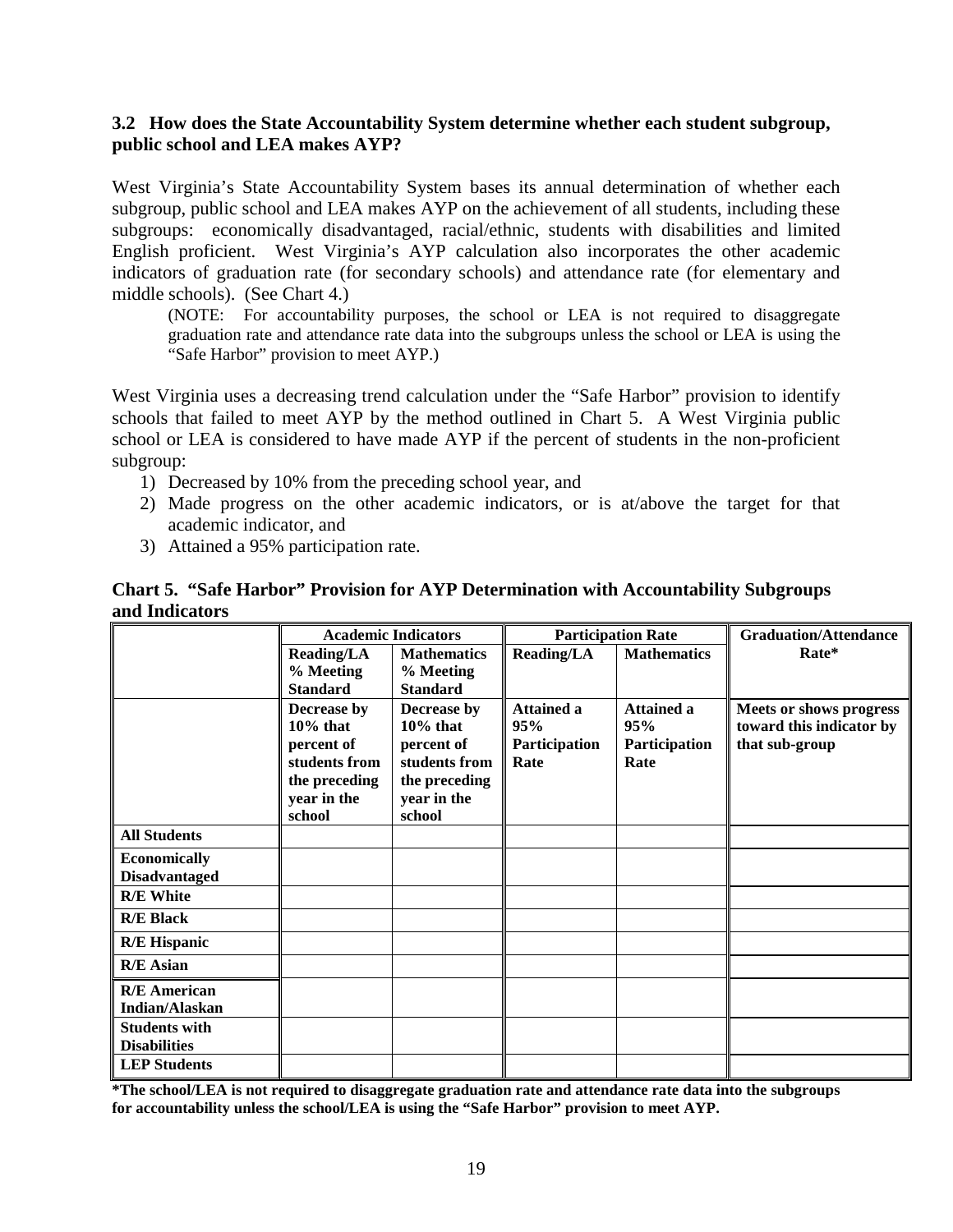#### **Uniform averaging procedure**

West Virginia uses a uniform averaging procedure for both grades and years. West Virginia averages the percent proficient across grades within a school and district to determine AYP. The percent proficient is calculated based on the number of tested students that were enrolled for a full academic year. The mean percent is calculated separately for reading and mathematics. In 2005, West Virginia began averaging the most recent two years of test scores (including the most recent year's scores) and comparing the results to the current year's test scores. The higher score is used to determine the district/school AYP status. Beginning in 2006, West Virginia averages the most recent three years of test scores (including the most recent year's scores) and compares the results to the current year's test scores. The higher score is used to determine the district/school AYP status.

#### **Safe harbor provision**

In 2005, West Virginia averaged the most recent two years of test scores (including the most recent year's scores) and compares the results to the current year's test scores. The higher score is used to determine whether the school or district achieved the ten percent reduction in the number of non-proficient students from the previous year. Beginning in 2006, West Virginia began averaging the most recent three years of test scores (including the most recent year's scores) and comparing those results to the current year's test scores. The higher score is used to determine whether the school or district achieved the ten percent reduction in the number of non-proficient students from the previous year.

#### **Confidence interval**

WVDE applies a confidence interval of 99% to reading/English language arts and mathematics assessment results for all subgroups to make final decisions for AYP determinations beginning in 2003-2004 and extending through 2013-2014. The use of confidence intervals is not applied to safe harbor calculations.

West Virginia's data collection system, the West Virginia Education Information System (WVEIS), collects student, school and LEA data by unique identifiers and generates aggregate school, LEA and state report cards by the different subgroups for assessment scores, participation rates, graduation rate or attendance rate, gender and migrant status.

**Evidence:** W.Va. Code §18-2E-4 West Virginia Board of Education Policy 2340 West Virginia Board of Education Policy 2320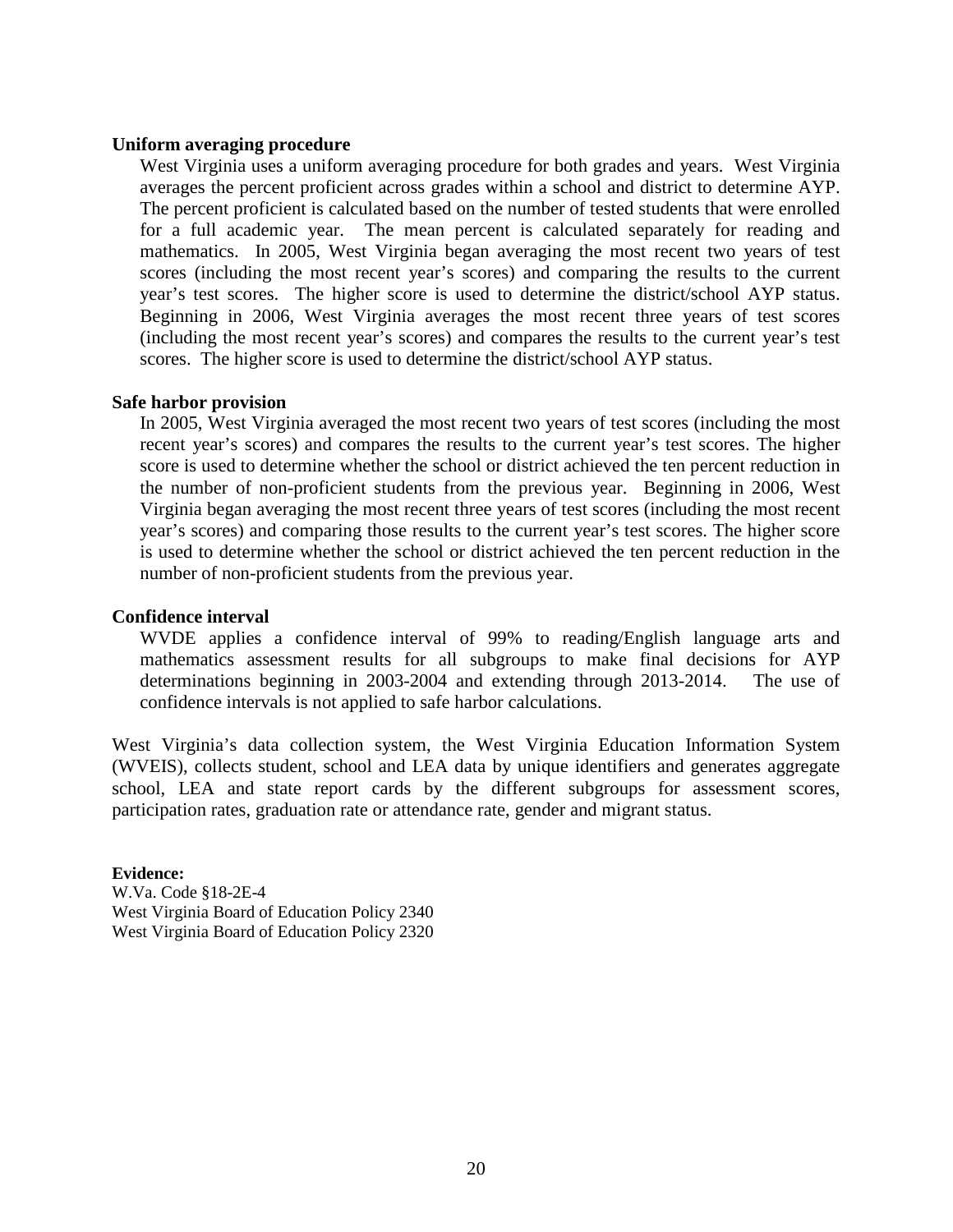#### **3.2a What is the State's starting point for calculating Adequate Yearly Progress?**

Beginning in the 2003–04 school year, West Virginia set separate starting points for reading/language arts and mathematics for public schools by elementary, middle and high school grade spans, with the goal of having a common starting point statewide for all public schools with similar grade configurations based on WESTEST and WV APTA results. The starting points calculated based on 2004 assessment data served as the AYP standard for 2003-2004. West Virginia then recalculated the starting point, using the average of two years of assessment data (2003-04 and 2004-05) for reading/language arts and mathematics. This served as the AYP standard for the 2004-05 school year. These averages were used to determine intermediate goals and annual measurable objectives by grade configuration for the eight year span.

#### **Chart 6. Calculating the Starting Point for AYP**

Rank all West Virginia public schools in order according to the percent of students who scored at the proficient level or above in reading/language arts in spring, 2004. West Virginia calculated different starting points for public elementary, middle and high schools. The same process is used to calculate the starting point for mathematics. (In Steps 1 through 5, references are made to Chart 6a, Example A, found on the following page.)

- 1. In a chart similar to Example A, record the total students in the enrollment records for each school after they are ordered based on the percent of students who scored at the proficient level or above.
- 2. Beginning with the school with the smallest percent of proficient students in reading/language arts, calculate the cumulative enrollment. Referring to Example A, the cumulative enrollment for School X is 397  $\{200 \text{ (School Z)} + 65 \text{ (School Y)} + 132 \}$  $(School X)$ .
- 3. Multiply the total student enrollment for West Virginia public schools (top cumulative enrollment number) by 20 percent (.20) to find 20 percent of the total student enrollment. In the example, 20 percent of 1619 is 323.8. Rounding yields 324.
- 4. Count up from the school with the smallest percent of students proficient in reading/language arts to identify the public schools whose combined school populations represent 20 percent of the total student enrollment (cumulative enrollment). From Example A, 20 percent of the total student enrollment is 324. To reach this number, the student populations from School X, School Y and School Z are combined.
- 5. Use the largest percent of students who scored at the proficient level in reading/language arts and mathematics from the public schools identified in Step 4. This percent is the minimum starting point for reading/language arts and mathematics. In Chart 6a, Example A, the minimum starting point is 30 percent (the percent of proficient students at School X).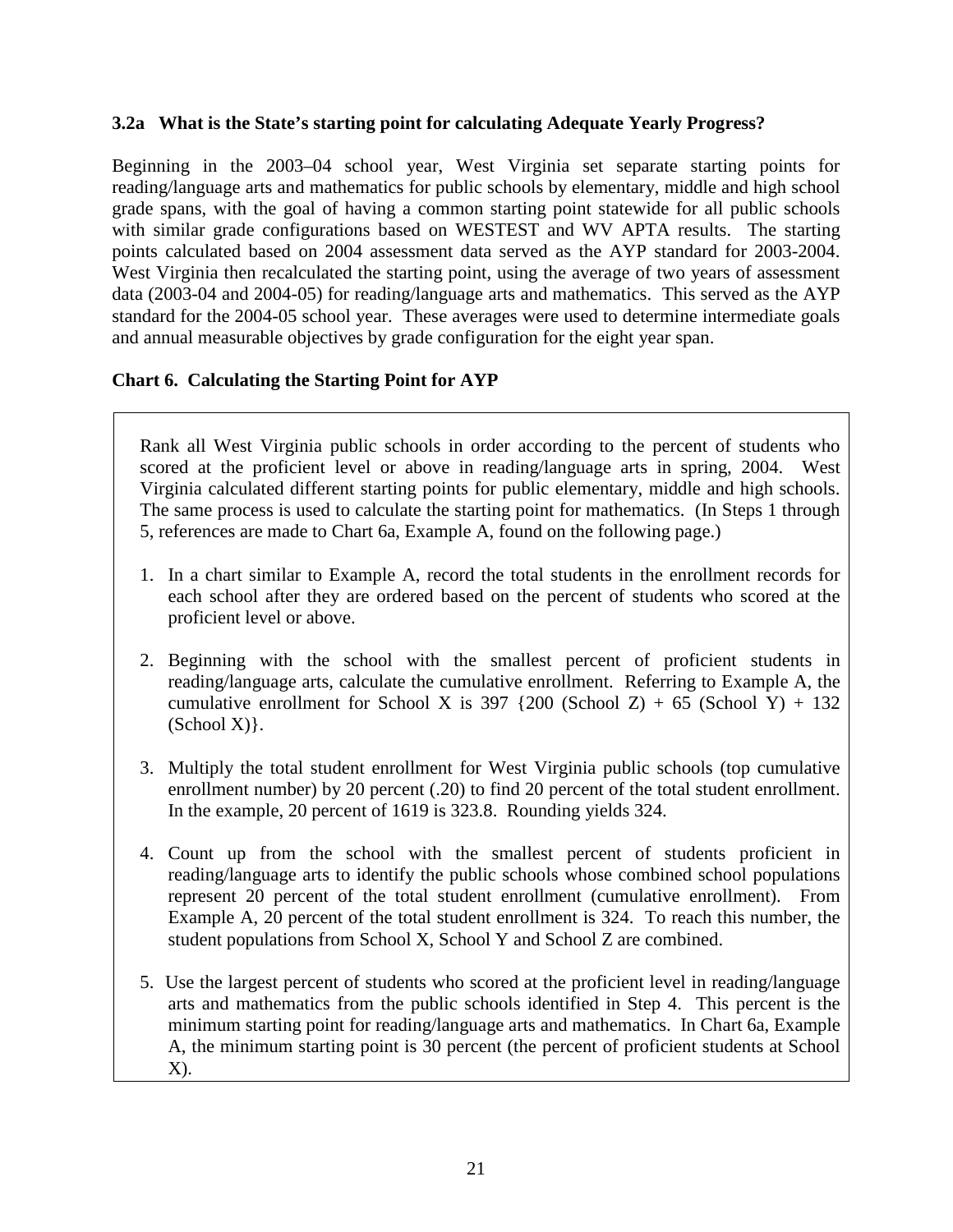| <b>School Name</b> | Percent of Students | Total students in  | Cumulative enrollment |
|--------------------|---------------------|--------------------|-----------------------|
|                    | Proficient in       | enrollment records |                       |
|                    | Reading/Language    |                    |                       |
|                    | Arts                |                    |                       |
| School A           | 54 %                | 235                | $1619(1384+235)$      |
| School B           | 40 %                | 400                | $1384(984+400)$       |
| School W           | 38 %                | 587                | $984(397+587)$        |
| School X           | 30 %                | 132                | 397 $(265 + 132)$     |
| School Y           | 29 %                | 65                 | $265(200+65)$         |
| School Z           | 20 %                | 200                | 200                   |

#### **Chart 6a. Example A**

West Virginia's definition of Adequate Yearly Progress:

- 1) Percent of students meeting or exceeding the State's proficient level
- 2) Separate starting points for reading/language arts and mathematics by elementary, middle and high school grade spans
- 3) Intermediate goals
- 4) Annual objectives

Each intermediate goal reflects annual measurable objectives based on state performance as defined in the federal legislation. Additionally, the school growth ("Safe Harbor" provision described in Section 3.1) calculation is applied if the school or LEA did not meet AYP state annual objectives. The intermediate goals and annual objectives established by West Virginia guides public schools in reaching the target goal of 100% proficiency by the end of the 2013-14 school year.

#### **Evidence:**

West Virginia Board of Education Policy 2340 West Virginia Board of Education Policy 2320 West Virginia's Calculations of Starting Points (when Spring 2004 assessment data is available)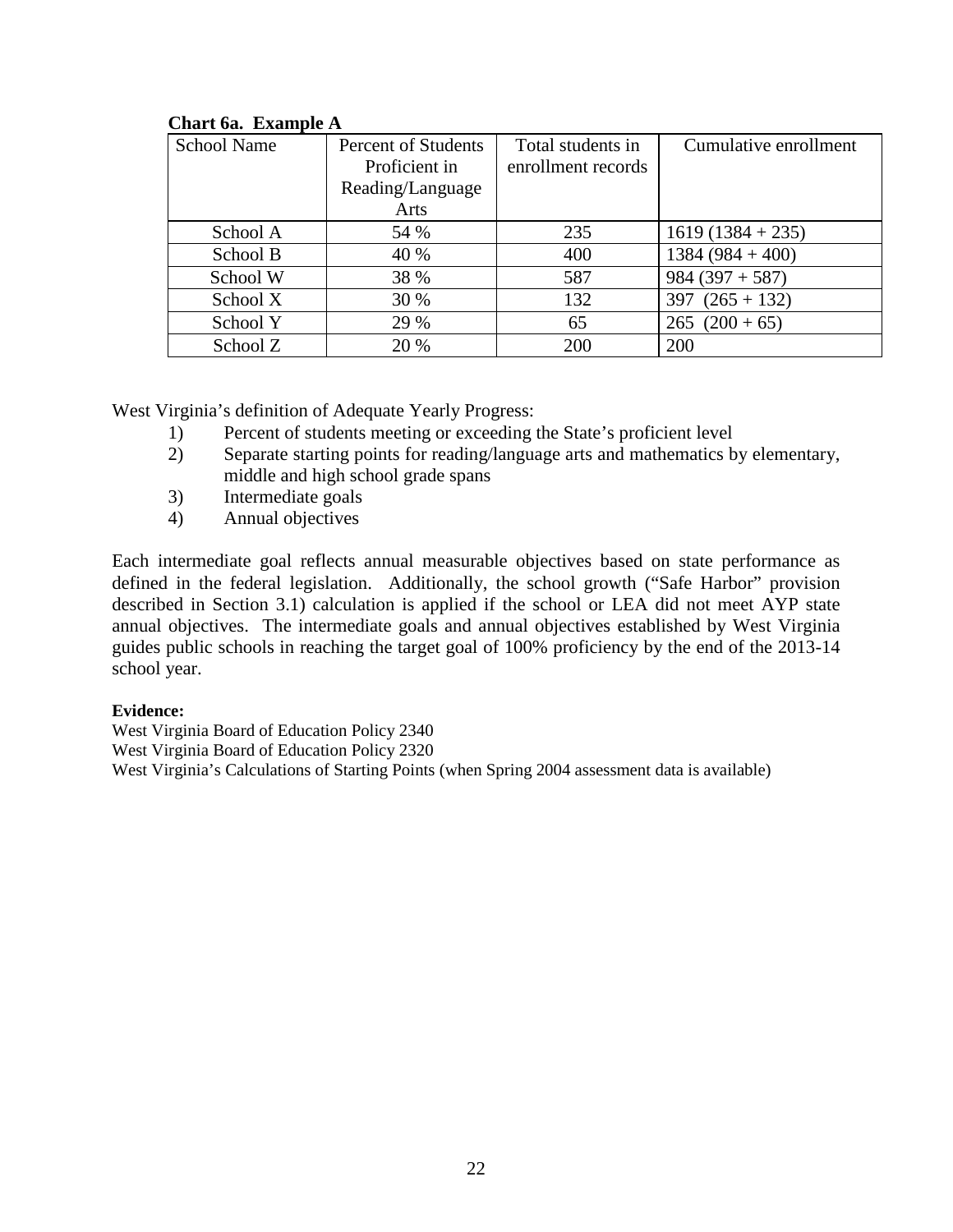#### **3.2b What are the State's annual measurable objectives for determining adequate yearly progress?**

West Virginia has established annual intermediate goals/objectives for reading/language arts and mathematics for elementary, middle and high school grade configurations. These goals/objectives identify a single percent of students who must annually meet or exceed the proficient level of performance on the West Virginia Educational Standards Test (WESTEST) or the West Virginia Alternate Performance Task Assessment (WV APTA).

Beginning in 2004-05, West Virginia determined annual intermediate goals/objectives separately for reading/language arts and mathematics. The annual intermediate goals/objectives are used to determine AYP and serve as a guide to public schools in reaching the target goal by the end of the 2013-14 school year. These goals/objectives are the same for all public schools and LEAs for each grade configuration. The goals/objectives may be the same for more than one year. West Virginia determined these goals/objectives in 2004-05, and uses them to determine AYP for each public school and LEA by each student subgroup through 2013-14. (Refer to Section 3.1.)

West Virginia has identified annual measurable objectives that identify for each year a minimum percentage of students who must meet or exceed the proficient level of academic achievement on the State's academic assessments. The State's annual measurable objectives ensure that all students meet or exceed the State's proficient level of academic achievement within the timeline. The annual measurable objectives are the same throughout the State for each public school, each LEA and each subgroup of students.

| Year | Elementary<br>Reading | Reading<br>Φ<br>School<br>Middle | Reading<br>School<br>High | Mathematic<br>Elementary | Mathematic<br>Φ<br>School<br>Middle | Mathematic<br>School<br>High |
|------|-----------------------|----------------------------------|---------------------------|--------------------------|-------------------------------------|------------------------------|
| 2006 | 72.00                 | 75.00                            | 71.00                     | 67.00                    | 64.00                               | 59.00                        |
| 2007 | 76.67                 | 79.17                            | 75.83                     | 72.50                    | 70.00                               | 65.83                        |
| 2008 | 76.67                 | 79.17                            | 75.83                     | 72.50                    | 70.00                               | 65.83                        |
| 2009 | 56(SP)                | 57 (SP)                          | 48 (SP)                   | 57 (SP)                  | 50 (SP)                             | 48 (SP)                      |
| 2010 | 81.33                 | 83.33                            | 80.66                     | 78.00                    | 76.00                               | 72.67                        |
| 2011 | 86.00                 | 87.50                            | 85.50                     | 83.50                    | 82.00                               | 79.50                        |
| 2012 | 90.67                 | 91.67                            | 90.33                     | 89.00                    | 88.00                               | 86.33                        |
| 2013 | 95.34                 | 95.84                            | 95.16                     | 94.50                    | 94.00                               | 93.17                        |
| 2014 | 100.00                | 100.00                           | 100.00                    | 100.00                   | 100.00                              | 100.00                       |

West Virginia WESTEST Annual Measurable Objectives for 2006-2008 are as follows:

SP equals starting points.

West Virginia is submitting the 2009 starting points from the new assessment – WESTEST 2 as per the chart above. In August of 2010, the starting points for 2010 will be submitted and in fall of 2010 the new trajectory will be determined and submitted to USED.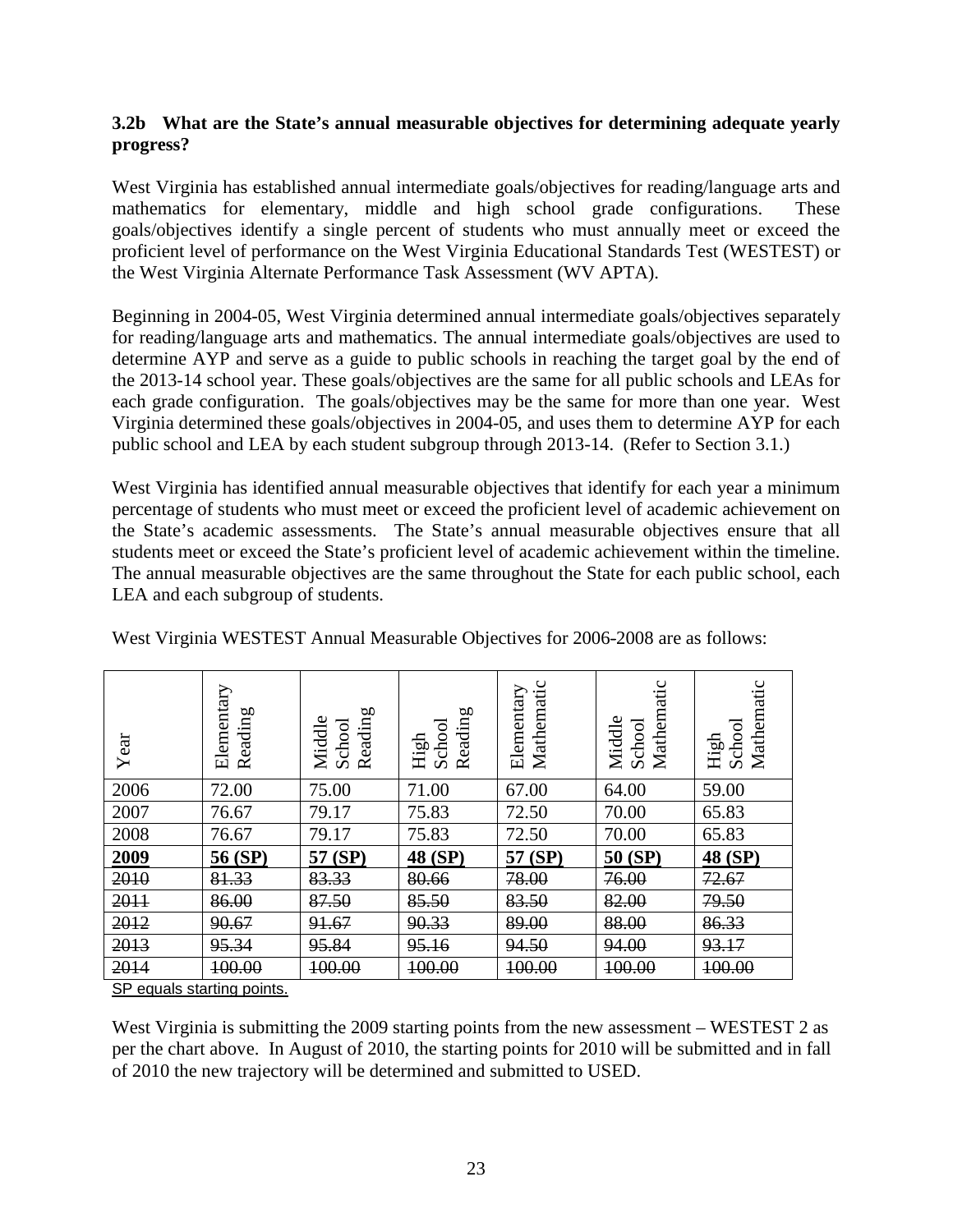#### **Evidence:**

West Virginia Board of Education Policy 2320 West Virginia Board of Education Policy 2340

#### **3.2c What are the State's intermediate goals for determining adequate yearly progress?**

West Virginia has set annual objectives and intermediate goals for three grade configurations (elementary, middle and high school). The intermediate goals increase in equal increments toward the goal of having 100% of students proficient in 2013-14.

West Virginia's intermediate goals assist schools and LEAs in determining the annual measurable growth objectives. These objectives define the percent of students necessary for 100% of the students to meet or exceed the proficient performance level by 2013-14. West Virginia determined the goals in 2004-05, and applies these goals to each school and LEA by subgroups to determine AYP status. Additionally, the "Safe Harbor" provision is applied to meet AYP in West Virginia.

West Virginia has identified intermediate goals consistent with the identified annual measurable objectives and the State's definition of adequate yearly progress. West Virginia WESTEST Intermediate Goals for 2006-2014 are as follows:

| Subject     | Grade Span         | <b>Starting Point</b> | Intermediate Goals for six<br>Incremental Increases in<br>years 2007, 2010, 2011,<br>2012, 2013, 2014 |
|-------------|--------------------|-----------------------|-------------------------------------------------------------------------------------------------------|
|             | Elementary         | 72                    | 4.667                                                                                                 |
| Reading     | Middle School      | 75                    | 4.167                                                                                                 |
|             | <b>High School</b> | 71                    | 4.833                                                                                                 |
|             | Elementary         | 67                    | 5.500                                                                                                 |
| Mathematics | Middle School      | 64                    | 6.000                                                                                                 |
|             | <b>High School</b> | 59                    | 6.833                                                                                                 |

West Virginia has identified intermediate goals consistent with the identified annual measurable objectives and the State's definition of adequate yearly progress.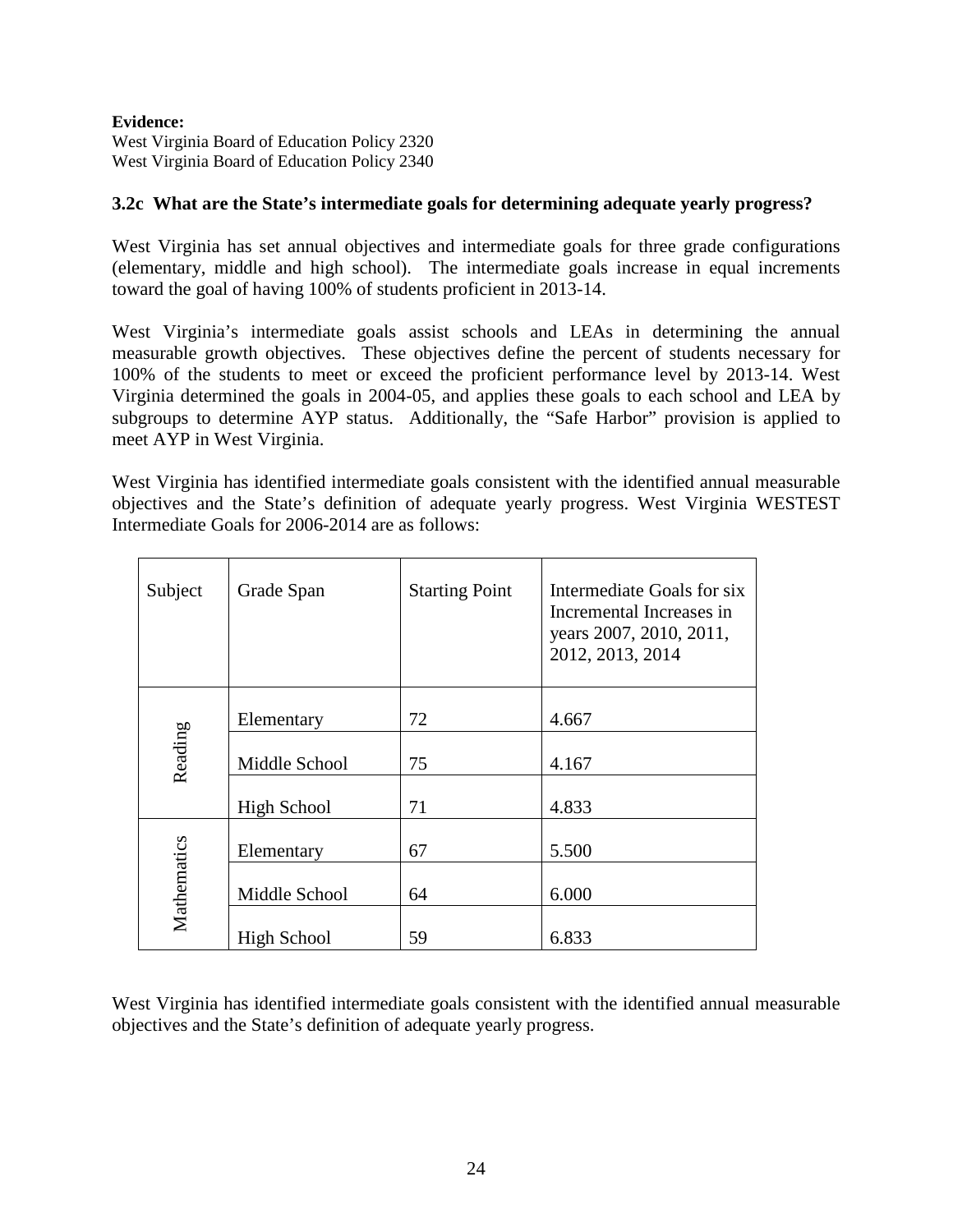"Safe Harbor" Provision: If any student subgroups do not meet the state annual measurable objectives, the public school or LEA may be considered to have met AYP if the percent of students in the non-proficient subgroup:

- 1) Decreased by 10% on the reading/language arts and mathematics indicators from the preceding school year, and
- 2) Made progress on one or more of the other indicators, or is at/above the target goal for that indicator, and
- 3) Attained a 95% participation rate.

Example of Safe Harbor provision: If 70% of the students in a subgroup are not proficient in the first year, then the non-proficient subgroup must decrease the percent of non-proficient students by 7% (10 % of 70 %) when compared to the preceding year.

#### **Evidence:**

West Virginia Board of Education Policy 2320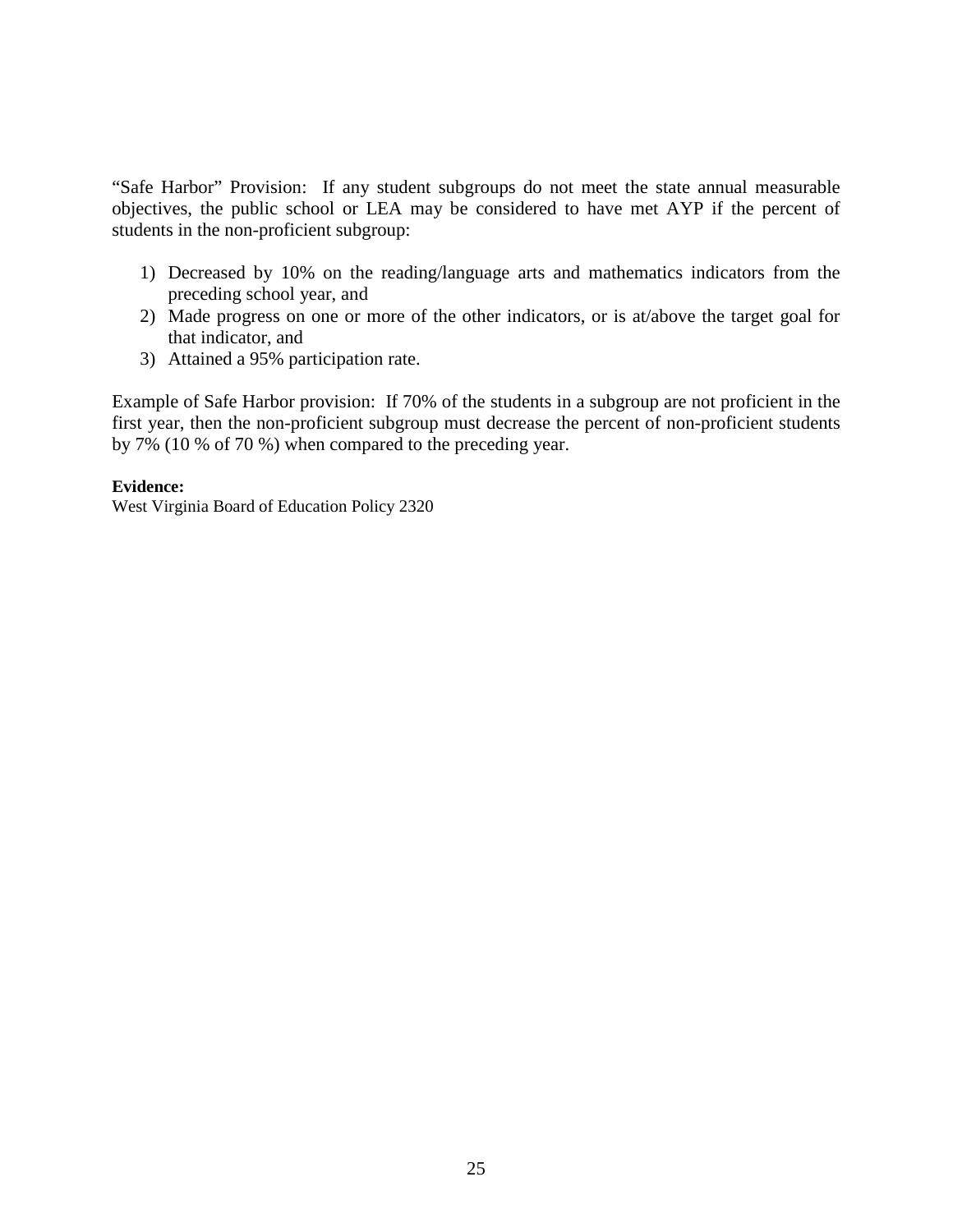#### **PRINCIPLE 4. State makes annual decisions about the achievement of all public schools and LEAs.**

#### **4.1 How does the State Accountability System make an annual determination of whether each public school and LEA in the State makes AYP?**

West Virginia currently makes annual determinations of AYP for all public schools and began to include the LEA in the AYP accountability system in 2004. West Virginia Code requires that the West Virginia Department of Education publish a report of school, LEA and state performance annually. West Virginia State Code §18-2E-5 and West Virginia Board of Education Policy 2320 require annual decisions regarding school performance before the beginning of each school year. All required AYP decisions for each public school and LEA are made annually.

Information used for AYP determination includes:

- the proficiency status of each student tested in the state based on the assessment results for the student (Each student has a total mathematics and a total reading/language arts score and students' proficiency is determined for each test as provided by the testing company contracted to score and report test results.)
- whether each student has completed a full academic year at the school, LEA, or state level as determined by a comparison of the roster of students enrolled by the fifth instructional day of school and who were continuously enrolled through the testing window in May (West Virginia students are continuously enrolled if they have not transferred or dropped out of school. All other situations constitute enrollment.)
- the number of students enrolled for a full academic year determined by comparing the number of continuously enrolled students with the number of tested students
- the percent of students enrolled for a full academic year
- the graduation rate for public high schools as determined by the formula indicated in Section 7.1 with information coming from the current Tenth Month Enrollment Report (June) and prior year dropout reports (by student)
- the attendance rate for public elementary and middle schools as determined by the Tenth Month Attendance register collection
- disaggregated test results, percent tested, graduation rate and attendance rate across the required subgroups

All required subgroups are identified based on subgroup membership indicated in the May enrollment collection. West Virginia notifies schools/LEAs of any subgroup that initially does not meet AYP in one year on any indicator (i.e., reading/language arts, mathematics, participation rate, attendance rate, or graduation rate); however, if that school/LEA successfully meets AYP for that same indicator the following year, that school/LEA is considered to have met the AYP standard and will not be identified for school improvement. This approach will reduce the error of falsely identifying schools in need of improvement.

Each school, LEA and sub-group is required to meet the annual objectives and intermediate goals. Each school and LEA, including all subgroups, is required to meet the 95% assessment participation rate indicator.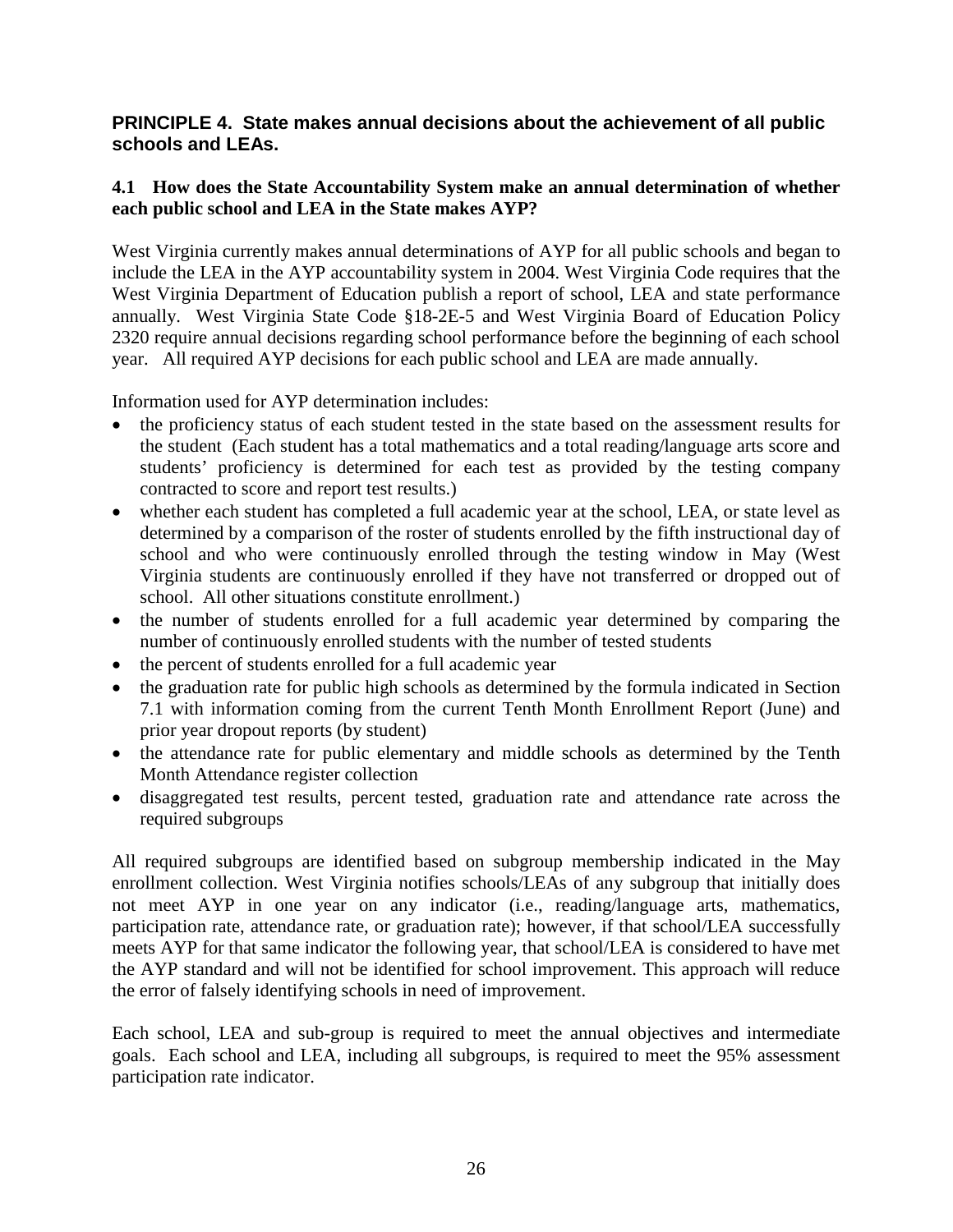West Virginia has established a statewide starting point for the graduation rate indicator (for secondary schools) and the attendance rate indicator (for elementary and middle schools). West Virginia has applied a growth standard to public schools that did not meet or exceed the starting points for graduation or attendance. (See Principle 7.)

Public schools are accountable for all students who have been enrolled in the school for a full academic year. The LEA is accountable for all students who have been enrolled for a full academic year in that LEA. The SEA is accountable for all students who have been enrolled for a full academic year in that state. (See Section 2.2.)

The decision about whether a school has made AYP is currently the responsibility of the Office of Education Performance Audits (OEPA), under the direction of the West Virginia Board of Education. All accountability decisions are based on the information collected by the West Virginia Department of Education through its education information system and database, WVEIS, and from using the following electronic collections:

May Enrollment of Students Tenth Month Enrollment Report (June) Total Year Student Registration Record Assessment Results by Student

#### **Evidence:**

West Virginia State Code §18-2E-5 West Virginia Board of Education Policy 2320 West Virginia Office of Education Performance Audits Book of Ratings (Accountability Ratings)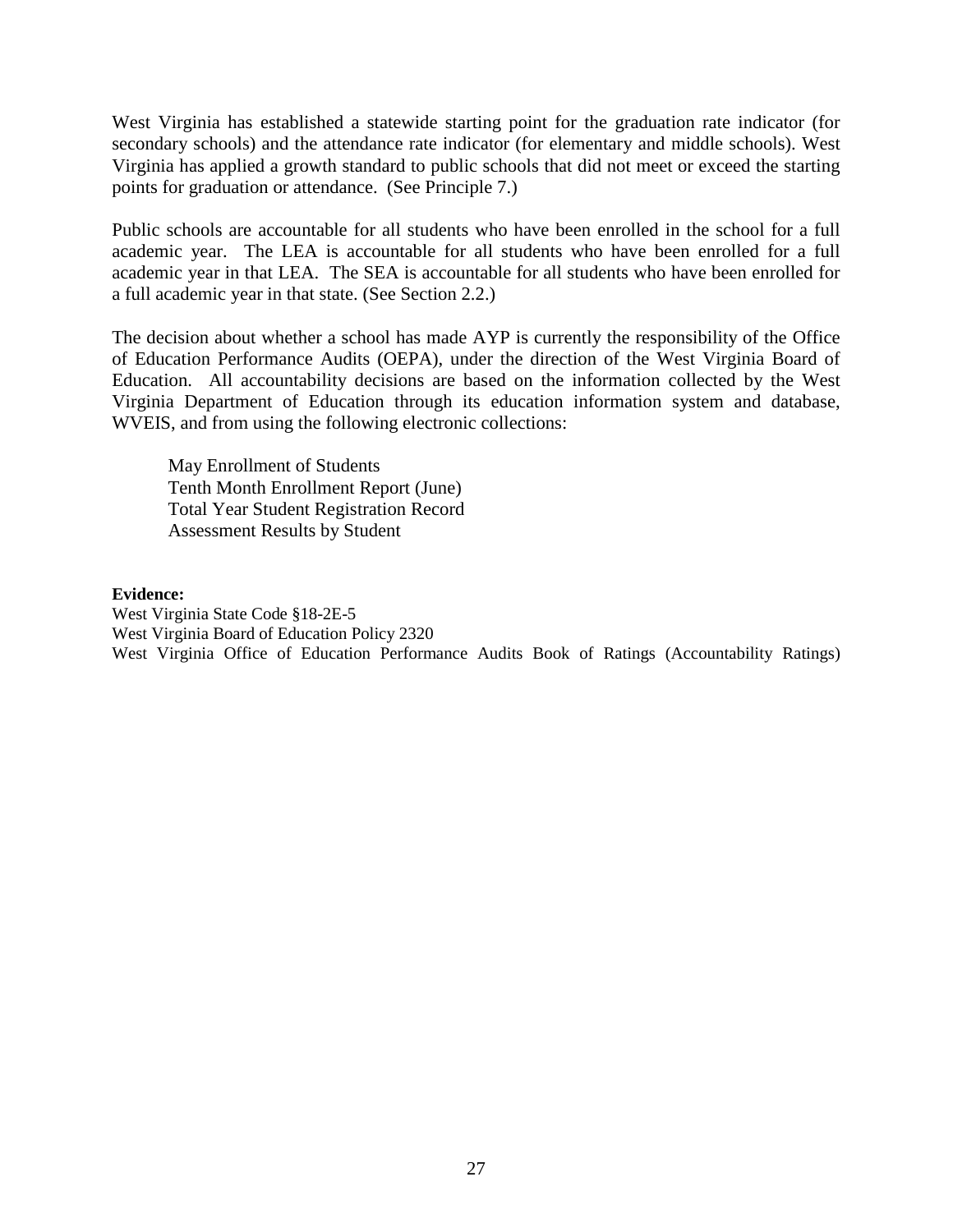#### **PRINCIPLE 5. All public schools and LEAs are held accountable for the achievement of individual subgroups.**

#### **5.1 How does the definition of adequate yearly progress include all the required student subgroups?**

West Virginia's definition of AYP includes measuring and reporting the achievement of subgroups of students by the indicators and subgroups that appear in Chart 7 (Accountability Subgroups and Academic Indicators). Currently, West Virginia reports school, LEA and state performance by the required student subgroups. This NCLB Report Card can be viewed at the West Virginia Department of Education website at [http://wveis.k12.wv.us/nclb/.](http://wveis.k12.wv.us/nclb/)

|                                                                                      | Academic Indicators                 |                                      | <b>Participation Rate</b> |             | Graduation/Attendance<br>Rate* |
|--------------------------------------------------------------------------------------|-------------------------------------|--------------------------------------|---------------------------|-------------|--------------------------------|
|                                                                                      | Reading/LA<br>% Meeting<br>Standard | Mathematics<br>% Meeting<br>Standard | Reading/LA                | Mathematics |                                |
| All Students                                                                         |                                     |                                      |                           |             |                                |
| Economically<br>Disadvantaged<br>R/E White<br>R/E Black<br>R/E Hispanic<br>R/E Asian |                                     |                                      |                           |             |                                |
| <b>R/E</b> American<br>Indian/Alaskan                                                |                                     |                                      |                           |             |                                |
| Students with<br><b>Disabilities</b><br><b>LEP Students</b>                          |                                     |                                      |                           |             |                                |
|                                                                                      |                                     |                                      |                           |             |                                |

**Chart 7. Accountability Subgroups and Academic Indicators**

\* The school/LEA is not required to disaggregate graduation rate and attendance rate data into the subgroups for accountability unless the school/LEA is using the "Safe Harbor" provision to meet AYP.

West Virginia's definition of adequate yearly progress (AYP) requires all student subgroups to be proficient in reading/language arts and mathematics by the end of the 2013-14 school year. West Virginia has a 10-year timeline (according to the West Virginia Title I Compliance Agreement) by which all students reach proficient levels of performance. (See Section 3.1.)

West Virginia has a data collection system (WVEIS) that maintains all student, school, LEA and state data. This data is disaggregated and reported for all schools, LEAs and the state.

**Evidence:**  <http://wveis.k12.wv.us/nclb/>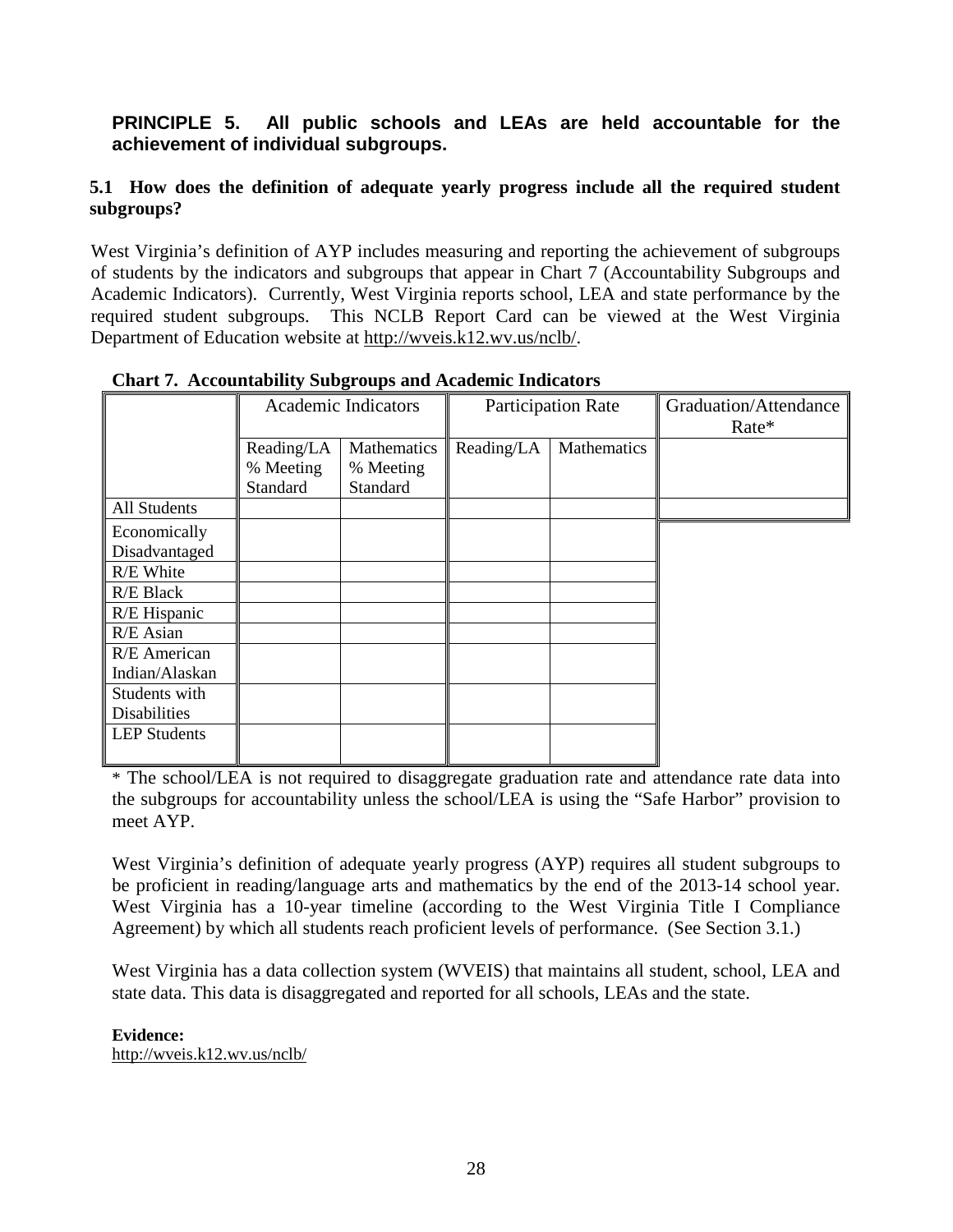#### **5.2 How are public schools and LEAs held accountable for the progress of student subgroups in the determination of adequate yearly progress?**

Using the West Virginia Education Information System, West Virginia can match student enrollment data with test results and with the other indicators to determine AYP for all required subgroups. Both school and LEA determinations of AYP are computed in this system. Each subgroup within the school or LEA must meet the objective for each indicator in order to make AYP.

West Virginia uses a uniform averaging procedure across grade levels in a school or LEA or the State to produce a single assessment score for reading/language arts and a single assessment score for mathematics. Using this data, the West Virginia Department of Education has determined the starting points by three grade configurations: elementary, middle and high school. Beginning in 2005, starting points determine intermediate goals and annual measurable objectives for schools at those grade configurations. (See Section 3.1.) Additionally, West Virginia applies the 95% participation rate, graduation rate and attendance rate to student subgroups to complete the determination of AYP.

West Virginia notifies schools/LEAs of any subgroup that initially does not meet AYP in one year on any indicator (i.e., reading/language arts, mathematics, participation rate, attendance rate, or graduation rate); however, if that school/LEA successfully meets AYP for that same indicator the following year, that school/LEA is considered to have met the AYP standard and is not identified for school improvement. This approach reduces the error of false identification of schools in need of improvement based on that standard.

The NCLB Report Card charts the progress of all groups of students and the status of each group in relation to annual measurable objectives based on the percent of students at the proficient level for reading/language arts and mathematics, the participation rate and the other academic indicators. The West Virginia Department of Education provides an accountability report card by the end of September of each year for state, LEA and school results that reflects this assumption.

**Evidence:**

West Virginia Board of Education Policy 2320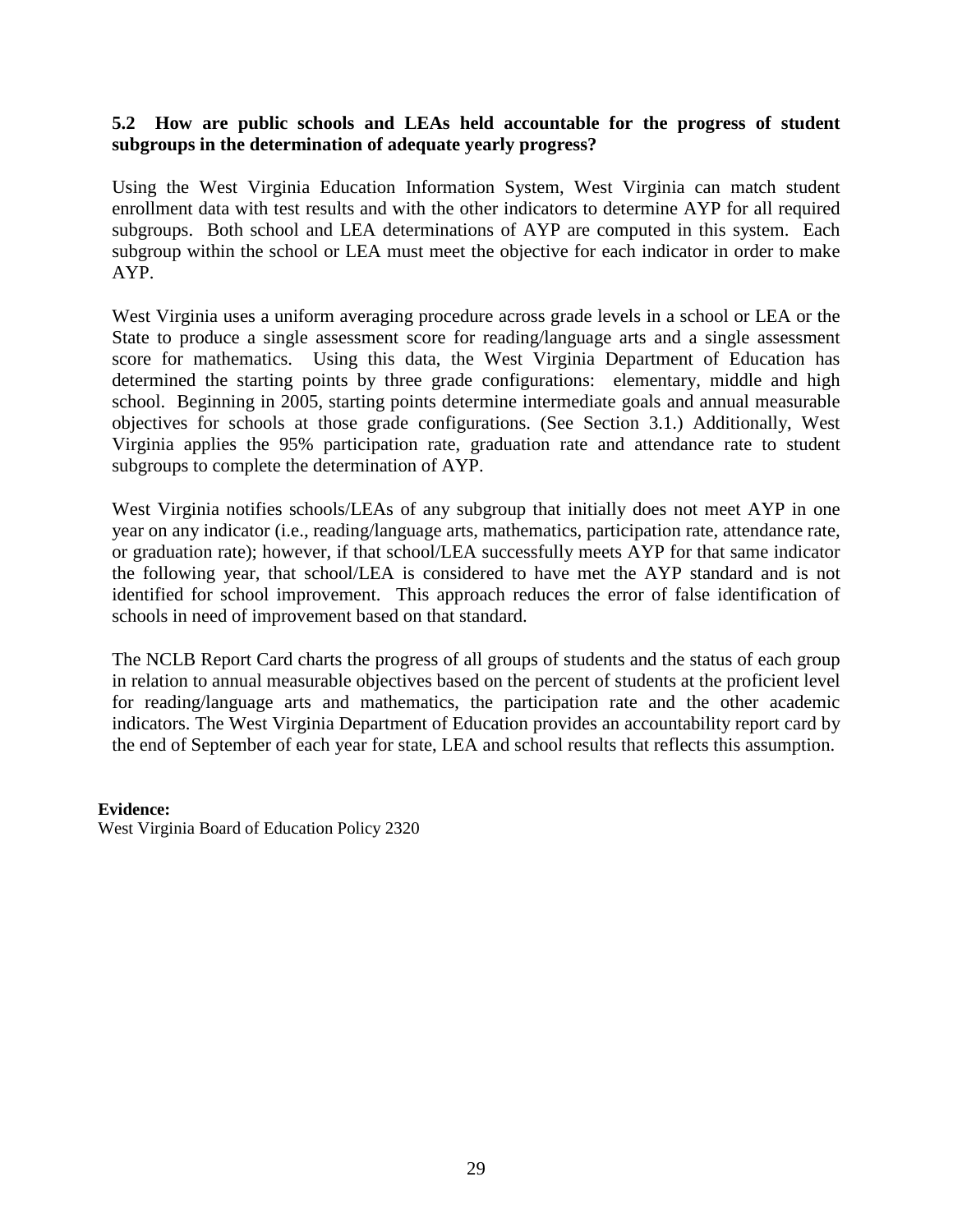#### **5.3 How are students with disabilities included in the State's definition of adequate yearly progress?**

All students with disabilities in West Virginia public schools are required to participate in the West Virginia Statewide Assessment Program as defined under section 602(3) of IDEA and West Virginia Board of Education Policies 2419 and 2340. West Virginia State Board Policy 2320: *A Process for Improving Education Performance Based Accreditation System* also outlines the inclusion of all students with disabilities who have been enrolled in a school for a full academic year in the accountability formula. Students with disabilities participate either in the WESTEST or in the WV APTA. The results of the students with disabilities are included in all AYP determinations.

West Virginia notifies schools/LEAs of the student with disabilities subgroup that initially does not meet AYP in one year on any indicator (i.e., reading/language arts, mathematics, participation rate, attendance rate, or graduation rate); however, if that school/LEA successfully meets AYP for that same indicator the following year, that school/LEA is considered to have met the AYP standard and is not identified for school improvement based on that standard.

West Virginia has identified five performance levels for the new assessments (WESTEST). WESTEST is comprised of custom-developed assessments that include multiple measures aligned to the content areas of reading/language arts, mathematics, science, and social studies. The WV APTA to the WESTEST is aligned with the state-adopted academic content standards and results are reported using alternate academic achievement (or performance) standards for grades 3 through 8 and 10. The assessments are administered in grades 3 through 8 and grade 10. All students are assessed at the grade at which they are enrolled and results are provided for all students at the grade at which they are enrolled. The percent of student scores in the WV APTA to the WESTEST, counted as proficient or above in determining AYP, will not exceed 1% of all students in the grades assessed at the district and the State levels.

Students' scores from the WV APTA are aggregated with those from the WESTEST for all students and each subgroup. The following process is used to aggregate the scores from the WV APTA with those from the WESTEST for the school, district, and state results. Two performance levels for the WV APTA are at **Mastery** and Above.

- The number of students scoring at the **Awareness** performance level on the WV APTA is added to the number of students scoring within the **Novice** performance level of the WESTEST.
- The number of students scoring at the **Progressing** performance level on the WV APTA is added to the number of students scoring within the **Partial Mastery** performance level of the WESTEST.
- The number of students scoring at the **Competent** performance level on the WV APTA is added to the number of students scoring within the **Mastery** performance level of the WESTEST.
- The number of students scoring at the **Generalized** performance level on the WV APTA is added to the number of students scoring within the **Above Mastery** performance level of the WESTEST.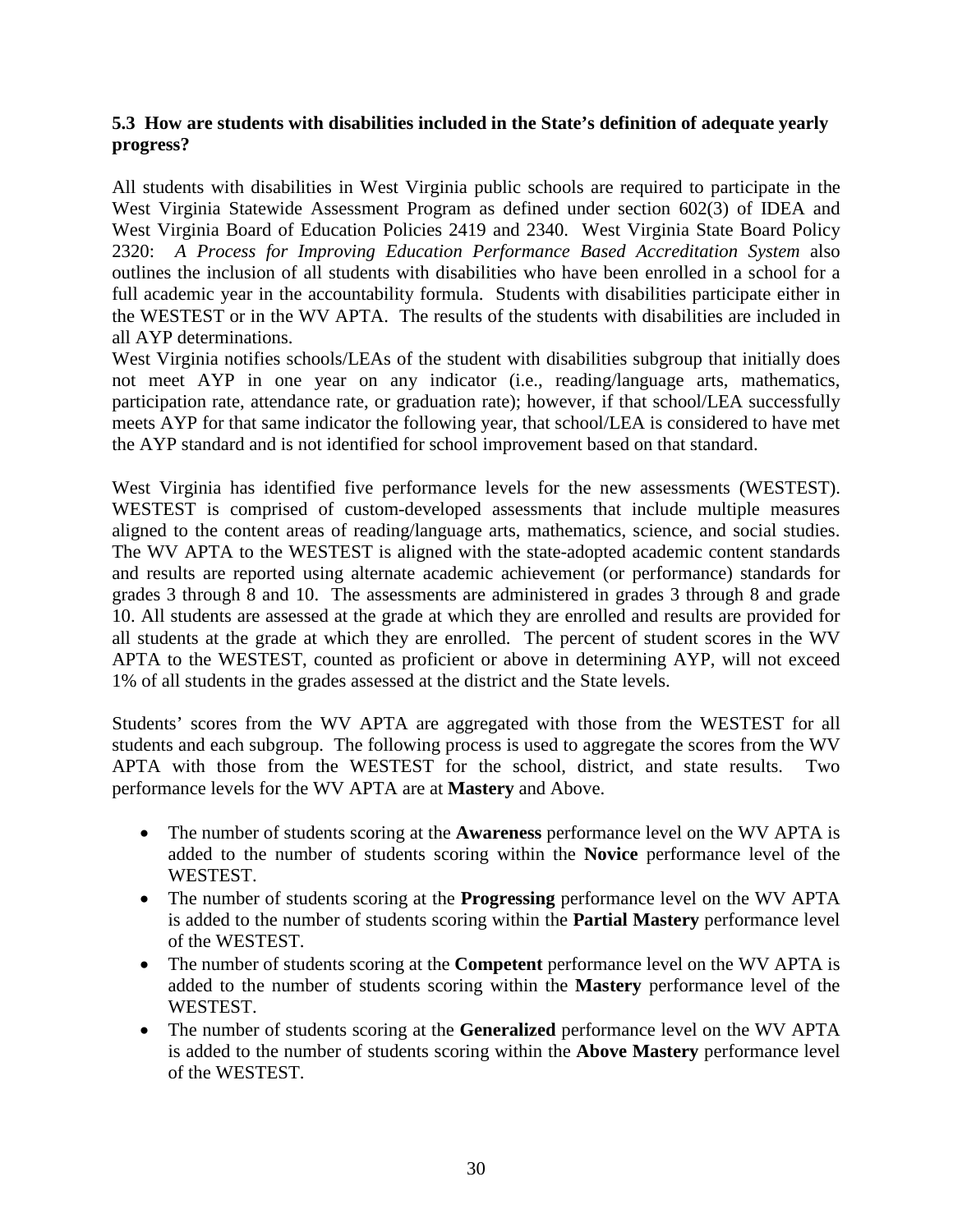All of the required subgroups, including students with disabilities, who are enrolled in a school for a full academic year are included in the performance measures that determine AYP, accreditation status of schools, and the approval status of LEAs. (West Virginia Board Policy 2320: *A Process for Improving Education: Performance Based Accreditation System*, 2003.) West Virginia has calculated a proxy to determine the percentage of special education students (as defined in the Individuals with Disabilities Education Act) that is equivalent to 2.0 percent of all students assessed. For the 2006-2007 school year, this proxy will be added to the percent of students with disabilities who are proficient. This adjusted percent proficient is what West Virginia will use to reexamine if the school made AYP for the 2005-06 school year. What follows is a step-by-step explanation.

- 1. Calculate what 2.0 percent of the total number of students assessed within the State equates to solely within the Students with Disabilities (SWD) subgroup by dividing 2.0 by 17.024 %, the percentage of identified students with disabilities. This number (11.75), which is a constant for every school, is the basis for flexibility in school AYP determinations.
- 2. Identify all schools that did not make AYP solely on the basis of the SWD subgroup and the proficiency rate of those students in each school.
- 3. Calculate the adjusted percent proficient for each school's SWD subgroup. This adjustment is equal to the sum of the actual percent of proficient scores of this subgroup plus the proxy percent calculated in Step 1.
- 4. Compare this adjusted percent proficient for each school identified in Step 2 to the State's annual measurable objective (AMO). This comparison is conducted without the use of confidence intervals or other statistical treatments.
	- a. If the adjusted proficiency rate for the school's SWD subgroup meets or exceeds the State's AMO, the school may be considered to have made AYP for the 2005- 06 school year.
	- b. If the adjusted proficiency rate for the school's SWD subgroup does not meet or exceed the State's AMO, the school did not make AYP for the 2005-06 school year.
- 5. This process is followed for reading and mathematics separately and also repeated at the district level, as needed.

 The actual percent proficient is reported to parents and the public and West Virginia may also report the adjusted percent proficient. WVDE Procedure when Exceeding 1% of APTA Students in County for AYP calculations.

1. In accordance with 34 C.F.R §200.13(c), the scores of all students with disabilities, including students taking the Alternate Performance Task Assessment (APTA), which is the state's test on alternate academic achievement standards for students with significant cognitive disabilities, will be included in calculating adequate yearly progress (AYP). When calculating AYP for LEAs and the state, the number of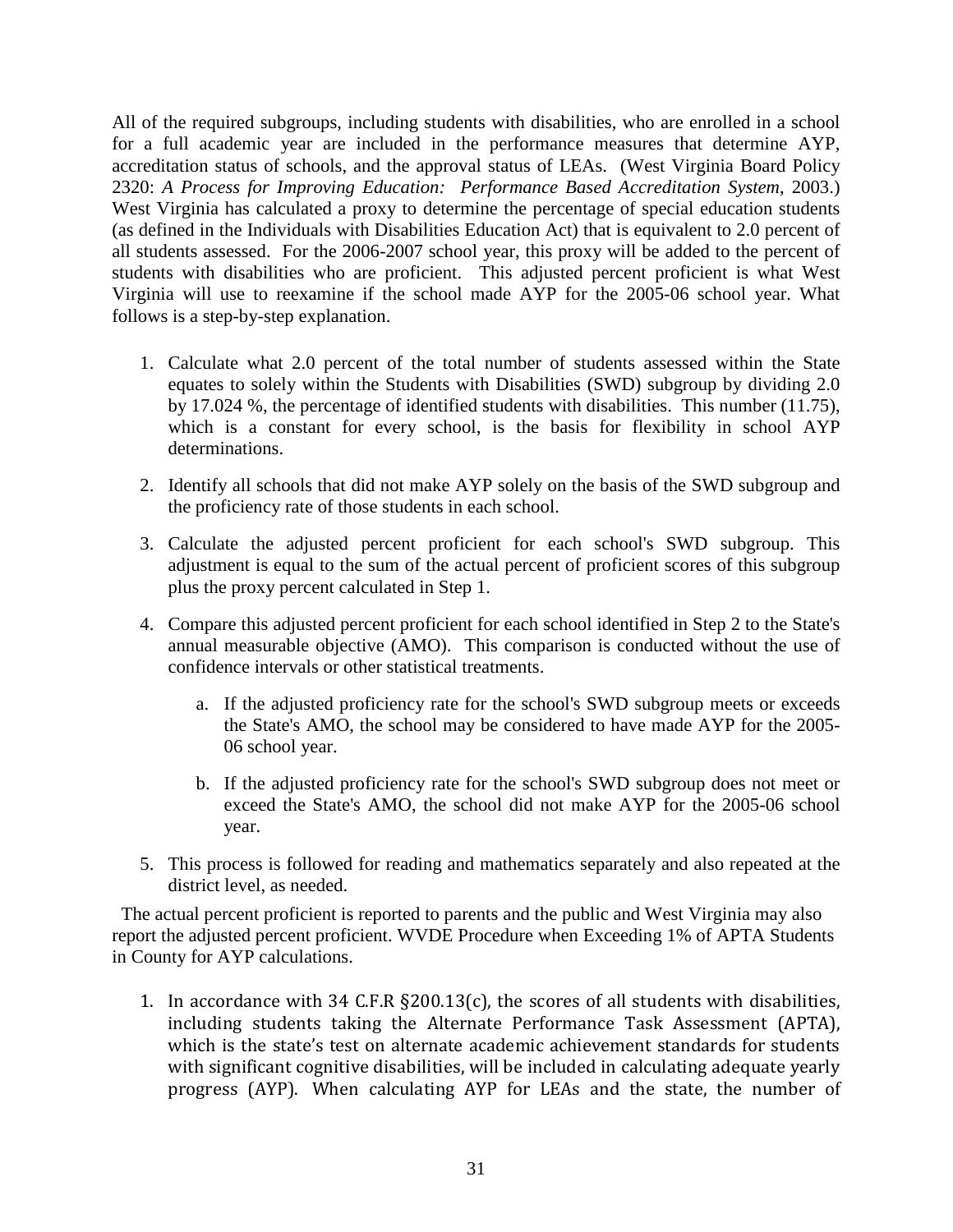students scoring proficient and above on the APTA included in the calculations will not exceed 1% of enrollment in the grades assessed in reading/language arts and mathematics.

2. When the percentage proficient and above exceeds 1% at the LEA level, the state will notify the district of the number in excess. The LEA will determine which proficient scores to count as non-proficient and will notify the state. If the LEA fails to notify the state of its selection within the time specified, the state will randomly select students to be reported non-proficient for AYP calculations. Once the selection is made, the non-proficient scores will be counted in each applicable subgroup at the school, LEA and state level. Parents will be informed of the actual scores of students.

An Appeal Process Application will be posted on the Office of Education Performance Audits (OEPA) for those counties that wish to file an appeal to the 1% cap of proficient students for the purpose of the accountability calculation. This local appeal may be made upon receipt of the subgroup performance annually. **Evidence:**

W. Va. Code §18-1-2 WV Board of Education Policy 2340 WV Board of Education Policy 2320 WV Board of Education Policy 2419, [http://wvde.state.wv.us/policies/p2419.html](http://wvde.state.wv.us/policies/p2320.html) Alternate Assessment Contract with Measured Progress Statewide Assessment Repor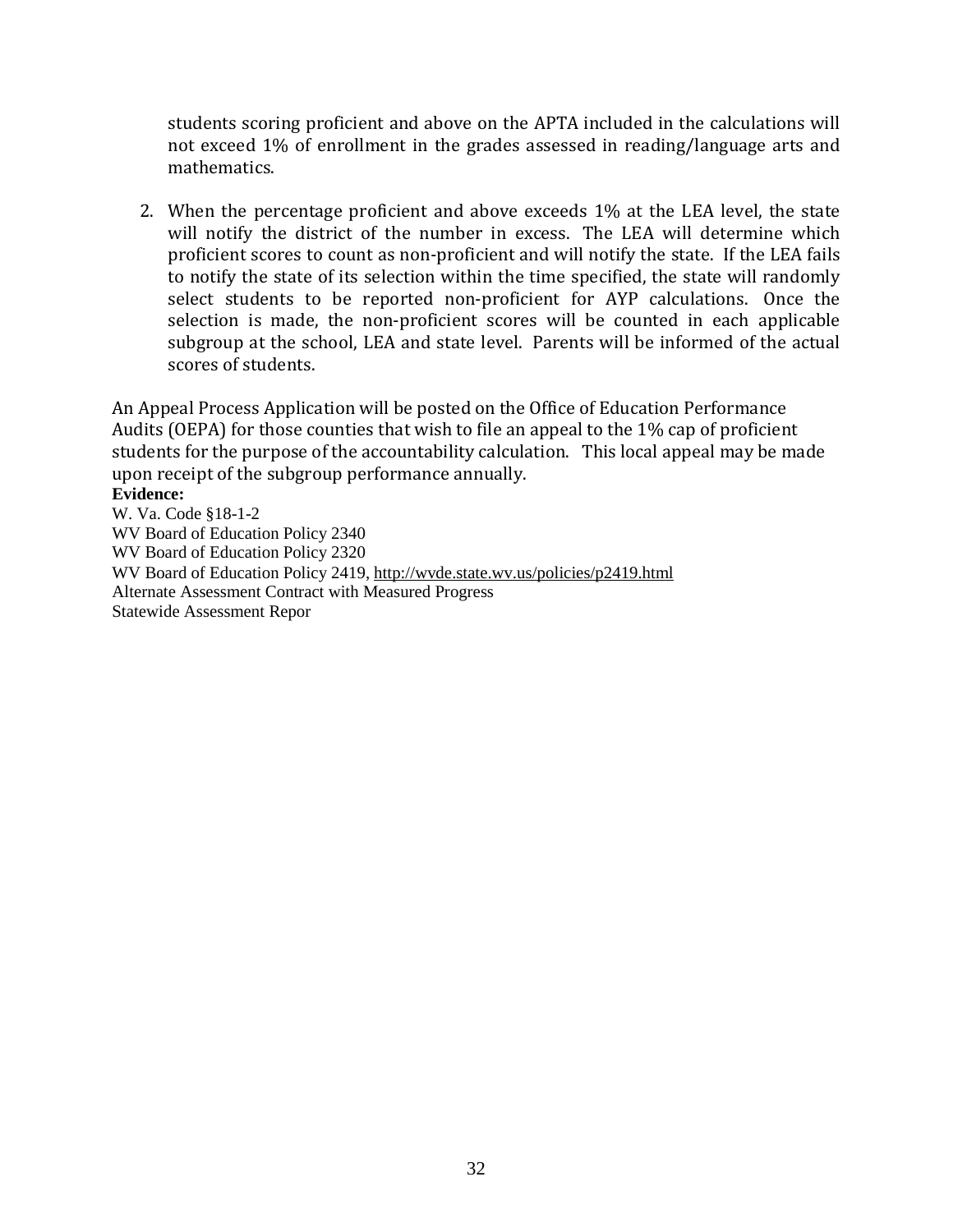#### **5.4 How are students with limited English proficiency included in the State's definition of adequate yearly progress?**

All students with limited English proficiency in West Virginia public schools are required to participate in the West Virginia statewide assessment using appropriate accommodations and modifications (West Virginia Board Statewide Assessment Policy 2340). Limited English Proficiency (LEP), when used with reference to individuals, means (a) individuals who were not born in the United States or whose native language is a language other than English; (b) individuals who come from environments where a language other than English is dominant; and (c) individuals who are American Indian and Alaskan natives and who come from environments where a language other than English has had a significant impact on their level of English language proficiency, and who, by reason thereof, have sufficient difficulty speaking, reading, writing, or understanding the English language to deny such individuals the opportunity to learn successfully in classrooms, where the language of instruction is English.

Additionally, the West Virginia Board Policy 2320: *A Process for Improving Education Performance Based Accreditation System* outlines the inclusion of all students with limited English proficiency (LEP) who have been in a school for a full academic year in the accountability formula**.** The English Language Proficiency (ELP), the criteria for ELP (exit LEP status) are

- a) a student no longer meets the definition of LEP and no longer participates in alternative language programs nor receives monitoring services; and
- b) a student scores above level five on the West Virginia Test of English Language Learning (WESTELL) for two consecutive years or tests proficient for two consecutive years on the Alternate Assessment, and
- c) a student scores at mastery level or above on the West Virginia Educational Standards Test (WESTEST), Reading Language Arts Assessment (grades 3-8 and10) or Reading Language Arts end of course exams (grades 9 and 11) or student scores at mastery level or above on the Alternate Assessment.

For purposes of making AYP determinations, West Virginia counts the scores of former LEP students in the LEP subgroup for two years after those students are no longer considered to be LEP. The policies and documents have been revised to reflect the changes in the assessment program and the accountability and accreditation system.

All of the required subgroups, including students with LEP, who are enrolled in a school for a full academic year are included in the performance level measures that determine the AYP, accreditation status of schools and the approval status of county boards.

West Virginia notifies schools/LEAs of the LEP subgroup that initially does not meet AYP in one year on any indicator (i.e., reading/language arts, mathematics, participation rate, attendance rate, or graduation rate); however, if that school/LEA successfully meets AYP for that same indicator the following year, that school/LEA will have met the AYP standard and will not be identified for school improvement based on that standard.

The West Virginia Department of Education document, *LEP Inclusion Documentation Form,*  addresses the participation of LEP students in the statewide assessment.This document outlines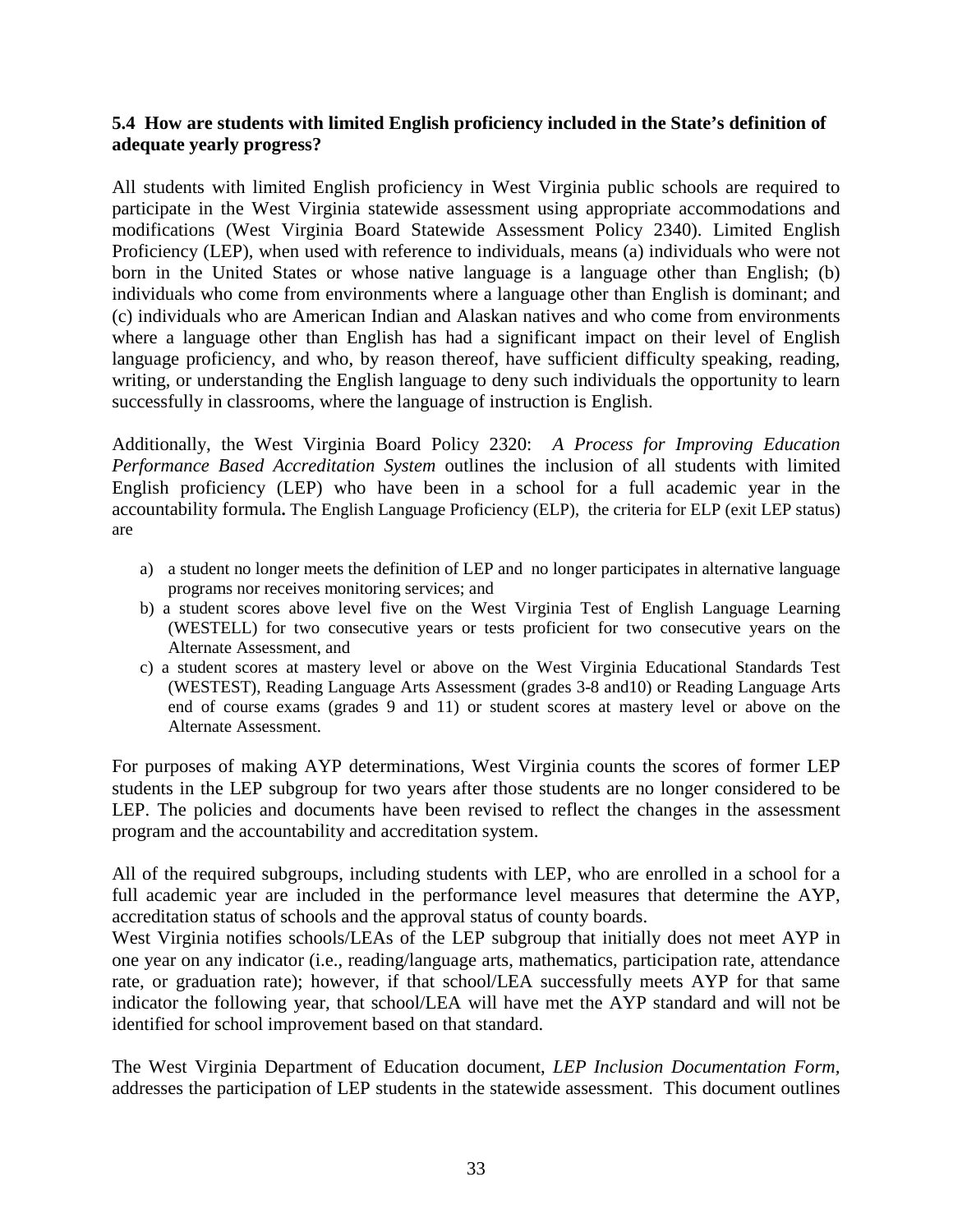the criteria that a school-based team must evaluate for each individual LEP student to determine the appropriate participation in the WESTEST. LEAs may approve assessment with accommodations and modifications on a case-by-case basis for individual students.

For a LEP student who is also identified as a student with disabilities under IDEA, the IEP team determines whether the student participates in the WESTEST or meets the criteria for the WV APTA.

#### **Evidence:**

WV Board of Education Policy 2340 WV Board of Education Policy 2320 WV Board of Education Policy 2417 *LEP Inclusion Documentation Form*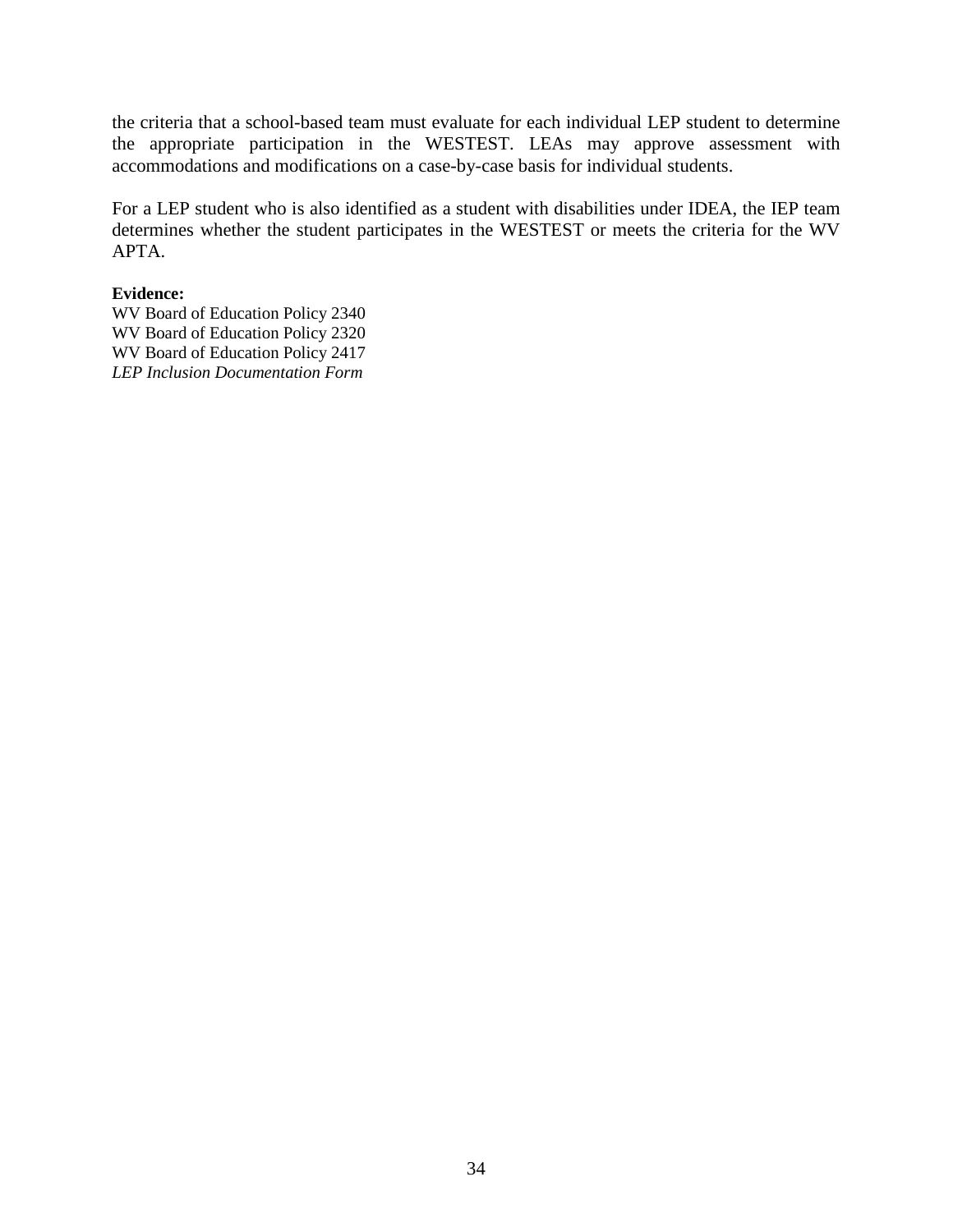#### **5.5 What is the State's definition of the minimum number of students in a subgroup required for reporting purposes? For accountability purposes?**

#### Reporting Purposes:

The West Virginia Department of Education's minimum "n" for reporting is ten (10) students. The NCLB Report Card does not report student data for less than ten (10) students. In addition, when the cell being reported is greater than 95% or less than 5%, only the symbols  $>95\%$  or  $<5\%$ are reported. This further reduces the possibility of inadvertently identifying information about individual students.

West Virginia Board Policy 2320: *A Process for Improving Education: Performance Based Accreditation System* outlines the achievement performance measures for reporting the "school's total students and each subgroup (Migrant Students, Gender of Students, Students with Disabilities, Limited English Proficient Students, Economically Disadvantaged Students, Race/Ethnicity to include White, Black, Hispanic, Asian/Pacific Islander, and Alaskan/Native American) which contains 10 or more students."

#### Accountability Purposes:

The West Virginia Department of Education's minimum "n" for accountability is fifty (50) students. WVDE applies a confidence interval of 99% to reading/English language arts and mathematics assessment results for all subgroups to make final decisions for AYP determinations in the year 2003-2004 and extending through 2013-2014. The use of confidence intervals is not applied to "Safe Harbor" calculations.

West Virginia Board Policy 2320: *A Process for Improving Education Performance Based Accreditation System* outlines the achievement performance level measures for accountability as the "school's total students and each subgroup (Students with Disabilities, Limited English Proficient, Economically Disadvantaged, and Race/Ethnicity to include White, Black, Hispanic, Asian/Pacific Islander, and Alaskan/Native American) that contains fifty or more students."

**Evidence:** WV Board of Education Policy 2340 WV Board of Education Policy 2320 WV Board of Education Policy 2419, [http://wvde.state.wv.us/policies/p2419.html](http://wvde.state.wv.us/policies/p2320.html) WV Board of Education Policy 4350, <http://wvde.state.wv.us/policies/p4350.html>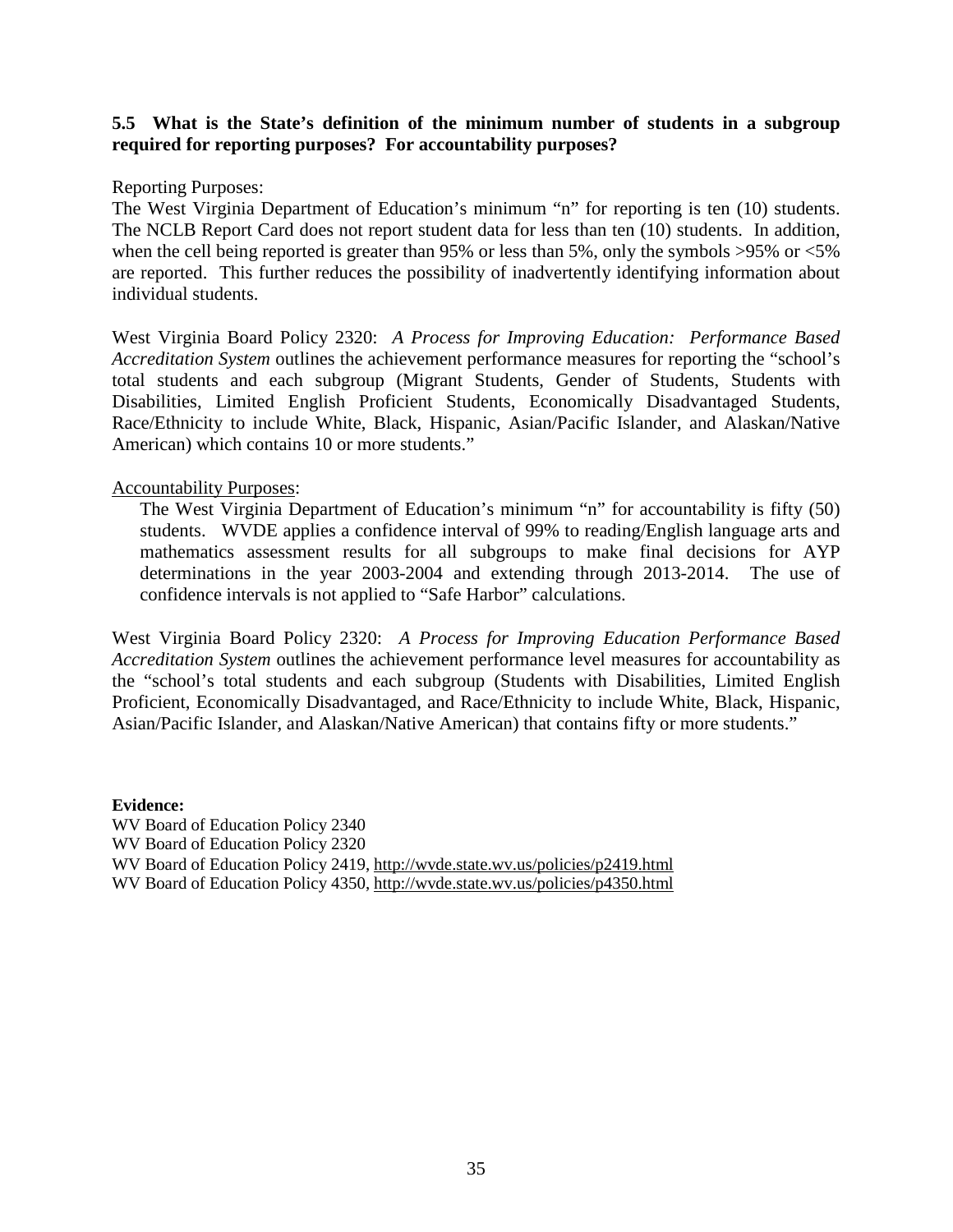#### **5.6 How does the State Accountability System protect the privacy of students when reporting results and when determining AYP?**

West Virginia uses a minimum "n" of 10 for reporting of school and LEA results. This minimum is acceptable for Family Educational Rights and Privacy Act (FERPA) requirements. Additionally, the State Board of Education Policy 4350: *The Collection, Maintenance and Disclosure of Student Data* assures the privacy rights of all students.

Individual student results are never reported to the public. In order to assure that individual students cannot be identified, school results are not publicly reported or displayed when the number of students in a subgroup is less than 10. Asterisks will be used on the NCLB Report Card when data has been suppressed.

Results greater than 95% are reported as ">95%" and results less than 5% are reported as "<5" in order to prevent the reporting of information that would violate the privacy of individual students.

#### **Evidence:**

W.Va. Code §§18-2E-1, 18-2E-1a, 18-2E-8 (c)(1) West Virginia Board of Education Policy 4350, <http://wvde.state.wv.us/policies/p4350.html> West Virginia Board of Education Policy 2419,<http://wvde.state.wv.us/policies/p2419.html> WV Board of Education Policy 2320 WV Board of Education Policy 2510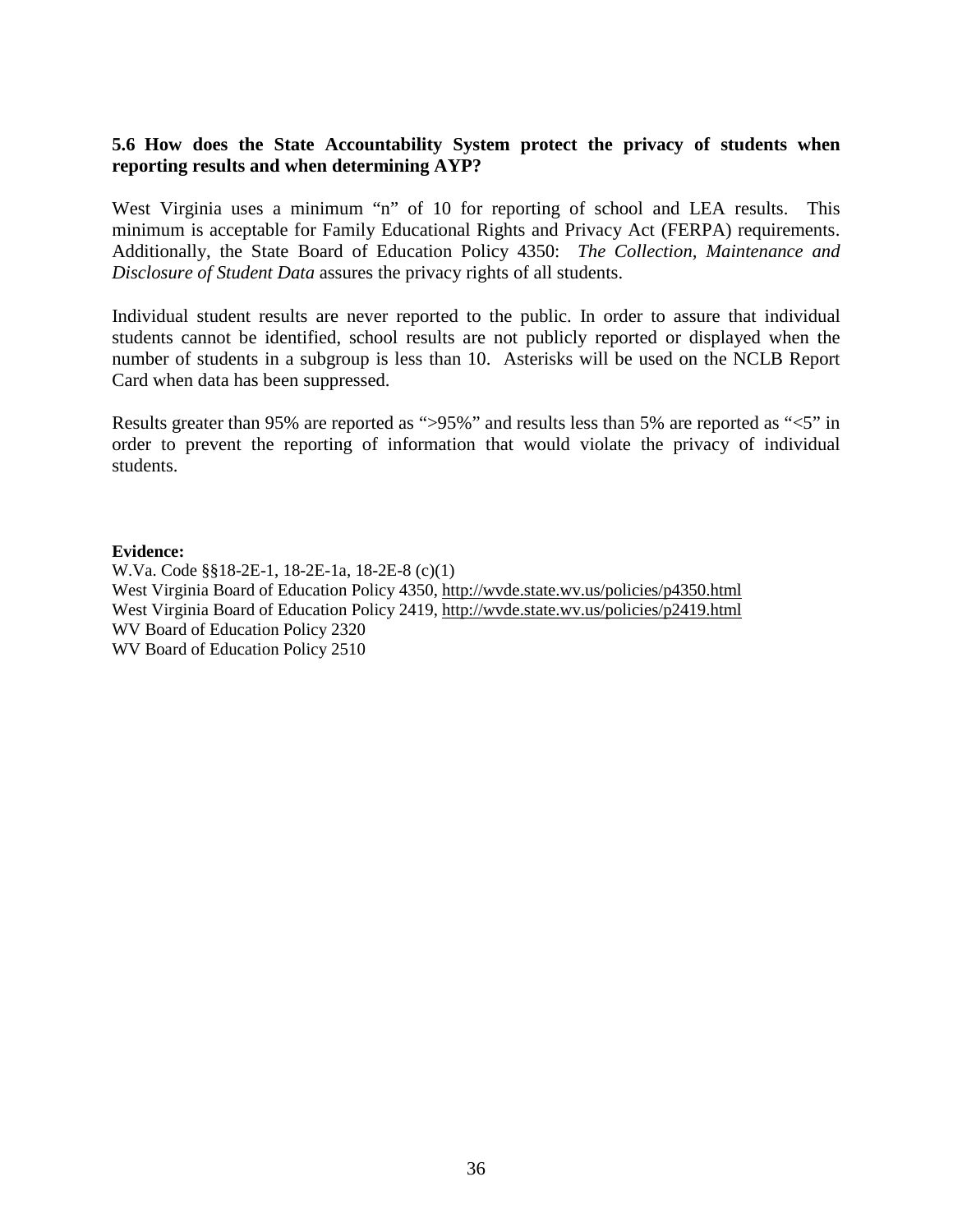#### **PRINCIPLE 6. State definition of AYP is based primarily on the State's academic assessments.**

#### **6.1 How is the State's definition of adequate yearly progress based primarily on academic assessments?**

West Virginia's definition for AYP is based primarily on reading/language arts and mathematics assessments for all student subgroups. The 2003-2004 and 2004-2005 were the baseline data years for the assessment indicators. In 2005, annual measurable objectives and intermediate goals were set separately for reading/language arts and for mathematics by the three grade configurations (elementary, middle and high school).

To meet or exceed AYP, all student subgroups are required to 1) meet the state's definition of proficient for reading/language arts and mathematics, or 2) beginning in school year 2005-06, increase the percent of students who are at the proficient level in that school or LEA based on 2003-2004 and 2004-2005 baseline data.

**The assessments that are used to determine AYP calculations for schools and LEAs in West Virginia are designated by "X" within the following chart:**

|                  | <b>WESTEST</b> |              | <b>WV APTA</b> |             |
|------------------|----------------|--------------|----------------|-------------|
| Grade            | R/LA           | M            | R/LA           | M           |
| K                |                |              |                |             |
| 1                |                |              |                |             |
| $\boldsymbol{2}$ |                |              |                |             |
| 3                | $\mathbf X$    | $\mathbf{X}$ | $\mathbf X$    | $\mathbf X$ |
| $\boldsymbol{4}$ | $\mathbf X$    | $\mathbf X$  | $\mathbf X$    | $\mathbf X$ |
| 5                | $\mathbf X$    | $\mathbf X$  | $\mathbf X$    | $\mathbf X$ |
| 6                | $\mathbf{X}$   | $\mathbf{X}$ | $\mathbf X$    | $\mathbf X$ |
| 7                | $\mathbf X$    | $\mathbf X$  | X              | X           |
| 8                | $\mathbf X$    | $\mathbf X$  | $\mathbf X$    | $\mathbf X$ |
| 9                |                |              |                |             |
| 10               | $\mathbf{X}$   | $\mathbf{X}$ | $\mathbf X$    | X           |
| 11               |                |              |                |             |
| 12               |                |              |                |             |

#### **Chart 8. West Virginia's Accountability Assessments**

The same performance level standards are applied to public schools and LEAs, disaggregating the data into the federally-defined subgroups to determine the minimum percent of students at or above the state performance level of proficient (Mastery) for the respective grade spans using the starting point calculations outlined in Chart 6. These calculations identified the percent of students making AYP for 2003-04 and 2004–05; were used to determine AYP intermediate goals/annual objectives based on state performance through 2013–14; and are used to determine annual growth objectives based on school performance up to 2013–14.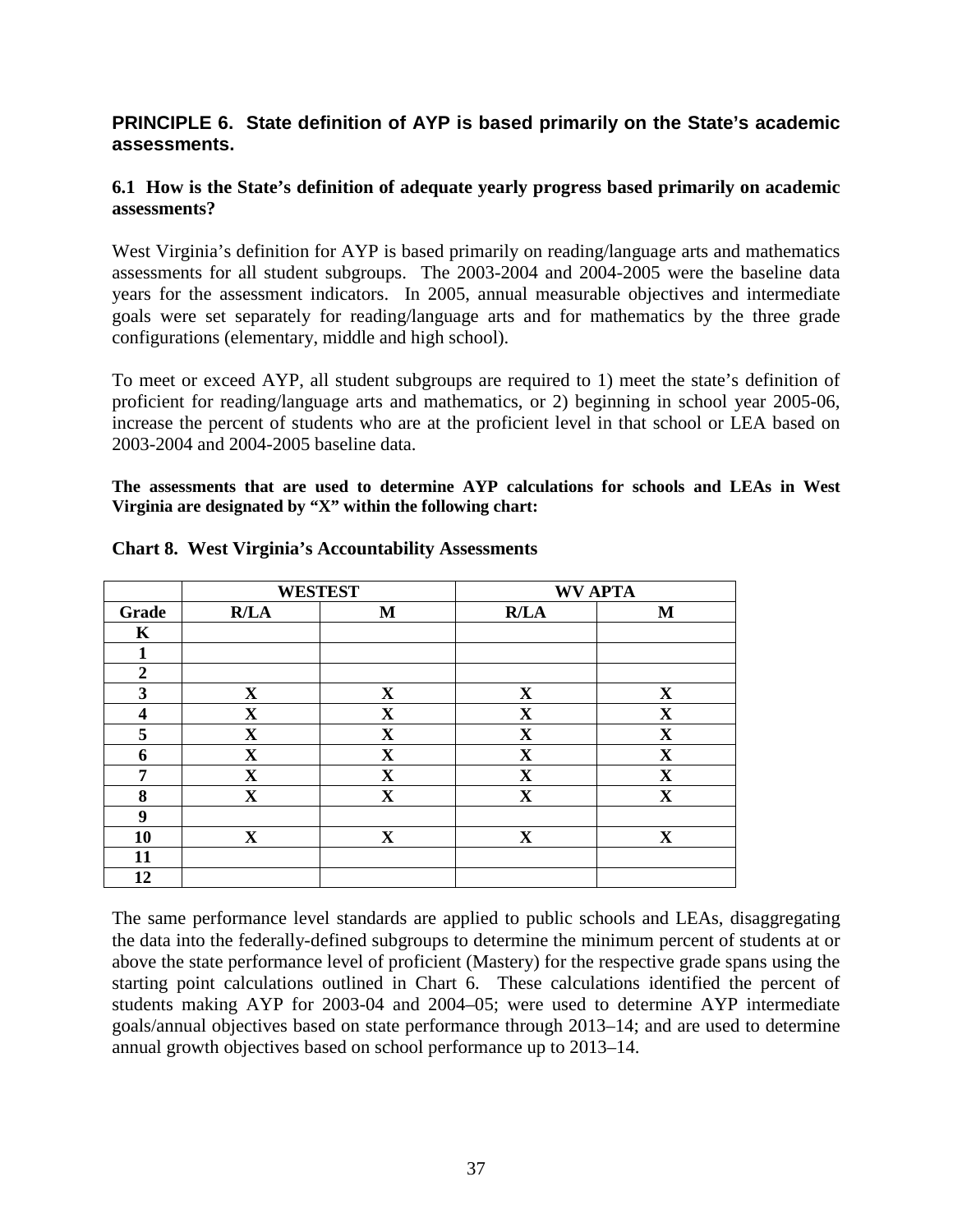In addition to meeting the 95% assessment participation rate, a graduation rate is used as an indicator for public high schools and an attendance rate is used for elementary and middle public schools as indicators for determining AYP. Public schools and LEAs must 1) meet the graduation and attendance standards to meet the AYP requirements or 2) demonstrate growth toward the standards to meet the AYP requirements for the graduation and attendance indicators.

#### **Evidence:**

W.Va. Code §§18-2E-1, 18-2E-1a, 18-2E-8 (c)(1) WV Board of Education Policy 2340 WV Board of Education Policy 2320 WV Board of Education Policy 2510 WVEIS website:<http://wveis.k12.wv.us/nclb/> WV Key Activities Chart WV Assessment Timeline Quality Controls Documentation WV Assessment Development Teacher Participation Lists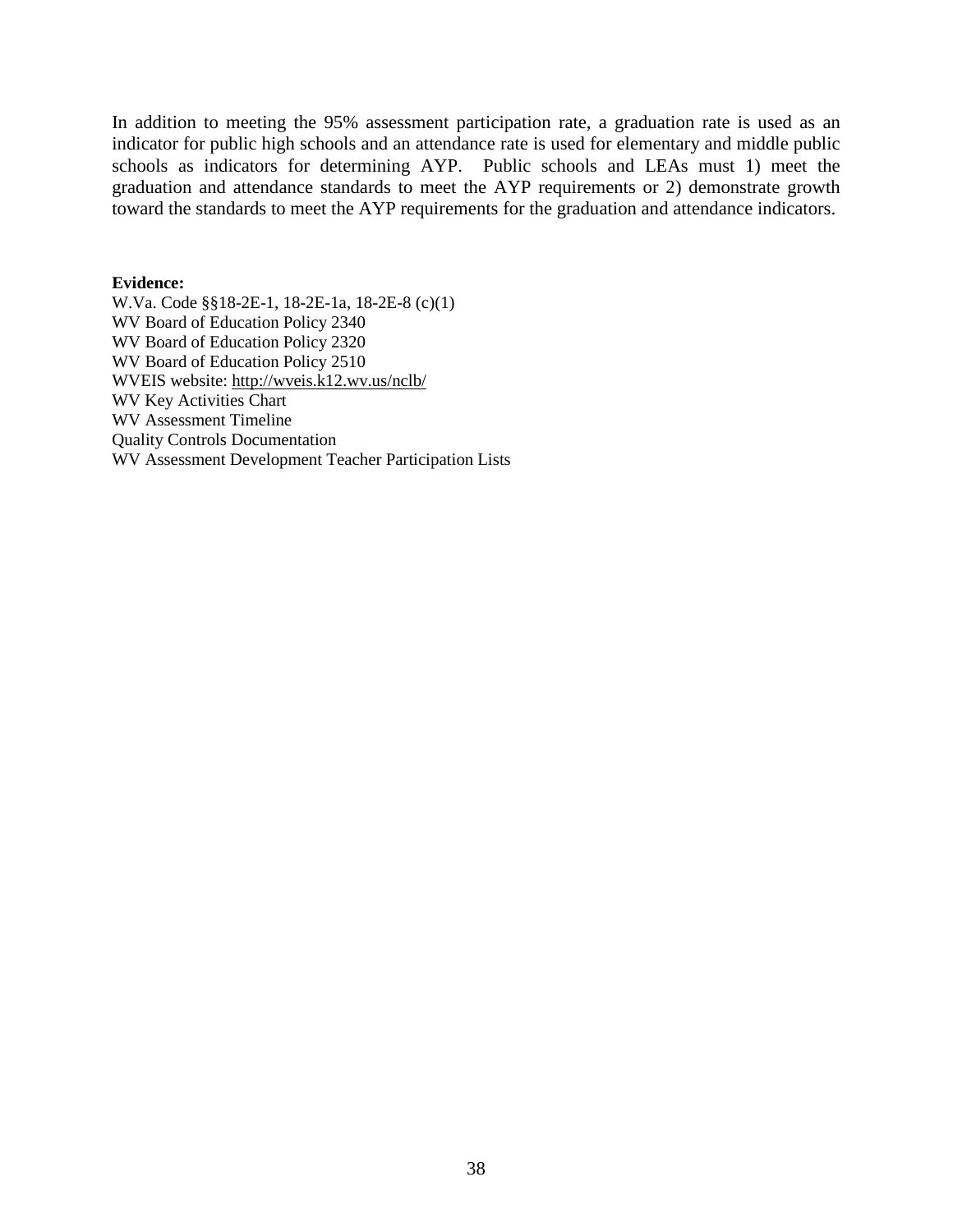#### **PRINCIPLE 7. State definition of AYP includes graduation rates for public High schools and an additional indicator selected by the State for public Middle and public Elementary schools (such as attendance rates).**

#### **7.1 What is the State definition for public school graduation rate?**

West Virginia will fully comply with the federal requirement of using the 4-Year Cohort Graduation Rate Calculation in determining high school/LEA and State accountability in 2010- 2011. The single, statewide goal of 90% will be used for the 4-Year Cohort Graduation Rate. This goal will be used in the 2010-2011 accountability year.

The annual AYP targets to be met by each school that falls below the 90% 4-Year Adjusted Cohort Graduation Rate will be to improve annually by one-tenth the distance to the state goal or show over a three year average that the distance is reduced by at least one-tenth per year. Each high school and district will have individual targets based on their starting point of the current graduation rate.

The graduation rate data will be lagged for one year beginning with the 2010-2011 accountability calculations. The 2010 graduation class cohort will be used for 2011 accountability determinations. The 4-Year Graduate Cohort will include students who complete graduation requirements in summer school.

For West Virginia, the graduation rate is measured using the number of students who graduate in four years with a regular high school diploma. That group will be referred to as the **4-Year Graduate Cohort**. This number is divided by the number of students who form the adjusted cohort for the graduating class. The **4-Year Adjusted Class Cohort** is established starting with the first time  $\tilde{9}^{th}$  grade enrollees in the fall enrollment (October). These students become the initial cohort for the graduation class four years later. This cohort is adjusted by adding any students who transfer into the cohort from  $9<sup>th</sup>$  grade through  $12<sup>th</sup>$  grade and subtracting any students who transfer out during that period of time.

Documentation for all students removed from the 4-Year Adjusted Class Cohort, whether by request for records from another school or death notices, will be maintained at the school level and available for audit of the graduation rate. The calculation for West Virginia's graduation rate is as follows:

> 4-Year Graduate Cohort Divided by 4-Year Adjusted Class Cohort

For AYP determination, the graduation rate calculation will be used for accountability at the high school, LEA and state levels, and will be calculated for each subgroup.

#### **Evidence:**

W.Va. Code §18-1-4 (b)(4) WV Board of Education Policy 2320 WVEIS website:<http://wveis.k12.wv.us/nclb/pub>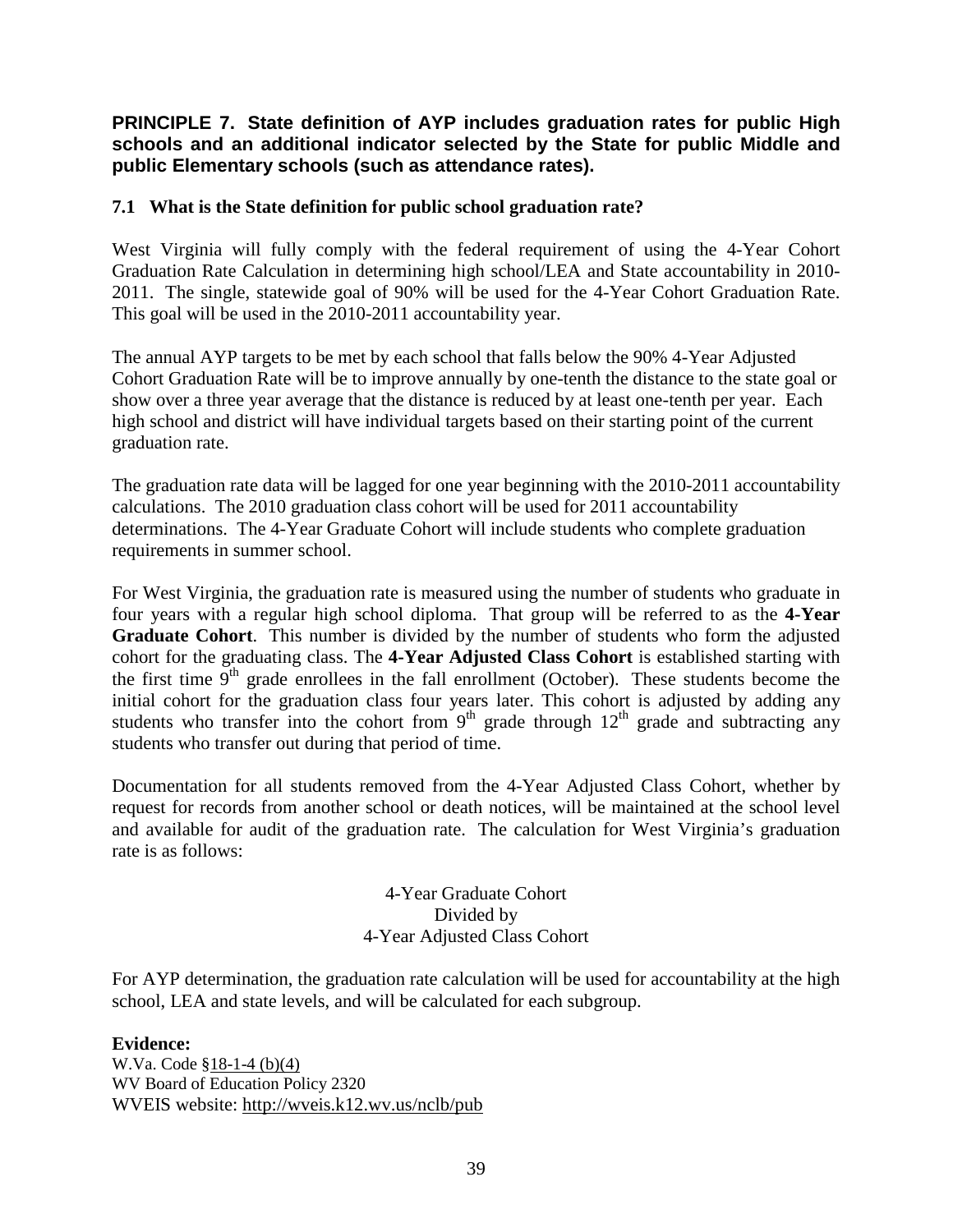#### **7.2 What is the State's additional academic indicator for public elementary schools for the definition of AYP? For public middle schools for the definition of AYP?**

West Virginia schools have reported attendance rate annually for the last twelve years. The West Virginia Department of Education has selected attendance rate as the additional academic indicator for calculating AYP for elementary and middle schools. The calculation for the student attendance rate is:

#### **[total days present / (total days present + total days absent)] X 100**

State policy related to the attendance rate is under revision.

The West Virginia Board of Education has established an attendance rate standard of 90%. Schools are considered to have met AYP if they meet or exceed the standard or if they have made improvement toward the standard.

For the AYP determination, the attendance rate calculation is used for accountability at the school/LEA levels, but is not calculated for each subgroup. However, for schools/LEAs that must use the "safe harbor" provision to meet AYP for the achievement indicator, the attendance rate standard must then be met by the subgroup(s) that failed to meet AYP on the assessment standards.

#### **Evidence:**

W.Va. Code §§18-8-1, 18-8-1a, 18-8-2, 18-8-3, 18-8-4 WV Board of Education Policy 2340 WV Board of Education Policy 2320 WV Board of Education Policy 4110,<http://wvde.state.wv.us/policies/p4110.html> WV Board of Education Policy 2510 WVEIS website:<http://wveis.k12.wv.us/nclb/>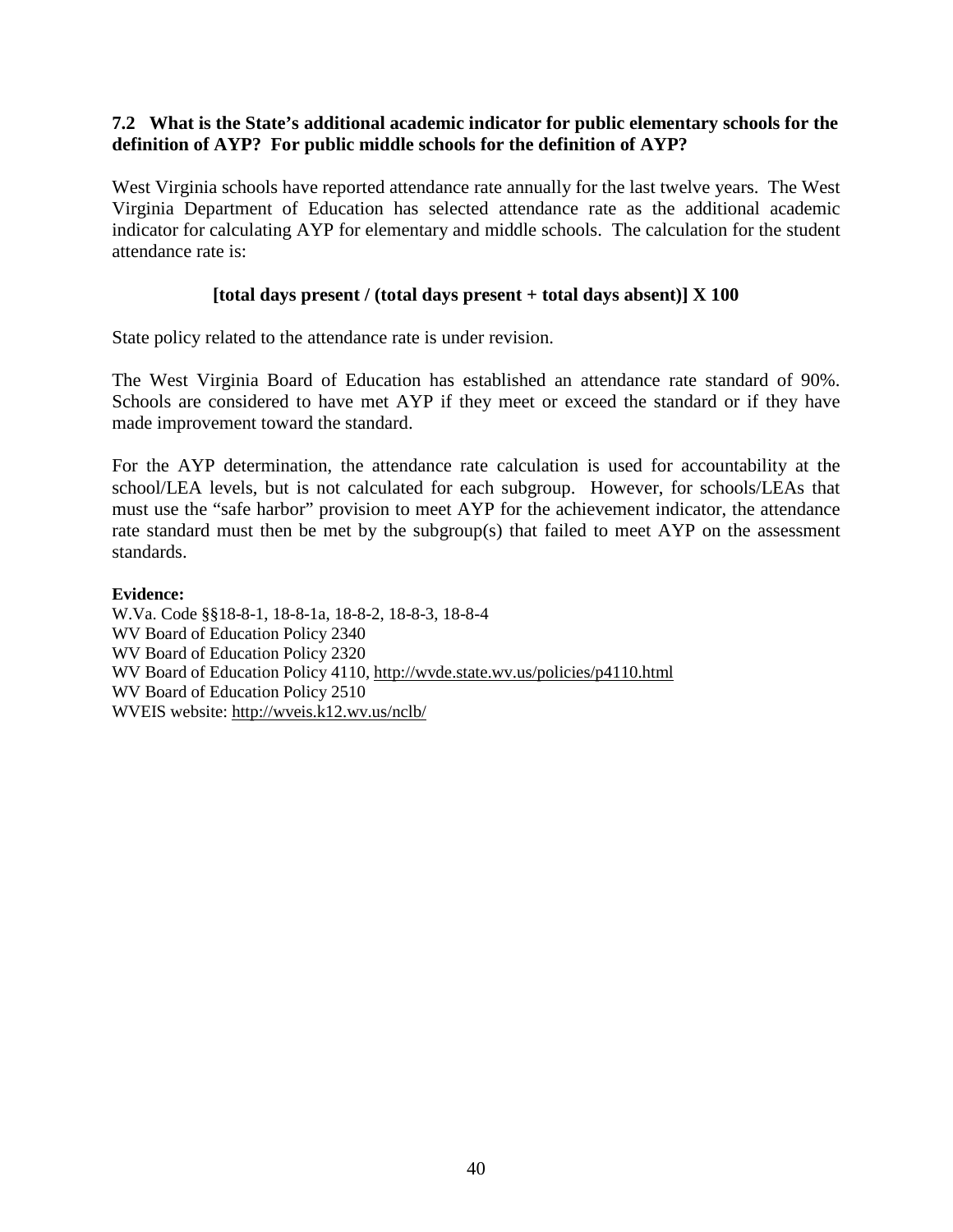#### **7.3 Are the State's academic indicators valid and reliable?**

West Virginia has defined academic indicators that are valid and reliable as demonstrated by the use of clear definitions (e.g., United States Department of Education-recommended calculation formulas) for data elements and the use of a statewide system, West Virginia Education Information System (WVEIS) for data collection. The West Virginia Department of Education reviews data submitted by LEAs, including school/LEA graduation and attendance rates, and publishes this information in school/LEA/state report cards. The WVEIS database is monitored to verify the accuracy of these data.

West Virginia's graduation rate calculation is consistent with the National Center for Education Statistics (NCES) completer formula with modifications that only 4-year graduates with standard diplomas are included. West Virginia includes a provision for students with disabilities IEP team to determine the standard number of years for graduation. Both the graduation rate and the attendance rate are subject to an auditing process conducted by the West Virginia Office of Education Performance Audits (OEPA) and are subject to monitoring at the LEA and state levels.

#### **Evidence:**

WV Board of Education Policy 2340 WV Board of Education Policy 2320 WV Board of Education Policy 2510 WVEIS website:<http://wveis.k12.wv.us/nclb/>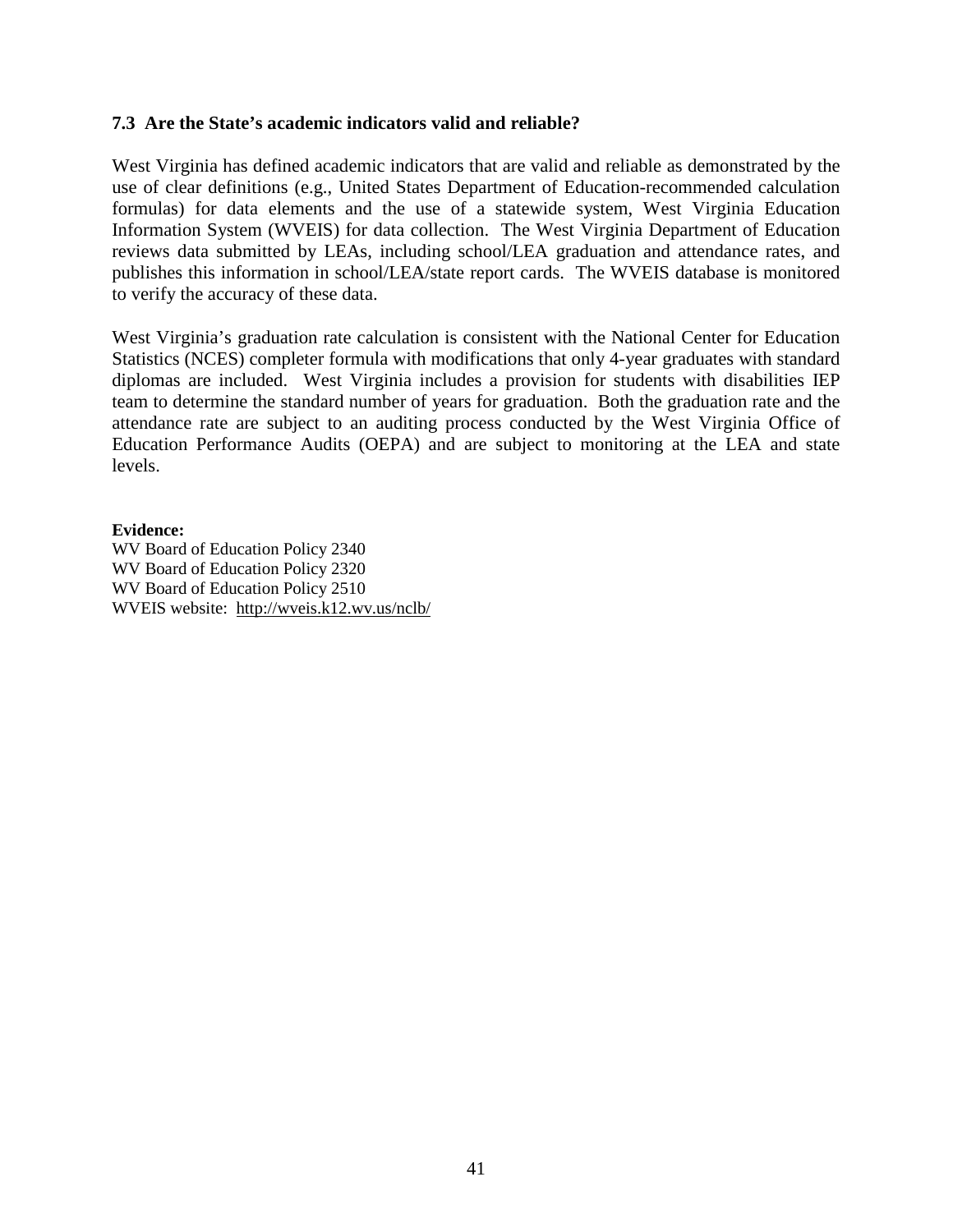**PRINCIPLE 8. AYP is based on reading/language arts and mathematics achievement objectives.**

#### **8.1 Does the state measure achievement in reading/language arts and mathematics separately for determining AYP?**

For accountability purposes, using the WESTEST, achievement in reading/language arts and mathematics are measured separately for determining AYP. District AYP is determined annually for districts. A district is identified for improvement status only if all grade spans, elementary, middle and high school fail to make AYP for the current year in one or more of the student groups. However, if at least one of the grade spans makes AYP, the district is not identified for improvement. AYP for each grade span is calculated by considering the percent of students' proficient for the grade span compared to the established AMO for that grade span. Confidence interval, minimum "n" size, "Safe Harbor" provision and uniform averaging provisions apply to this calculation.

A district identified for improvement status is removed from that status if the district makes AYP for two consecutive years or if at least one of the district's grade spans make AYP for two consecutive years.

**Evidence:**

W.Va. Code §§18-2E-1, 18-2E-1a, 18-2E-8 (c)(1) WV Board of Education Policy 2340 WV Board of Education Policy 2320 WV Board of Education Policy 2510 WVEIS website:<http://wveis.k12.wv.us/nclb/>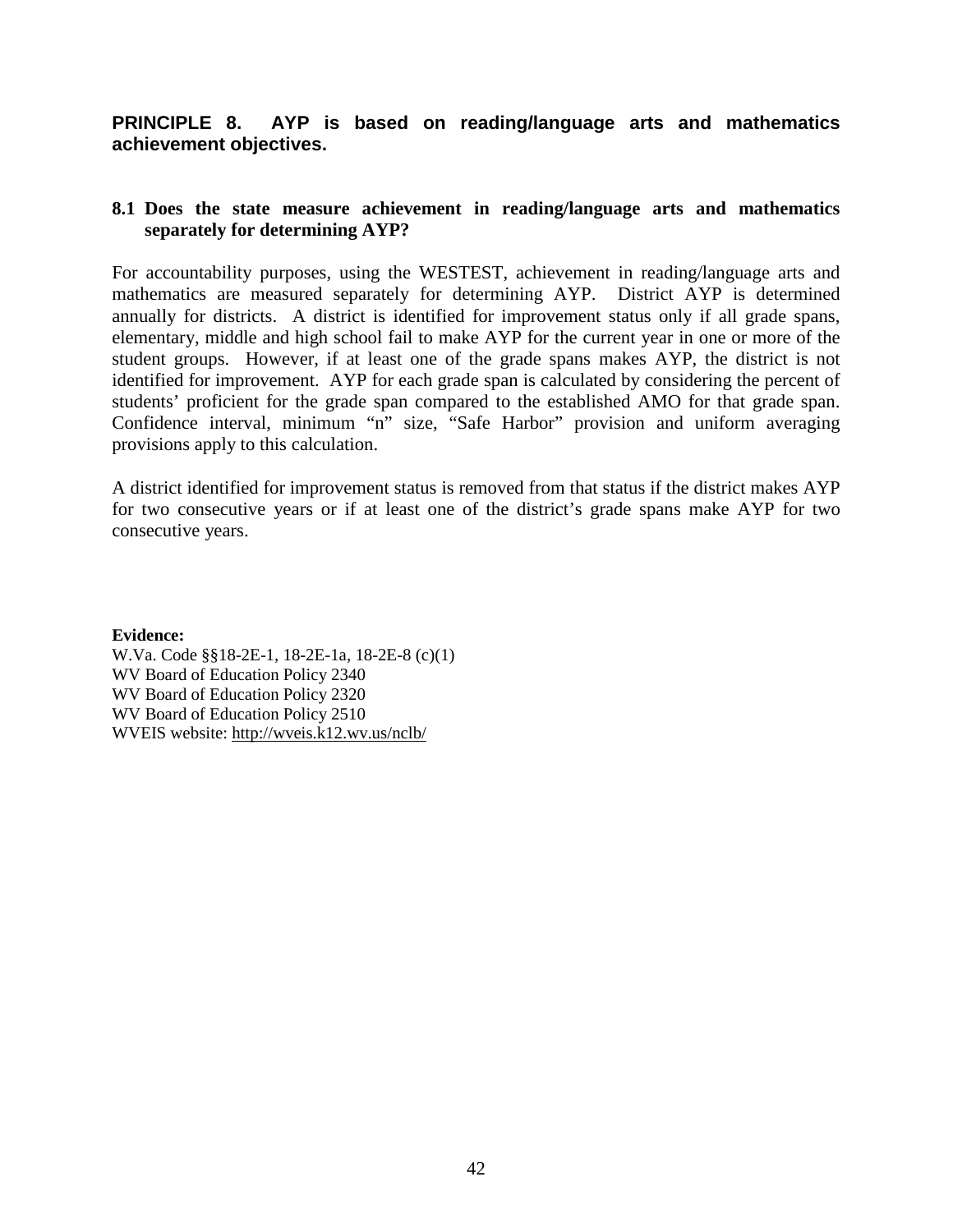### **PRINCIPLE 9. State Accountability System is statistically valid and reliable.**

#### **9.1 How do AYP determinations meet the State's standard for acceptable reliability?**

The reliability of accountability system determinations are ensured through:

- uniform averaging of scale scores across grade levels within the school and LEA to produce a single school or LEA score.
- multiple year averages to determine reading/language arts and mathematics proficient levels of performance for rating public schools. Two years of data (2003-04 and 2004-05 WESTEST and WV APTA) was used as the baseline for determining a starting point. West Virginia established the trajectory of intermediate goals and all annual objectives beginning in 2005-2006 and extending through 2013-14.
- statistical tests to support the minimum "n" decision.

A minimum subgroup size of 50 is used for accountability. WVDE applies a confidence interval of 99% to reading/English language arts and mathematics assessment results for all subgroups to make final decisions for AYP determinations beginning in the year 2003-2004 and extending through 2013-2014. The use of confidence intervals is not applied to "safe harbor" calculations.

Needs a statement before the bullets

- methods for determining an acceptable level of reliability for consistent decisions about cells for two years.
- "Safe Harbor" provision and evidence that this rule increases reliability of decisions about schools.

#### **Evidence:**

Assessment Data analysis from WESTEST and WV APTA (Spring, 2004)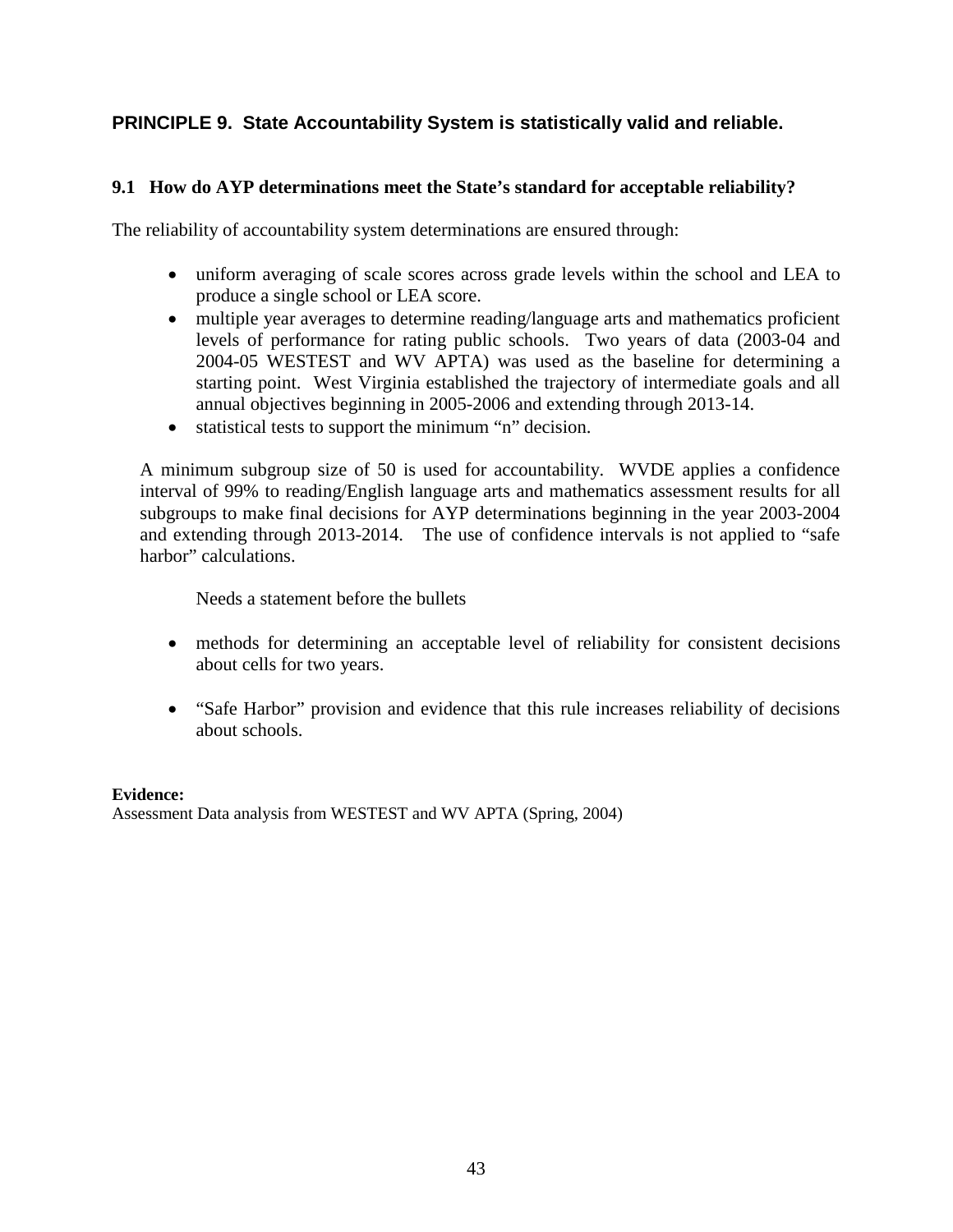#### **9.2 What is the State's process for making valid AYP determinations?**

West Virginia's accountability process is designed for construct validity and consequential validity.

#### **Construct validity:**

Components of the accountability system include content standards, assessment, data collection and reporting, the identification of schools for improvement, providing rewards and sanctions, and technical assistance to the purpose of improving West Virginia schools. The following components work in harmony to accomplish school improvement:

#### Assessment

The WESTEST and WV APTA results are the primary indicators on which AYP determinations are made for public schools and LEAs. Students with disabilities and LEP students may receive accommodations and modifications on the WESTEST or students with disabilities may be assessed through WV APTA, if they meet the criteria as determined by the IEP Team. Our assessment system provides technical data to include:

-Evidence of reliability and validity (See WESTEST website) -Internal and external alignment studies (See WESTEST website) -Internal and external bias studies (See WESTEST website) -Systemic procedures for quality checks (See WESTEST website)

#### Data Collection

Enrollment information about students and their membership in specific subgroups is determined at the school level through programs provided by WVDE. Each school and LEA verifies the accuracy of the information contained in the files submitted to WVDE for enrollment and group identification purposes.

#### Accountability Policy 2320

The West Virginia Board of Education Policy 2320 requires that all students enrolled for a full academic year be included in the accountability formula. This policy also outlines the procedures for instituting and maintaining a valid system.

#### **Consequential validity:**

Reliable assessments aligned with content standards result in accurate identification of schools and LEAs in need of improvement. Accurate data collection and reporting supports the inferences drawn from the accountability system. Schools and LEAs have access to an appeals procedure following preliminary identification.

In order to increase the validity of accountability decisions, Policy 2320 includes the following Appeals Process: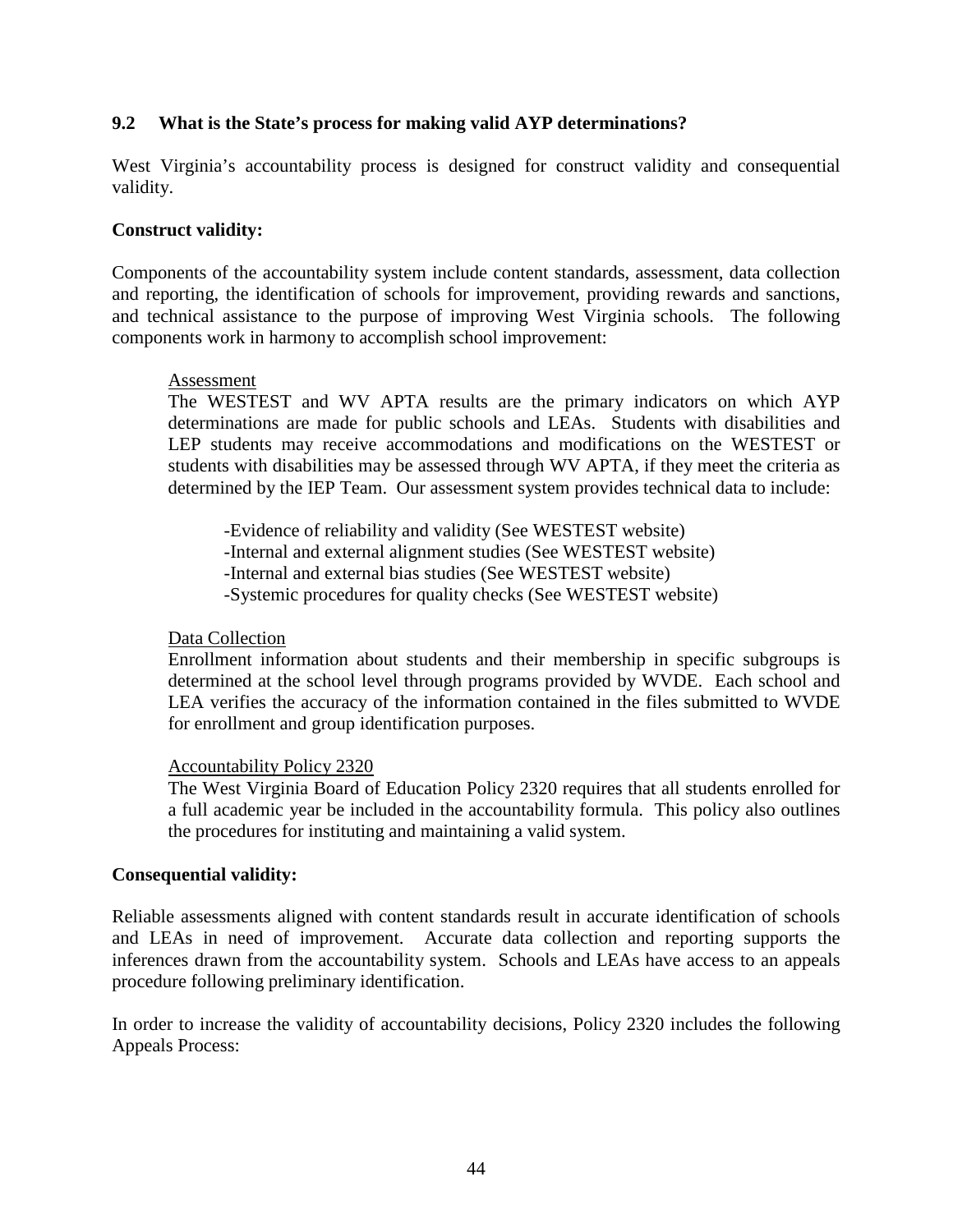- 1) The West Virginia Board of Education determines preliminary identification of all schools and LEAs that have not met AYP according to the state criteria. The LEA will notify Title I schools who are identified for school improvement.
- 2) Within 30 days of preliminary identification, the agency (LEA/school) reviews its data and may challenge its identification. The agency (LEA/school) not meeting AYP may appeal its status and provide evidence to support the challenge to the agency making the identification (West Virginia Board of Education or LEA).
- 3) No later than thirty days after preliminary identification, the identifying agency reviews the appeal and makes a final determination of identification for school improvement.  ${Section 1116 (b) (2) (A) (B) (C)}$

A valid and reliable accountability system has been designed that includes the requirements of NCLB. The new accountability system has been designed to create the most advantageous balance of 1) reliable results, 2) public confidence in the results, 3) including all public schools in the accountability formula, and 4) capacity building and development of resources to better serve West Virginia students and schools.

As the new West Virginia Accountability System is implemented, West Virginia regularly examines the validity and reliability of the data related to the determination of AYP and the decision consistency for holding public schools and LEAs accountable within this system. Updated analysis and reporting of decision consistency is shared with the public at appropriate intervals.

Additionally, the West Virginia Department of Education has created another system of monitoring students and schools to determine decision consistency of schools and districts not making AYP as compared to AYP accountability system and indexing system. West Virginia will provide evidence of validity for the accountability system.

**Evidence:** W.Va. Code §§18-2E-1, 18-2E-1a, 18-2E-8 (c)(1) WV Board of Education Policy 2340 WV Board of Education Policy 2320 WV Board of Education Policy 2510 WVEIS website:<http://wveis.k12.wv.us/nclb/> WESTEST website: http://WESTEST.state.wv.us West Virginia Office of Education Performance Audits Book of Ratings (Accountability Ratings) Statistical analyses (Spring, 2004)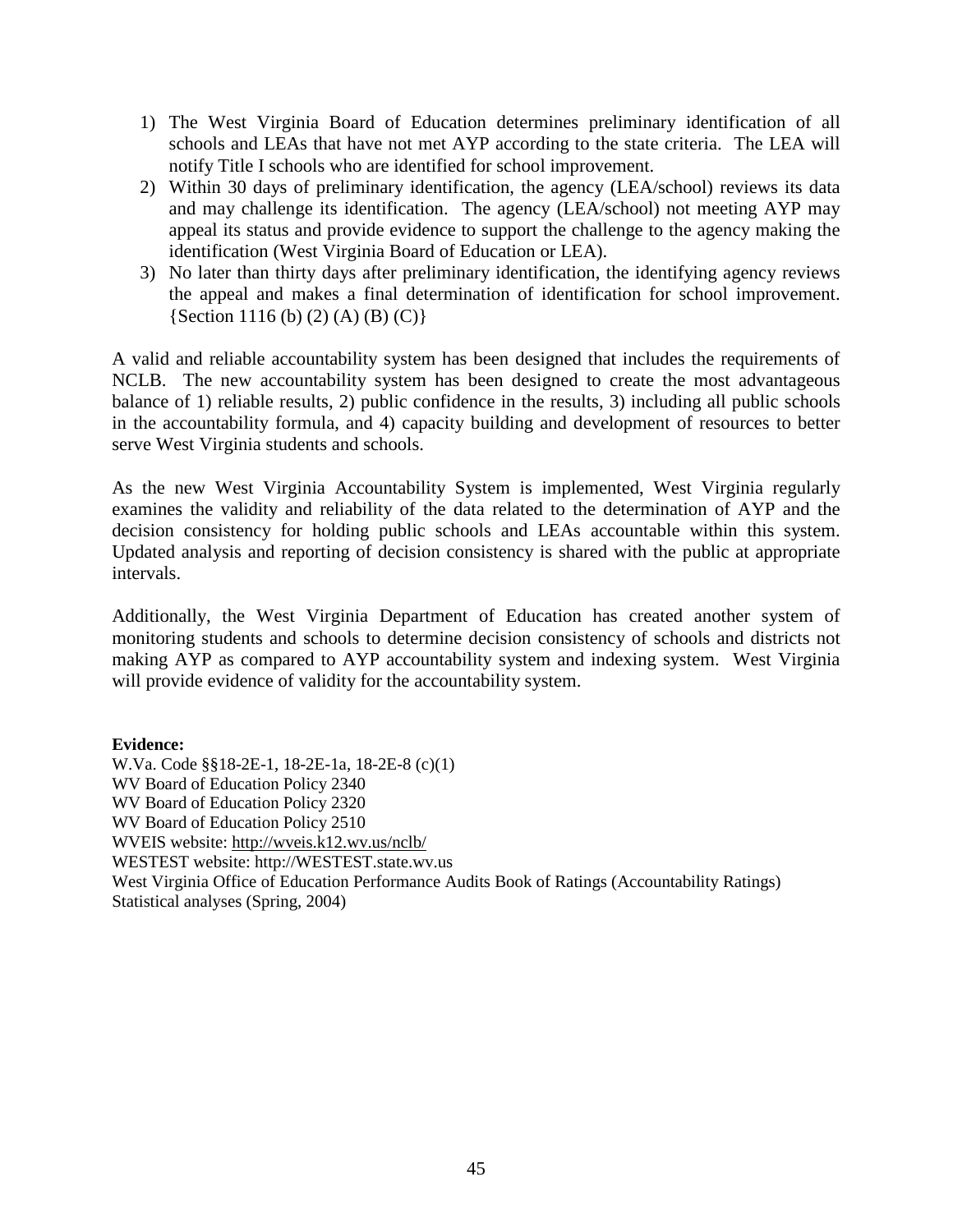**How has the State planned for incorporating into its definition of AYP anticipated changes in assessment?** The approved system of assessment and accountability is defined in West Virginia Board of Education Policies 2340: *Statewide Assessment System* and 2320: *Performance Based Accreditation System*. West Virginia has a cycle of review/revision of content standards, textbooks adoptions, and assessments. The West Virginia Department of Education is in the process of revising content standards and assessments for school year 2008- 2009. The assessments will be developed and aligned to those grade level standards (grades 3-8 and 11) for the NCLB peer review and accountability requirements.

The new content standards have been written and are approved by the State Board of Education to be effective beginning in the 2008-2009 school year. West Virginia will submit the new content standards to the United States Department of Education in May of 2008 and will expect a letter of receipt to be returned to the State Superintendent of Schools.

The West Virginia Department of Education released a national Request for Proposal (RFP) in December of 2006. CTB McGraw-Hill was accepted as the vendor after a RFP review by 80-90 diverse state educators. WESTEST 2 will be 1) aligned to the new content standards and 2) redesigned to include 21<sup>st</sup> century content, rigor, context and relevance.

For reading/language arts, West Virginia will have performance based assessment items to address higher level thinking skills; specifically, writing prompts with accompanying reading passages in grades 3 -8 and grade 11. Mathematics (grades 3-8 and 11) and science assessments (one grade per programmatic level) will employ multiple choice type items and gridded like response to address the higher Depth of Knowledge (DOK) levels in the new CSOs.

The newly developed WESTEST 2 assessments and the Writing Assessment will be field tested respectively in September of 2008 and spring of 2008. Additionally, West Virginia is in the process of releasing a Call for Proposal for the pre and post Alignment Studies for the new assessments to the new content standards.

**As a substitute to AYP for 2009**, WVDE proposes to calculate the starting point for determining AYP following the recommendations of the United States Department of Education metric for determining starting points. As per this metric, the percent of students at mastery (proficiency) in the  $20^{th}$  percent enrollment school, based on 2009 operational assessment. This percent will serve as the substitute for AYP for the 2008-2009 school year.

**As a substitute to AYP for 2010,** WVDE proposes to recalculate the starting point and determine the percent of students at mastery (proficiency) in the  $20<sup>th</sup>$  percent enrollment school. This percent will serve as the substitute for AYP for the 2009-2010 school year. West Virginia would average the two years of baseline data to get the starting points for the new system of standards/assessment/AYP.

Standard setting will be completed using impact data from the 2008 field tests. The first operational WESTEST 2 will be administered in May of 2009: a second standard setting, based on the 2009 operational test data, will take place in the summer of 2009. A third standard setting may need to be conducted that will be based on the 2010 operational tests. Adjustments to the cut scores/trajectory will be made accordingly. Upon completion of the new assessment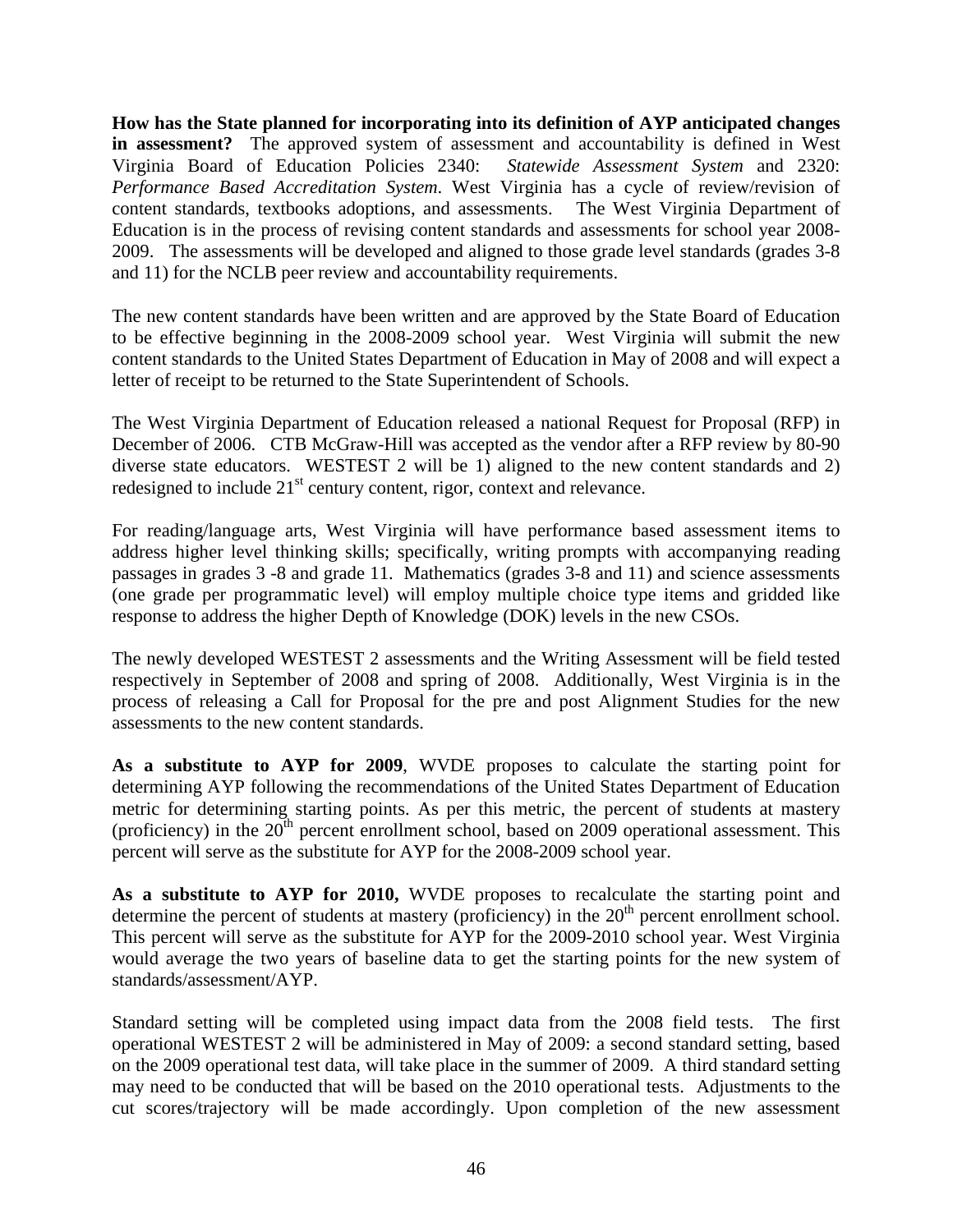program's federal requirements, the new program of standards and assessments will be submitted for a federal peer review in January of 2010.

A school will be considered a new school under any one of the following conditions: 1) Two or more existing schools close and/or consolidate to form a new school. 2) A change in grade configuration that involved at least 50 percent of the former grade levels tested, either by elimination or addition. 3) A change of at least 50% of the student population from the previous year. The local board of education must request local the designation of being a new school. Based on the above criteria, the reconfigured or consolidated schools must have been submitted through the county long range Comprehensive Educational Facilities Plan and approved by the West Virginia Board of Education and the West Virginia School Building Authority. If two schools are combined, WVDE will use the "highest" AYP designation of the combined schools. The performance of new schools is tracked with student identification numbers on the data collection system, WVEIS and student results are available immediately. Students attending new public schools for the first year are included in the LEA and state levels for AYP determinations. In the second year of operation, students attending the new school are included in school, LEA, and state AYP determinations.

#### **Evidence:**

W.Va. Code §§18-2E-1, 18-2E-1a, 18-2E-8 (c)(1) WV Board of Education Policy 2340 WV Board of Education Policy 2320 WV Board of Education Policy 2510 WVEIS website[: http://wveis.k12.wv.us/nclb/](http://wveis.k12.wv.us/nclb/)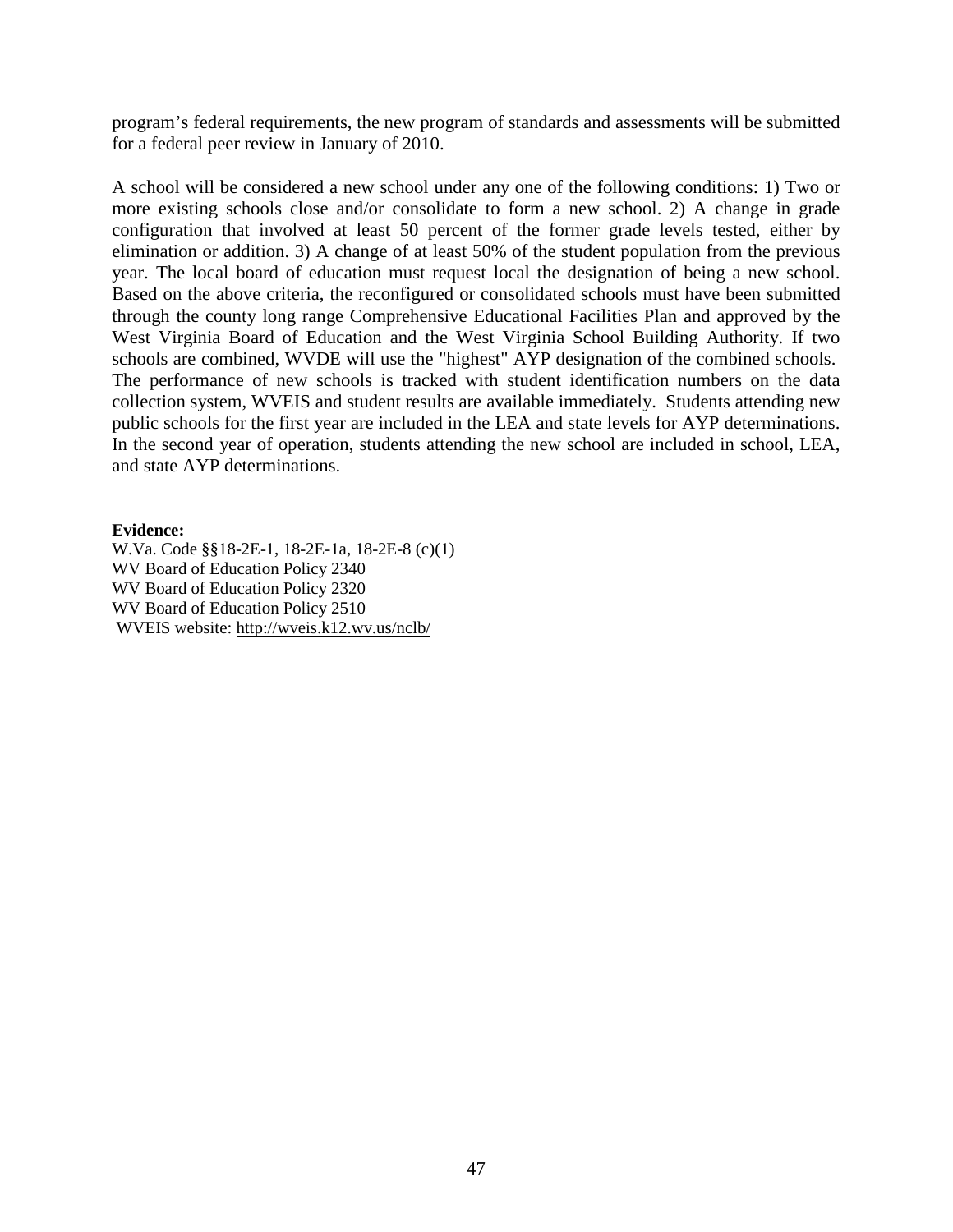#### **PRINCIPLE 10. In order for a public school or LEA to make AYP, the State ensures that it assessed at least 95 percent of the students enrolled in each subgroup.**

#### **10.1 What is the State's method for calculating participation rates in the State assessments for use in AYP determinations?**

The West Virginia Department of Education manages a statewide management information system (WVEIS) for schools and school systems. The schools are required by W.Va. Code §18-2-26(e) to use the system for student and financial applications. The student applications are the source of enrollment, student registration, and student biographic and demographic information.

To determine **participation rates** of students tested, a final Testing Pre-slug file (enrollment file for tested grades) is created and submitted to WVDE at the end of the testing window in May. The students identified as enrolled in the tested grades on the date of the final Testing pre-slug are those students who are expected to have taken the statewide assessment or WV APTA. Once the tests are scanned and scored, the file of students tested is matched against the Pre-slug enrollment file to determine who did and who did not take the test for each academic subject. The number of tested students divided by the number of enrolled students is the percent tested. The number enrolled but not tested divided by the number of students enrolled is the percent not tested.

The calculation for participation rate is:

(students not tested/students enrolled)  $x 100 = %$  not tested (students tested/students enrolled)  $x 100 = %$  tested

Participation rate is determined for each subject and for each subgroup. West Virginia averages data over two and/or three years (including the most recent year) for calculating the participation rate of all students and all required subgroups and compare the results to the current year. The highest score is used to determine whether a school or LEA met the required 95% participation rate.

West Virginia grants participation rate exemptions for students with a significant medical emergency.

#### **Evidence:**

W.Va. Code §18-2-26(e) W.Va. Code §§18-2E-1, 18-2E-1a, 18-2E-8 (c)(1) WV Board of Education Policy 2340 WV Board of Education Policy 2320 WV Board of Education Policy 2510 WVEIS website: [http://wveis.k12.wv.us](http://wveis.k12.wv.us/)